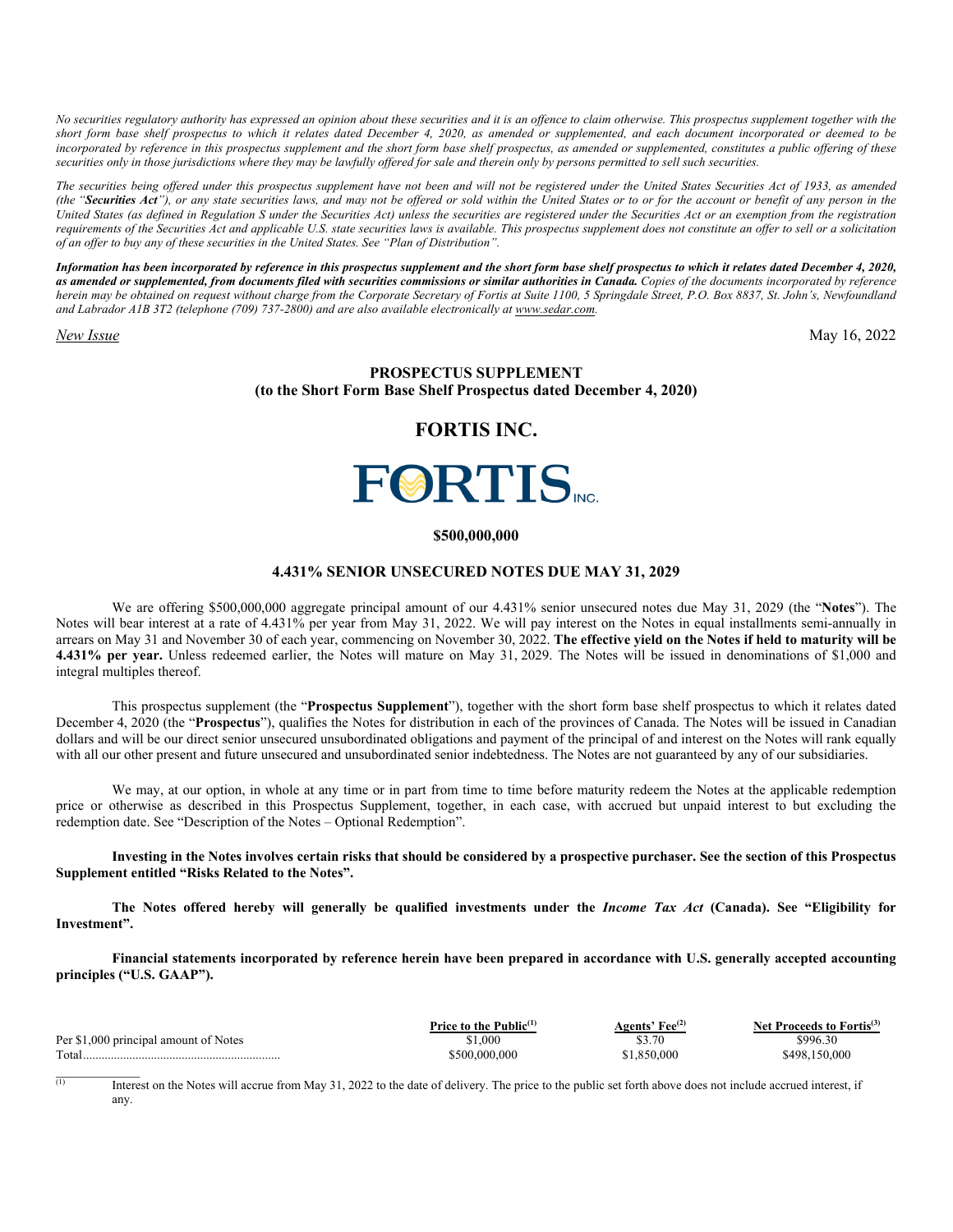- (2) We have agreed to indemnify the Agents (as defined below) against certain liabilities. See "Plan of Distribution".
- Before deducting expenses of the issue estimated at \$500,000 which, together with the Agents' Fee, will be paid out of our general funds. See "Plan of Distribution".

**There is no market through which the Notes may be sold and purchasers may not be able to resell Notes purchased under this Prospectus Supplement. This may affect the pricing of the Notes in the secondary market, the transparency and availability of trading prices, the liquidity of the Notes and the extent of issuer regulation. See "Risks Related to the Notes – Active trading markets for the Notes may not develop".** 

BMO Nesbitt Burns Inc. ("**BMO Capital Markets**"), CIBC World Markets Inc. ("**CIBC Capital Markets**"), Scotia Capital Inc. ("**Scotiabank**"), TD Securities Inc. ("**TDSI**"), RBC Dominion Securities Inc. ("**RBC Capital Markets**"), Desjardins Securities Inc. ("**Desjardins Securities**"), National Bank Financial Inc. ("**NB Financial**"), Merrill Lynch Canada Inc. ("**Merrill Lynch**"), Morgan Stanley Canada Limited ("**Morgan Stanley**"), MUFG Securities (Canada), Ltd. ("**MUFG**") and Wells Fargo Securities Canada, Ltd. ("**Wells Fargo**") (collectively, the "**Agents**"), as agents, conditionally offer the Notes, subject to prior sale, on a best efforts basis if, as and when issued by us, and accepted by the Agents in accordance with the terms and conditions set forth in the Agency Agreement referred to under "Plan of Distribution" and subject to the approval of certain legal matters on behalf of us by Davies Ward Phillips & Vineberg LLP and on behalf of the Agents by Stikeman Elliott LLP. The Agents will receive an aggregate fee of \$1,850,000 assuming the full amount of the Notes offered is sold. In the event the full amount of the Notes is not sold, the fee paid to the Agents will be pro-rated accordingly. Subscriptions for the Notes will be received subject to rejection or allotment in whole or in part and the right is reserved to close the subscription books at any time without notice. **There is no minimum amount of funds that must be raised under this Offering (as defined below). This means that we may complete the Offering after raising only a small proportion of the Offering amount set forth above.** In connection with the offering of the Notes under this Prospectus Supplement (the "**Offering**"), the Agents may, subject to applicable laws, effect transactions that are intended to stabilize or maintain the market price of the Notes offered hereunder at a level above that which might otherwise prevail in the open market. Such transactions, if commenced, may be interrupted or discontinued at any time without notice. See "Plan of Distribution".

Each of BMO Capital Markets, CIBC Capital Markets, Scotiabank, TDSI, RBC Capital Markets, Desjardins Securities, NB Financial, Merrill Lynch, Morgan Stanley, MUFG and Wells Fargo is an affiliate of a bank or financial institution that has, either solely or as a member of a syndicate of financial institutions, extended credit facilities to, or holds other indebtedness of, us and/or our subsidiaries (the "**Existing Indebtedness**"). **Consequently, we may be considered a "connected issuer" of these Agents within the meaning of applicable securities legislation in the provinces of Canada. See "Plan of Distribution".**

Closing of the Offering and delivery of the Notes in book-entry only form through CDS Clearing and Depository Services Inc. ("**CDS**") is expected to occur on or about May 31, 2022 (the "**Closing Date**") or such other date as may be agreed upon by us and the Agents, but not later than June 7, 2022. See "Book-Entry Only System". CDS or its nominee will hold the Notes in book-entry only form as depositary for the participants of CDS (the "**Participants**"). We understand that a purchaser of Notes will receive only a customer confirmation from the registered dealer (who is a Participant) from or through whom such Notes are purchased. Except as otherwise stated herein, holders of Notes will not be entitled to receive physical certificates representing their ownership thereof.

Each of Mr. Paul J. Bonavia, Mr. Lawrence T. Borgard, Ms. Maura J. Clark, Ms. Lisa Crutchfield, Ms. Margarita K. Dilley, Ms. Julie A. Dobson and Ms. Gianna M. Manes is a director of Fortis and Mr. David G. Hutchens is an officer and director of Fortis who resides outside of Canada. Each of Mr. Paul J. Bonavia, Mr. Lawrence T. Borgard, Ms. Maura J. Clark, Ms. Lisa Crutchfield, Ms. Margarita K. Dilley, Ms. Julie A. Dobson, Mr. David G. Hutchens and Ms. Gianna M. Manes has appointed Fortis Inc., Suite 1100, 5 Springdale Street, P.O. Box 8837, St. John's, Newfoundland and Labrador A1B 3T2, as agent for service of process. Purchasers are advised that it may not be possible for investors to enforce judgments obtained in Canada against any person or company that is incorporated, continued or otherwise organized under the laws of a foreign jurisdiction or resides outside of Canada, even if the party has appointed an agent for service of process.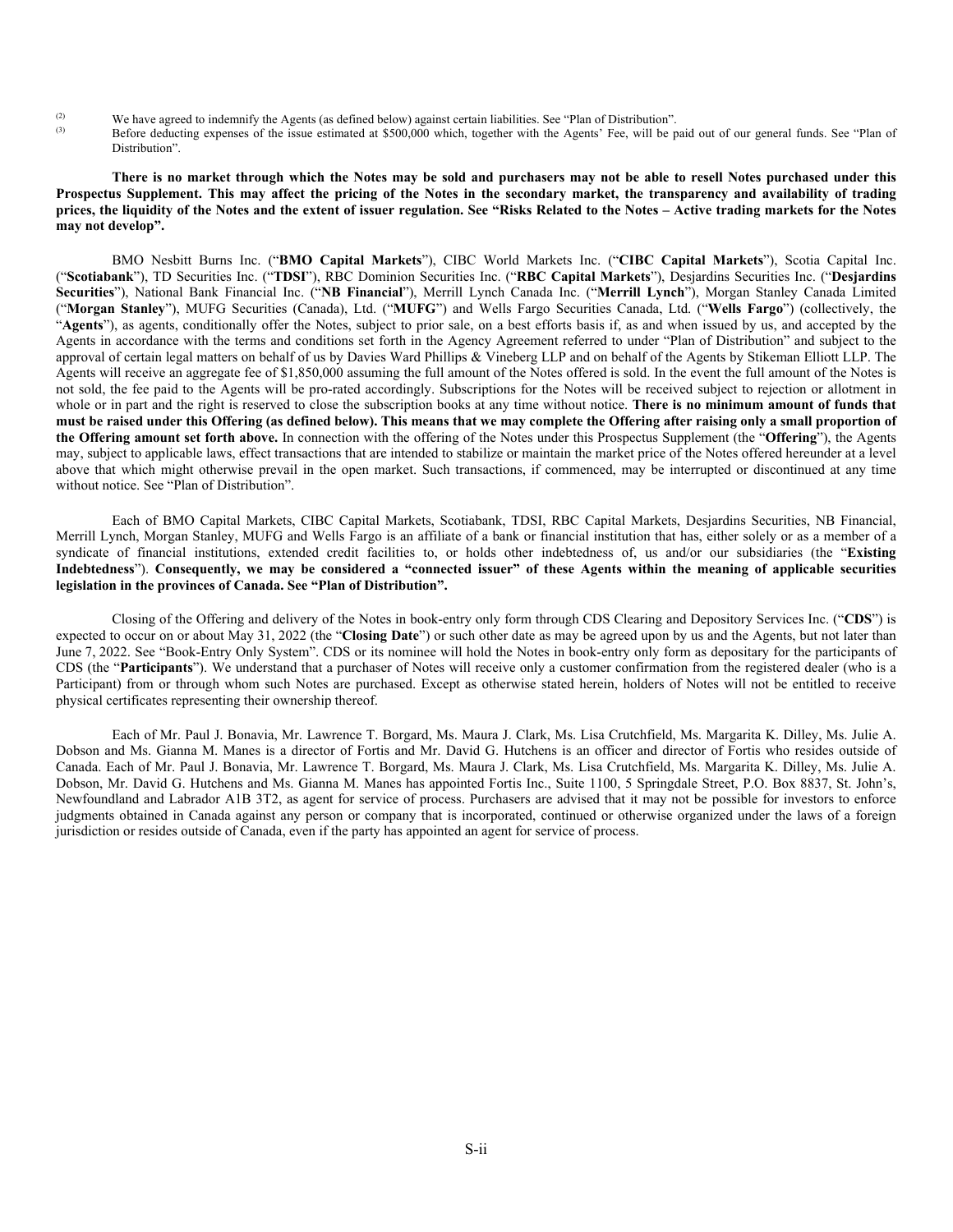# **TABLE OF CONTENTS**

# **Prospectus Supplement**

| <u>Page</u>                                  |                                         | <u>Page</u> |
|----------------------------------------------|-----------------------------------------|-------------|
|                                              |                                         |             |
| SPECIAL NOTE REGARDING FORWARD-LOOKING       |                                         |             |
|                                              |                                         |             |
| DOCUMENTS INCORPORATED BY REFERENCE S-3      | DESCRIPTION OF THE INDENTURES-13        |             |
| WHERE YOU CAN FIND ADDITIONAL                |                                         |             |
|                                              |                                         |             |
| PRESENTATION OF FINANCIAL INFORMATION  S-4   |                                         |             |
| USE OF NON-U.S. GAAP FINANCIAL MEASURES  S-5 | CANADIAN FEDERAL INCOME TAX             |             |
|                                              |                                         |             |
| <b>CURRENCY AND EXCHANGE RATE</b>            |                                         |             |
|                                              |                                         |             |
|                                              |                                         |             |
|                                              | ENFORCEABILITY OF CIVIL LIABILITIESS-27 |             |
|                                              |                                         |             |
| CHANGES IN SHARE AND LOAN CAPITAL            |                                         |             |
|                                              |                                         |             |

# **Prospectus**

| <b>Page</b>                       | Page                              |
|-----------------------------------|-----------------------------------|
|                                   | CHANGES IN SHARE AND LOAN CAPITAL |
| SPECIAL NOTE REGARDING FORWARD-   |                                   |
|                                   | PRIOR SALES AND TRADING PRICES    |
| USE OF NON-U.S. GAAP FINANCIAL    |                                   |
|                                   |                                   |
| DOCUMENTS FILED AS PART OF THE    |                                   |
|                                   |                                   |
| DOCUMENTS INCORPORATED BY         | CERTAIN INCOME TAX                |
|                                   |                                   |
| WHERE YOU CAN FIND ADDITIONAL     |                                   |
|                                   |                                   |
| PRESENTATION OF FINANCIAL         |                                   |
|                                   |                                   |
| <b>CURRENCY AND EXCHANGE RATE</b> | PURCHASERS' STATUTORY AND         |
|                                   |                                   |
|                                   |                                   |
|                                   |                                   |
|                                   |                                   |
|                                   |                                   |

DESCRIPTION OF SECURITIES OFFERED ..................... 8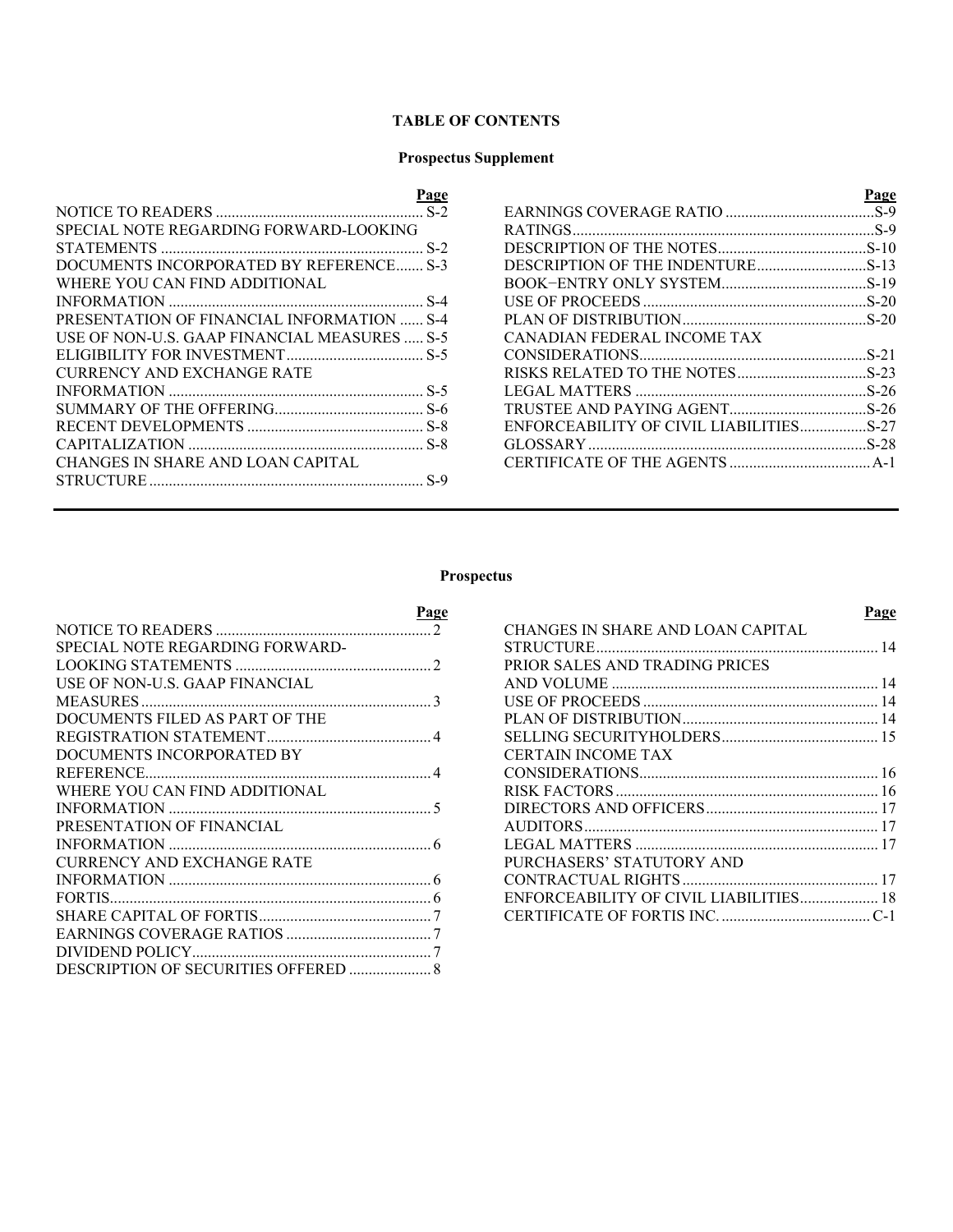## **NOTICE TO READERS**

This document is in two parts. The first part is this Prospectus Supplement, which describes the specific terms of the Notes that we are offering and also adds to and updates certain information contained in the Prospectus and the documents incorporated by reference herein and therein. The second part is the Prospectus, which gives more general information, some of which may not apply to the Notes being offered pursuant to this Prospectus Supplement. This Prospectus Supplement is deemed to be incorporated by reference in the Prospectus solely for the purpose of the Offering.

**If the description of the Notes varies between this Prospectus Supplement and the Prospectus, you should rely on the information in this Prospectus Supplement.** 

**Investors should rely only on the information contained in or incorporated by reference in this Prospectus Supplement and the Prospectus. We have not authorized anyone to provide investors with different or additional information. We are not making an offer of Notes in any jurisdiction where the offer is not permitted by law. Prospective investors should not assume that the information contained in or incorporated by reference in this Prospectus Supplement and the Prospectus is accurate as of any date other than the date on the front of this Prospectus Supplement.** 

Unless we have indicated otherwise, or the context otherwise requires, references in this Prospectus Supplement to "Fortis", "we", "us" and "our" refer to Fortis Inc. and our consolidated subsidiaries.

## **SPECIAL NOTE REGARDING FORWARD-LOOKING STATEMENTS**

## *Capitalized terms used but not otherwise defined in this "Special Note Regarding Forward-Looking Statements" have the meanings ascribed thereto under the heading "Glossary".*

This Prospectus Supplement and the Prospectus, including the documents incorporated herein and therein by reference, contain forward-looking information within the meaning of applicable Canadian securities laws and forward-looking statements within the meaning of the U.S. Private Securities Litigation Reform Act of 1995 (which we refer to as "forward-looking information"). The forward-looking information reflects our current expectations regarding our future growth, results of operations, performance, business prospects and opportunities. Wherever possible, words such as anticipates, believes, budgets, could, estimates, expects, forecasts, intends, may, might, plans, projects, schedule, should, target, will, would, and the negative of these terms, and other similar expressions have been used to identify the forward-looking information, which includes, without limitation: the expectation that the full amount of the Notes offered under this Prospectus Supplement will be sold by the Agents; the expected use of proceeds of the Offering; targeted average annual dividend growth through 2025; forecast capital expenditures for 2022-2026; the expectation that the COVID-19 pandemic will not have a material financial impact in 2022 and will not impact our five-year capital plan; the expectation that volatility in energy prices, the global supply chain and inflation will not have a material impact on operations or financial results in 2022 or the five-year capital plan; forecast rate base and rate base growth for 2022 through 2026; the expectation that long-term growth in rate base will support earnings and dividend growth; the expectation that we are well positioned to capitalize on evolving industry opportunities, including additional investment opportunities beyond the capital plan, including the Lake Erie Connector Project and the MISO long-range transmission plan; the 2050 net-zero greenhouse gas emissions target; the 2035 greenhouse gas emission reduction target; how greenhouse gas reduction targets are expected to be achieved and the projected asset mix upon achieving the targets; the expected timing of updates on climate scenario analysis work; the expected timing for achieving new board diversity targets; the expected timing, outcome and impact of regulatory decisions; the expected or potential funding sources for operating expenses, interest costs and capital plans; the expectation that maintaining the targeted capital structure of the regulated operating subsidiaries will not have an impact on our ability to pay dividends in the foreseeable future; the outcome of the FERC complaint relating to ITC Midwest LLC ("**ITC Midwest**"); the expected consolidated fixed-term debt maturities and repayments over the next five years; the expectation that we and our subsidiaries will continue to have access to long-term capital and will remain compliant with debt covenants in 2022; the expected uses of proceeds from debt financings; the targeted capital structure; and the nature and expected timing, benefits and costs of certain capital projects including the Multi-Value Regional Transmission Projects, Transmission Conversion Project, Vail-to-Tortolita Project, Okanagan Capacity Upgrade, Eagle Mountain Woodfibre Gas Line Project, Transmission Integrity Management Capabilities Project, Inland Gas Upgrades Project, Tilbury 1B Project, Tilbury LNG Storage Expansion, AMI Project, Wataynikaneyap Transmission Power Project and additional opportunities beyond the capital plan.

Forward-looking information involves significant risks, uncertainties and assumptions. Certain material factors or assumptions have been applied in drawing the conclusions contained in the forward-looking information, including, without limitation: the sale by the Agents in the Offering of the full amount of the Notes offered in this Prospectus Supplement; no material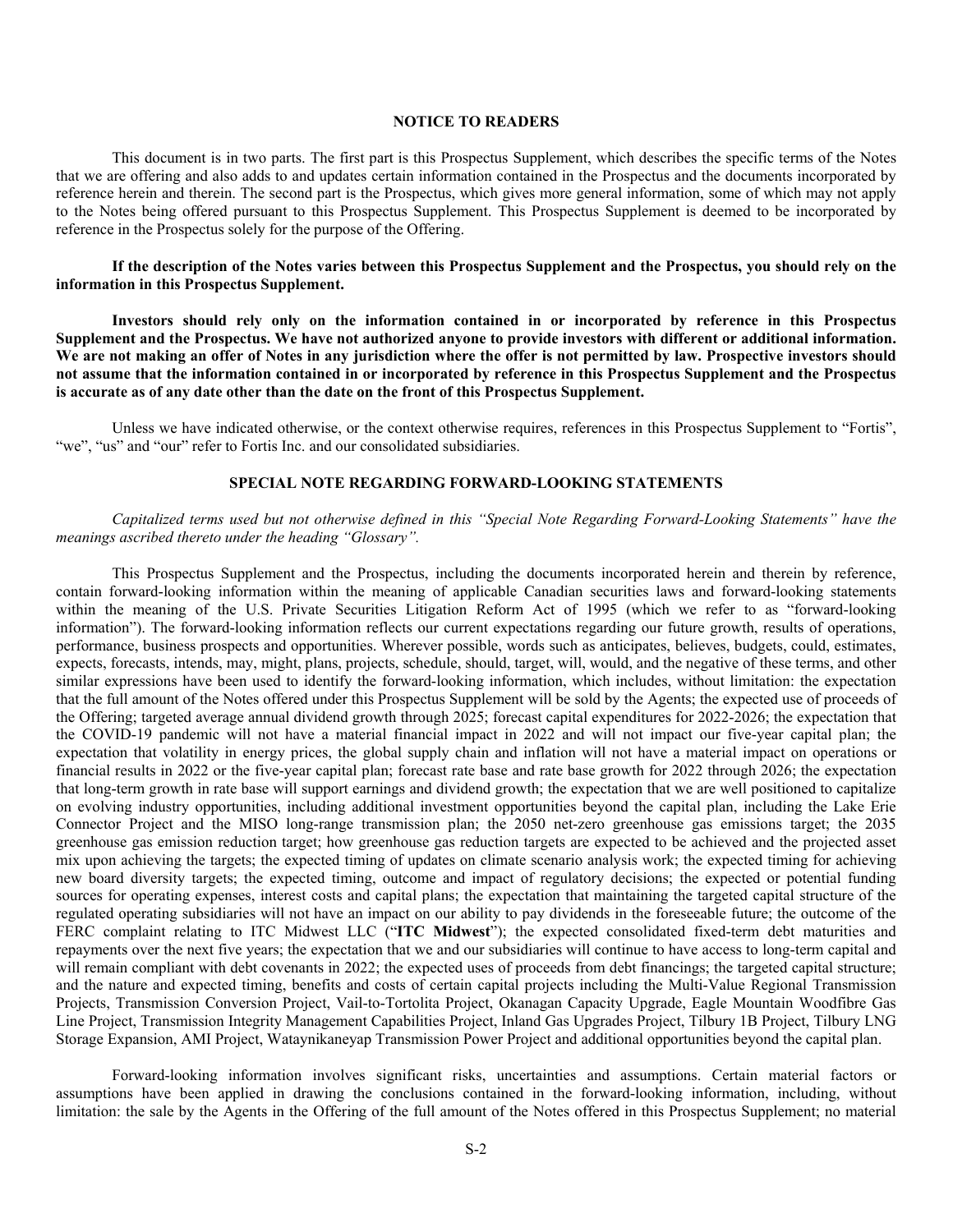impact from the COVID-19 pandemic; no material impact from volatility in energy prices, the global supply chain or inflation; reasonable regulatory decisions and the expectation of regulatory stability; the successful execution of the five-year capital plan; no material capital project or financing cost overrun; sufficient human resources to deliver service and execute the capital plan; the realization of additional opportunities; our Board of Directors exercising its discretion to declare dividends, taking into account our financial performance and condition; no significant variability in interest rates; no significant operational disruptions or environmental liability or upset; the continued ability to maintain the performance of the electricity and gas systems; no severe and prolonged economic downturn; sufficient liquidity and capital resources; the ability to hedge exposures to fluctuations in foreign exchange rates, natural gas prices and electricity prices; the continued availability of natural gas, fuel, coal and electricity supply; continuation of power supply and capacity purchase contracts; no significant changes in government energy plans, environmental laws and regulations that could have a material negative impact; maintenance of adequate insurance coverage; the ability to obtain and maintain licences and permits; retention of existing service areas; no significant changes in tax laws and the continued tax deferred treatment of earnings from our foreign operations; continued maintenance of information technology infrastructure and no material breach of cybersecurity; continued favourable relations with Indigenous Peoples; and favourable labour relations.

We caution readers that a number of factors could cause actual results, performance or achievements to differ materially from those discussed or implied in the forward-looking information. These factors should be considered carefully and undue reliance should not be placed on the forward-looking information. Risk factors which could cause results or events to differ from current expectations include, but are not limited to: the risk that the proceeds of the Offering will be less than the full amount offered in this Prospectus Supplement; uncertainty regarding the outcome of regulatory proceedings at our utilities; risks associated with climate change, physical risks and service disruption, including cybersecurity risk; risks related to environmental laws and regulations; the impact of weather variability and seasonality on heating and cooling loads, gas distribution volumes and hydroelectric generation; risks associated with the competitiveness of natural gas; the impact of pandemics and public health crises, including the COVID-19 pandemic; risks associated with capital projects and the impact on our continued growth; risks associated with commodity price volatility and supply of purchased power; risks associated with the FERC regulatory proceeding relating to ITC Midwest; and interest rate and foreign exchange risks. This list is not exhaustive of the factors that may affect any of our forward-looking information. For additional information with respect to our risk factors and risk factors relating to the Notes, reference should be made to the section of this Prospectus Supplement entitled "Risks Related to the Notes", the section of the Prospectus entitled "Risk Factors", to the documents incorporated herein and therein by reference and to our continuous disclosure materials filed from time to time with Canadian securities regulatory authorities.

Although we have attempted to identify important factors that could cause actual actions, events or results to differ materially from those described in the forward-looking information, there may be other factors that cause actions, events or results not to be as anticipated, estimated or intended. This forward-looking information is made as of the date of this Prospectus Supplement. There can be no assurance that the forward-looking information will prove to be accurate, as actual results and future events could differ materially from those anticipated in such information. Accordingly, readers are cautioned not to place undue reliance on the forwardlooking information. All forward-looking information in this Prospectus Supplement, in the Prospectus and in the documents incorporated herein and therein by reference is qualified in its entirety by the above cautionary statements and, except as required by law, we undertake no obligation to revise or update any forward-looking information as a result of new information, future events or otherwise.

# **DOCUMENTS INCORPORATED BY REFERENCE**

This Prospectus Supplement is deemed to be incorporated by reference in the Prospectus solely for the purpose of the Offering. The following documents filed by us with the securities commission or similar authority in each of the provinces of Canada are specifically incorporated by reference in, and form an integral part of, this Prospectus Supplement and the Prospectus:

- (a) our Annual Information Form dated February 10, 2022, for the fiscal year ended December 31, 2021;
- (b) our audited consolidated financial statements as at December 31, 2021 and December 31, 2020 and for the fiscal years ended December 31, 2021 and 2020, together with the notes thereto (the "**Annual Financial Statements**"), and the reports of the independent registered public accounting firm dated February 10, 2022 of Deloitte LLP;
- (c) our Management Discussion and Analysis of financial condition and results of operations dated February 10, 2022 for the fiscal year ended December 31, 2021 (the "**Annual MD&A**");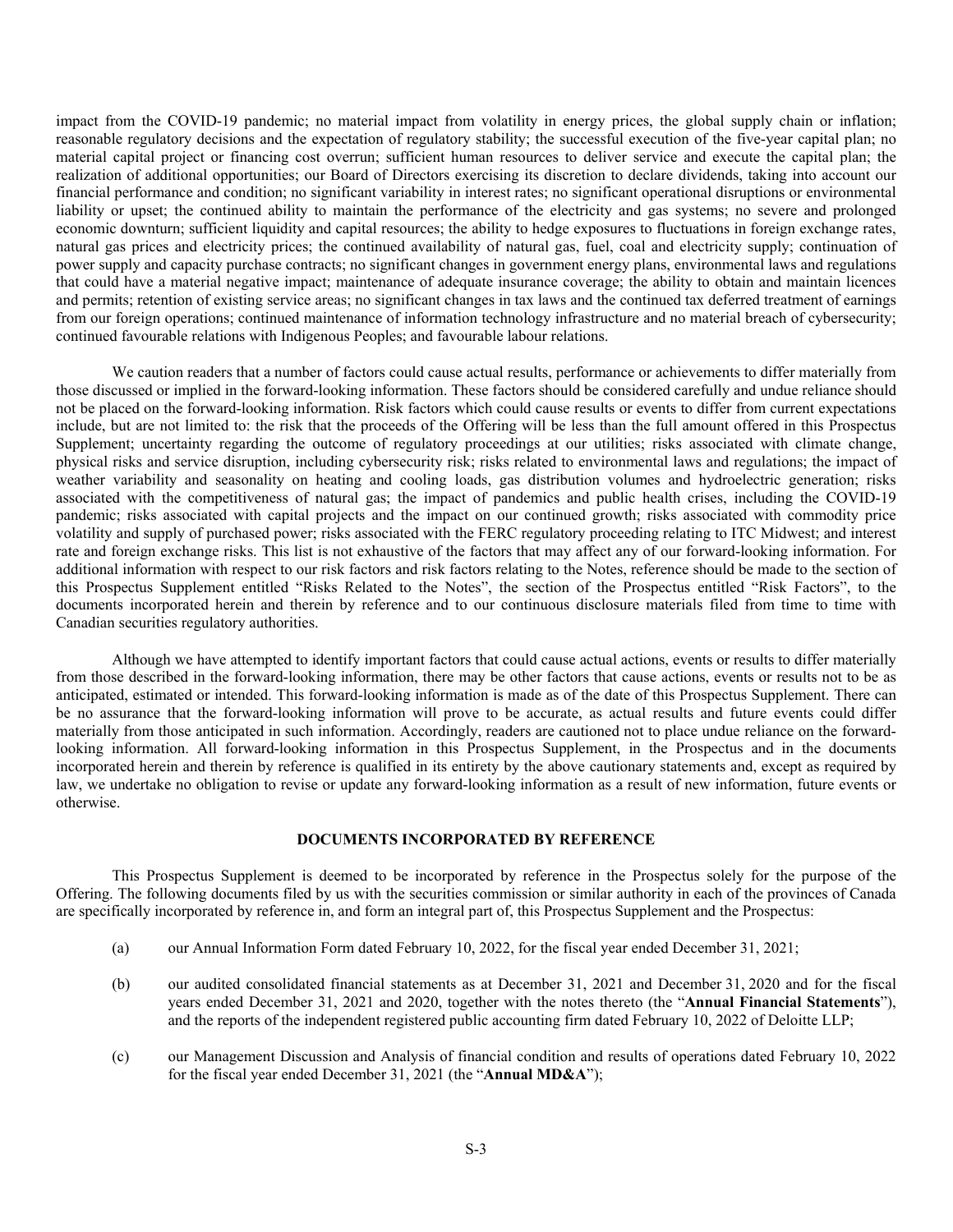- (d) our Management Information Circular dated March 18, 2022 prepared in connection with our annual and special meeting of shareholders held on May 5, 2022 (the "**Management Information Circular**");
- (e) our unaudited condensed consolidated interim financial statements as at March 31, 2022 and for the three months ended March 31, 2022 and 2021, together with the notes thereon (the "**Interim Financial Statements**");
- (f) our Interim Management Discussion and Analysis of financial condition and results of operations for the three months ended March 31, 2022 (the "**Interim MD&A**");
- (g) the template version of the preliminary term sheet in respect of the Notes filed on May 16, 2022 (the "**Preliminary Term Sheet**"); and
- (h) the template version of the final term sheet in respect of the Notes filed on May 16, 2022 (the "**Final Term Sheet**").

Any document of the type referred to above, any material change report (other than any confidential material change report), any business acquisition report, any "template version" of "marketing materials" (each as defined in National Instrument 41-101 – *General Prospectus Requirements*) and any prospectus supplements disclosing additional or updated information, subsequently filed by us with such securities commissions or regulatory authorities in Canada after the date of this Prospectus Supplement, and prior to the termination of the Offering, shall be deemed to be incorporated by reference into this Prospectus Supplement and the Prospectus.

**Any statement contained in this Prospectus Supplement, the Prospectus or in a document incorporated or deemed to be incorporated by reference in this Prospectus Supplement or the Prospectus shall be deemed to be modified or superseded for the purposes of this Prospectus Supplement and the Prospectus to the extent that a statement contained in this Prospectus Supplement, or in any subsequently filed document which also is or is deemed to be incorporated by reference in this Prospectus Supplement or the Prospectus, modifies or supersedes that statement. The modifying or superseding statement need not state that it has modified or superseded a prior statement or include any other information set forth in the document that it modifies or supersedes. The making of a modifying or superseding statement shall not be deemed an admission for any purposes that the modified or superseded statement, when made, constituted a misrepresentation, an untrue statement of a material fact or an omission to state a material fact that is required to be stated or that is necessary to make a statement not misleading in light of the circumstances in which it was made. Any statement so modified or superseded shall not constitute a part of this Prospectus Supplement or the Prospectus except as so modified or superseded.** 

The Preliminary Term Sheet did not include the final terms of the Offering, including the aggregate principal amount, the issue price, interest rate and the discount rate to be applied in calculating the Canada Yield Price (as defined below) of the Notes, as such terms had not been established at the time that the Preliminary Term Sheet was provided to potential investors. Pursuant to Part 9A.3(7) of National Instrument 44-102 – *Shelf Distributions* (referred to in Quebec as *Regulation 44-102 respecting Shelf Distributions*), we have prepared and filed the Final Term Sheet reflecting these final terms, together with a blackline showing how it modifies the Preliminary Term Sheet. A copy of the Final Term Sheet and the associated blackline are filed on SEDAR which can be accessed at www.sedar.com.

# **WHERE YOU CAN FIND ADDITIONAL INFORMATION**

Copies of the documents incorporated in this Prospectus Supplement and the Prospectus by reference may be obtained on request without charge from our Corporate Secretary at Suite 1100, 5 Springdale Street, P.O. Box 8837, St. John's, Newfoundland and Labrador A1B 3T2 (telephone (709) 737-2800). These documents are also available through the Internet on our website at www.fortisinc.com or on SEDAR which can be accessed at www.sedar.com. The information contained on, or accessible through, any of these websites is not incorporated by reference into this Prospectus Supplement or the Prospectus and is not, and should not be considered to be, a part of this Prospectus Supplement or the Prospectus unless it is explicitly so incorporated.

## **PRESENTATION OF FINANCIAL INFORMATION**

Financial statements incorporated by reference in this Prospectus Supplement and the Prospectus have been prepared in accordance with U.S. GAAP. Certain calculations included in tables and other figures in this Prospectus Supplement and the Prospectus have been rounded for clarity of presentation.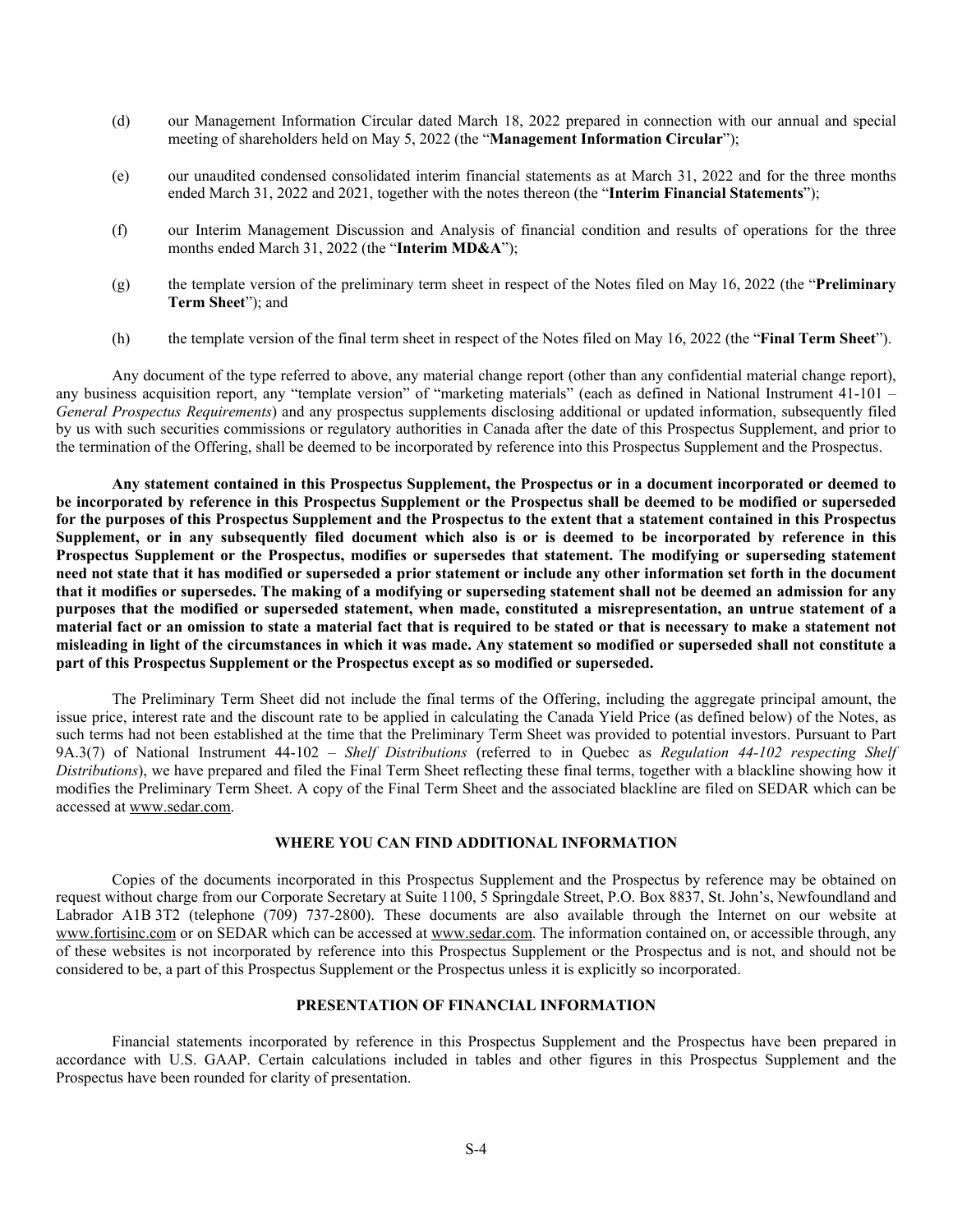## **USE OF NON-U.S. GAAP FINANCIAL MEASURES**

This Prospectus Supplement and the Prospectus, including the documents incorporated by reference herein and therein, contain non-U.S. GAAP financial measures including "adjusted common equity earnings", "adjusted basic EPS", "adjusted EPS", "adjusted payout ratio", "capital expenditures", "adjusted net earnings attributable to common equity shareholders" and "adjusted EPS for annual incentive purposes". For a detailed description of each of the non-U.S. GAAP measures used in this Prospectus Supplement and the Prospectus, including the documents incorporated by reference herein and therein, and a reconciliation to the most directly comparable measure under U.S. GAAP, refer to the "Non-US GAAP Financial Measures" section of the Annual MD&A on page 13, the "Non-U.S. GAAP Financial Measures" section of the Interim MD&A on page 7 and the "About Non-US GAAP Measures" section of the Management Information Circular on page 107. Each non-U.S. GAAP financial measure has been defined in the "Glossary" section of the Annual MD&A on pages 42 to 43 and on pages 17 to 18 of the Interim MD&A, as applicable. The non-GAAP financial measures set out in this Prospectus Supplement and the Prospectus, including the documents incorporated by reference herein and therein, are intended to provide additional information to investors and do not have any standardized meaning under U.S. GAAP, and therefore may not be comparable to other issuers, and should not be considered in isolation or as a substitute for measures of performance prepared in accordance with U.S. GAAP.

## **ELIGIBILITY FOR INVESTMENT**

In the opinion of Davies Ward Phillips & Vineberg LLP, counsel to Fortis, and Stikeman Elliott LLP, counsel to the Agents, based on the provisions of the *Income Tax Act* (Canada) and the regulations thereunder (collectively, the "**Tax Act**") in force as of the date hereof, the Notes being offered pursuant to this Prospectus Supplement, if issued on the date hereof, would be qualified investments under the Tax Act for a trust governed by a registered retirement savings plan (a "**RRSP**"), a registered retirement income fund (a "**RRIF**"), a registered education savings plan (a "**RESP**"), a deferred profit sharing plan (a "**DPSP**"), other than a DPSP to which Fortis, or an employer that does not deal at arm's length with Fortis, has made a contribution, a registered disability savings plan (a "**RDSP**") and a tax-free savings account (a "**TFSA**" and collectively, "**Exempt Plans**"), provided either our common shares ("**Common Shares**") are listed on a "designated stock exchange" (which includes the TSX and NYSE) or we are a "public corporation", each as defined in the Tax Act.

Notwithstanding the foregoing, if the Notes are a "prohibited investment" (as defined in the Tax Act) for a trust governed by a TFSA, RRSP, RESP, RDSP or RRIF, the holder, subscriber or annuitant thereof, as the case may be, will be subject to a penalty tax as set out in the Tax Act. The Notes will not be a prohibited investment for a TFSA, RRSP, RESP, RDSP or RRIF, provided the holder, subscriber or annuitant of such Exempt Plan, as the case may be, (a) deals at arm's length with Fortis, for purposes of the Tax Act and (b) does not have a "significant interest" (as defined in the prohibited investment rules in the Tax Act) in Fortis. Prospective purchasers should consult with their tax advisors if they are considering an investment in Notes through an Exempt Plan.

# **CURRENCY AND EXCHANGE RATE INFORMATION**

This Prospectus Supplement contains references to U.S. dollars and Canadian dollars. All dollar amounts referenced, unless otherwise indicated, are expressed in Canadian dollars. References to "\$" or "C\$" are to Canadian dollars and references to "US\$" are to U.S. dollars. The following table shows, for the years and dates indicated, certain information regarding the Canadian dollar/U.S. dollar exchange rate. The information is based on the average daily exchange rate as reported by Bloomberg. Such exchange rate on May 13, 2022 was C\$1.2929 = US\$1.00.

|                         | <b>Period End</b> | Average        | Low     | High   |
|-------------------------|-------------------|----------------|---------|--------|
|                         |                   | (C\$ per US\$) |         |        |
| Year ended December 31, |                   |                |         |        |
|                         | .2637             | 1.2535         | 1.2007  | .2964  |
|                         | 2725              | 1.3424         | 1.2688  | 1.4668 |
| Quarter ended,          |                   |                |         |        |
|                         | 1.2505            | .2607          | 1.2430. | .2901  |
|                         |                   |                |         |        |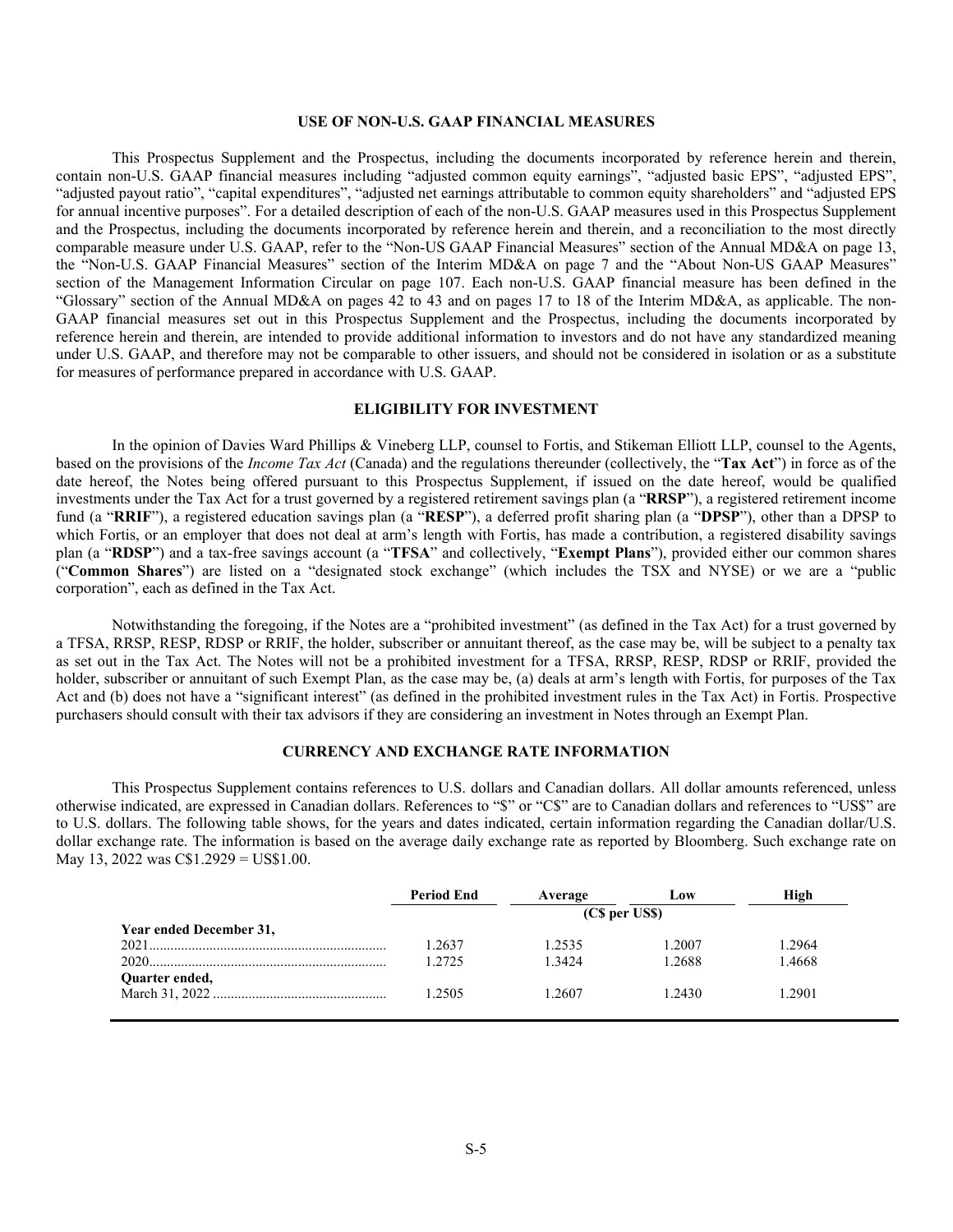# **SUMMARY OF THE OFFERING**

*The following information is a summary only and is to be read in conjunction with, and is qualified in its entirety by, the more detailed information appearing elsewhere in this Prospectus Supplement, the Prospectus and in the documents incorporated by reference herein and therein. All capitalized terms used but not defined in this summary are defined under the heading "Glossary". See "Description of the Notes" and "Description of the Indenture".* 

| <b>Issuer:</b>                                              | Fortis Inc.                                                                                                                                                                                                                                                                                                                                                                                                                                                                                                                                                                              |
|-------------------------------------------------------------|------------------------------------------------------------------------------------------------------------------------------------------------------------------------------------------------------------------------------------------------------------------------------------------------------------------------------------------------------------------------------------------------------------------------------------------------------------------------------------------------------------------------------------------------------------------------------------------|
| <b>Debt Securities Offering:</b>                            | \$500,000,000 aggregate principal amount of 4.431% senior unsecured notes due May 31, 2029.                                                                                                                                                                                                                                                                                                                                                                                                                                                                                              |
| <b>Price to the Public:</b>                                 | \$1,000 per \$1,000 principal amount of Notes.                                                                                                                                                                                                                                                                                                                                                                                                                                                                                                                                           |
| <b>Interest Rates and Interest</b><br><b>Payment Dates:</b> | We will pay interest on the Notes at the rate of 4.431% per year, in arrears, in equal semi-annual<br>installments on May 31 and November 30 of each year, beginning on November 30, 2022. See<br>"Description of the Notes - Interest and Payment".                                                                                                                                                                                                                                                                                                                                     |
| <b>Record Dates:</b>                                        | The record date in respect of any interest payment date for the Notes will be the 15 <sup>th</sup> calendar day<br>prior to each semi-annual interest payment date.                                                                                                                                                                                                                                                                                                                                                                                                                      |
| <b>Maturity Date:</b>                                       | The Notes will mature on May 31, 2029.                                                                                                                                                                                                                                                                                                                                                                                                                                                                                                                                                   |
| Date of Closing:                                            | On or about May 31, 2022 or such other date as may be agreed upon by us and the Agents, but not<br>later than June 7, 2022.                                                                                                                                                                                                                                                                                                                                                                                                                                                              |
| <b>Use of Proceeds:</b>                                     | The net proceeds of the Offering will be used to fund the redemption of the Corporation's<br>\$500,000,000 aggregate principal amount of 2.85% senior unsecured notes due December 2023<br>and for general corporate purposes. See "Use of Proceeds".                                                                                                                                                                                                                                                                                                                                    |
| <b>Optional Redemption:</b>                                 | The Notes are redeemable, in whole at any time or in part from time to time before maturity, at our<br>option, at the applicable redemption price described in this Prospectus Supplement. See<br>"Description of the Notes – Optional Redemption".                                                                                                                                                                                                                                                                                                                                      |
| <b>Ranking:</b>                                             | The Notes will be our direct, unsecured and unsubordinated obligations, ranking equally in priority<br>with all of our existing and future unsecured and unsubordinated indebtedness and senior in right<br>of payment to all of our existing and future subordinated debt. The Notes will be effectively<br>subordinated to any of our existing and future secured obligations to the extent of the value of the<br>collateral securing such obligations. The Notes will be structurally subordinated to all liabilities<br>and any preference or preferred shares of our subsidiaries. |
|                                                             | The Indenture (as defined below) governing the Notes does not contain any restrictions on the<br>amount of additional indebtedness that we and our subsidiaries may incur, including with respect to<br>secured debt. It also does not contain any limits on the amount of preference or preferred shares<br>that we or our subsidiaries may issue. Any such amounts could be substantial.                                                                                                                                                                                               |
| <b>Certain Covenants:</b>                                   | The Indenture contains a covenant that limits our ability to consolidate or merge with or into, or<br>convey or transfer all or substantially all of our properties and assets to, another corporation or<br>other entity. This covenant is subject to important exceptions and qualifications which are<br>described under "Description of the Indenture – Consolidation, Merger, Conveyance or Transfer".                                                                                                                                                                              |
| <b>Expected Ratings:</b>                                    | The Notes have received provisional ratings of A (low) by DBRS Limited ("DBRS") and BBB+ by<br>Standard & Poor's Financial Services LLC (" $S\&P$ "). We expect the Notes to be accorded a rating<br>of Baa3 by Moody's Investors Service, Inc. ("Moody's"). A credit rating is not a recommendation<br>to buy, sell or hold securities and may be subject to revision or withdrawal at any time. See                                                                                                                                                                                    |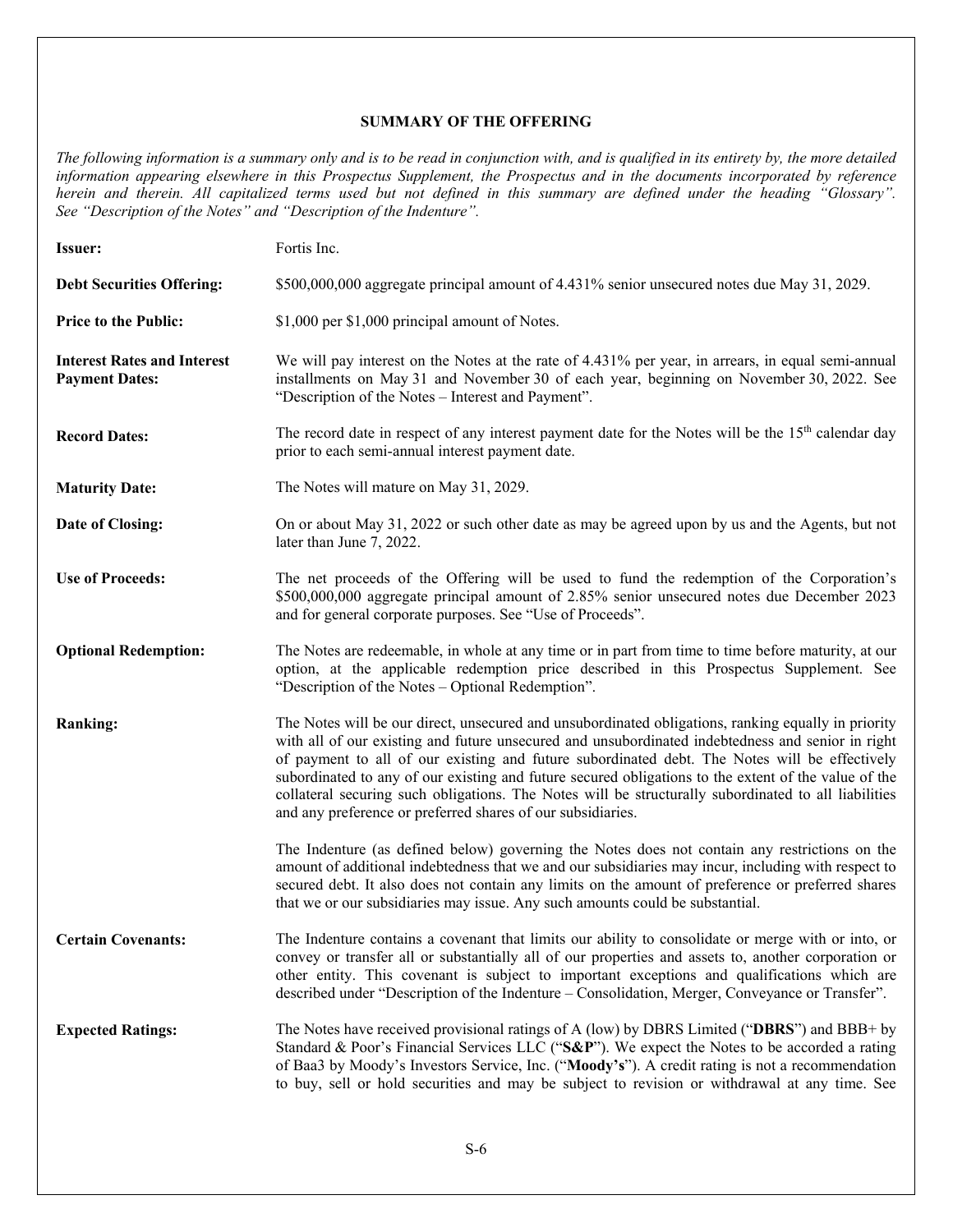|                                               | "Ratings".                                                                                                                                                                                                                                                                                                                                                                                                                                    |
|-----------------------------------------------|-----------------------------------------------------------------------------------------------------------------------------------------------------------------------------------------------------------------------------------------------------------------------------------------------------------------------------------------------------------------------------------------------------------------------------------------------|
| <b>Purchase for Cancellation:</b>             | We shall have the right to purchase Notes in the market, by tender or private contract, from time to<br>time. Any Notes purchased by us shall be cancelled and no Note shall be issued in substitution<br>therefor. See "Description of the Indenture - Purchase for Cancellation".                                                                                                                                                           |
| <b>Listing / No Public Trading</b><br>Market: | There is no market through which the Notes may be sold and purchasers may not be able to resell<br>Notes purchased under this Prospectus Supplement. This may affect the pricing of the Notes in the<br>secondary market, the transparency and availability of trading prices, the liquidity of the Notes and<br>the extent of issuer regulation. See "Risks Related to the Notes – Active trading markets for the<br>Notes may not develop". |
| <b>Form and Denomination:</b>                 | The Notes will be issued in the form of one or more global securities that will be deposited with, or<br>on behalf of, the depositary, CDS, through its book-entry only system. Interests in the global<br>securities will be issued only in denominations of \$1,000 or integral multiples thereof. Except as<br>described under "Book-Entry Only System", Notes in definitive form will not be issued. See<br>"Book-Entry Only System".     |
| <b>Risk Factors:</b>                          | An investment in the Notes involves certain risks. You should carefully consider all information in<br>this Prospectus Supplement and the Prospectus. In particular, you should evaluate the specific risks<br>described in the section entitled "Risks Related to the Notes" in this Prospectus Supplement for a<br>discussion of risks relating to an investment in the Notes.                                                              |
| Trustee:                                      | Computershare Trust Company of Canada.                                                                                                                                                                                                                                                                                                                                                                                                        |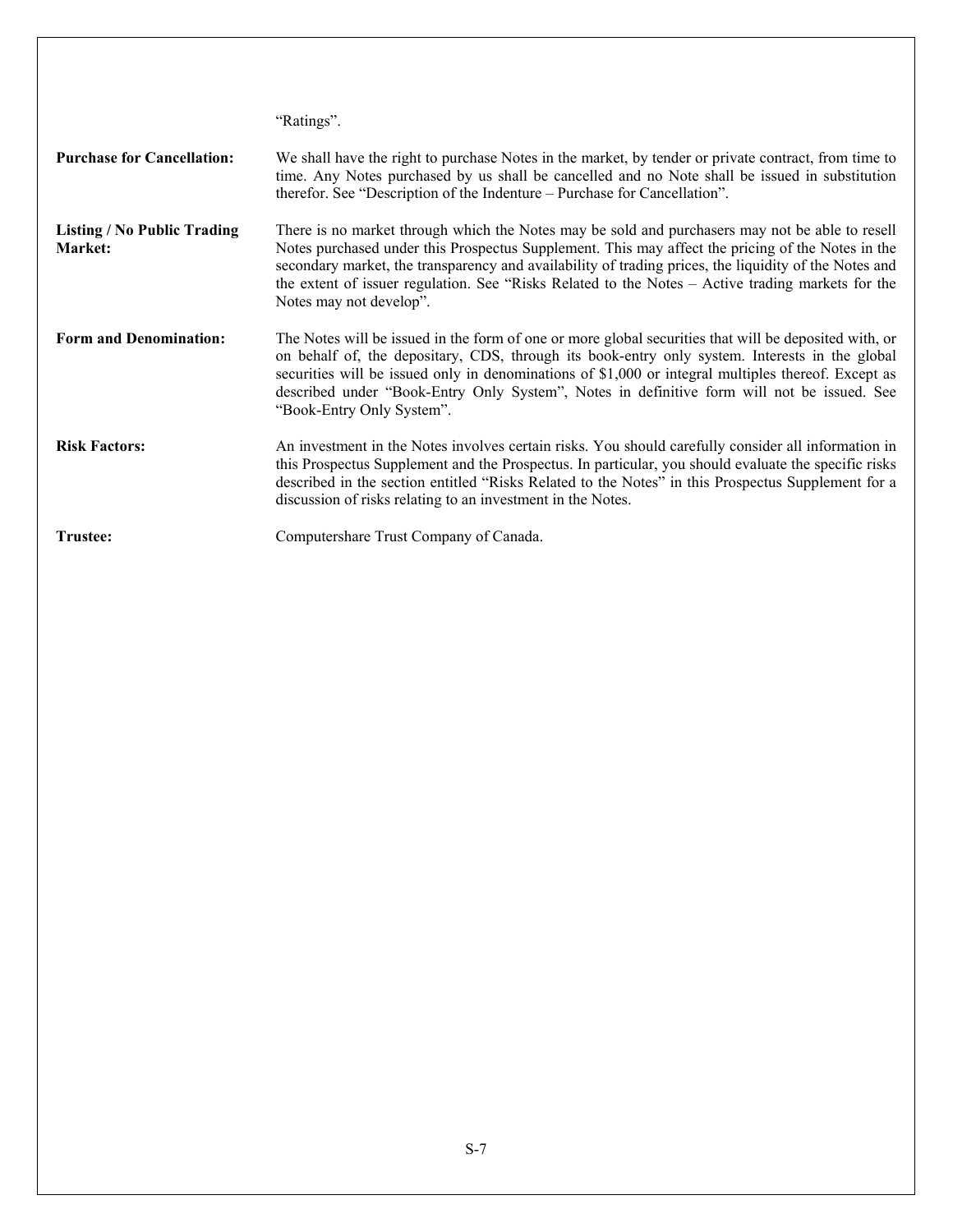## **RECENT DEVELOPMENTS**

#### **Term Loan Facility**

On May 13, 2022, the Corporation entered into an unsecured non-revolving term credit facility agreement with The Bank of Nova Scotia to borrow an aggregate principal amount of up to US\$500,000,000. The facility has an initial one-year term and is repayable by Fortis at any time without penalty. The facility provides the Corporation with additional, cost effective short-term financing and liquidity and enhances financial flexibility related to managing debt redemptions and maturities.

## **FERC Complaint Relating to ITC Midwest**

On May 10, 2022, the Iowa Coalition for Affordable Transmission, including Alliant Energy Corporation, filed a Section 206 complaint with the Federal Energy Regulatory Commission ("**FERC**"), seeking to lower ITC Midwest's equity ratio from 60% to 53%. The complaint alleges that ITC Midwest does not meet FERC's three-part test for permitting the use of a utility's actual capital structure for ratemaking purposes which requires that ITC Midwest (a) issue its own debt without guarantees, (b) have its own credit rating, and (c) have a structure within the range of approved structures. ITC Midwest intends to respond to this complaint, which it believes is without merit. The timing and outcome of this proceeding remains uncertain.

#### **Redemption of Senior Unsecured Notes**

On May 9, 2022, the Corporation announced the redemption, effective as of June 9, 2022, of its \$500,000,000 aggregate principal amount of 2.85% senior unsecured notes due December 2023.

## **Election of New Directors**

At the Corporation's annual and special meeting of shareholders held on May 5, 2022, one new director, Lisa Crutchfield, was elected to our Board of Directors for the first time. As a result of the election of Ms. Crutchfield, the Corporation currently has thirteen directors, over half of whom are women.

#### **Amendment to Credit Facility Agreement**

On May 4, 2022, the Corporation amended and restated its \$1,300,000,000 corporate committed revolving credit facility agreement to: (a) extend the maturity date by one year to July 2027; and (b) introduce a sustainability-linked loan structure that links the Corporation's achievement of key performance indicator targets for diversity on the Board of Directors and Scope 1 greenhouse gas emissions for 2022 through 2025, with maximum annual margin pricing adjustments of +/- 5 basis points and +/- 1 basis point for drawn and undrawn funds, respectively.

## **CAPITALIZATION**

The following table sets out our consolidated capitalization as of March 31, 2022 and on a *pro forma* basis as of such date after giving effect to: (a) the net proceeds of the Offering, determined after deducting the Agents' Fee and estimated expenses of the Offering on an after-tax basis, including the expected use of proceeds of the Offering; and (b) the changes in Common Shares, longterm debt, capital lease and finance obligations from and including April 1, 2022 up to and including May 13, 2022. See "Changes in Share and Loan Capital Structure" and "Use of Proceeds" in this Prospectus Supplement. The financial information set out below has been prepared in accordance with U.S. GAAP, except the *pro forma* financial information, which has been prepared in accordance with applicable Canadian rules.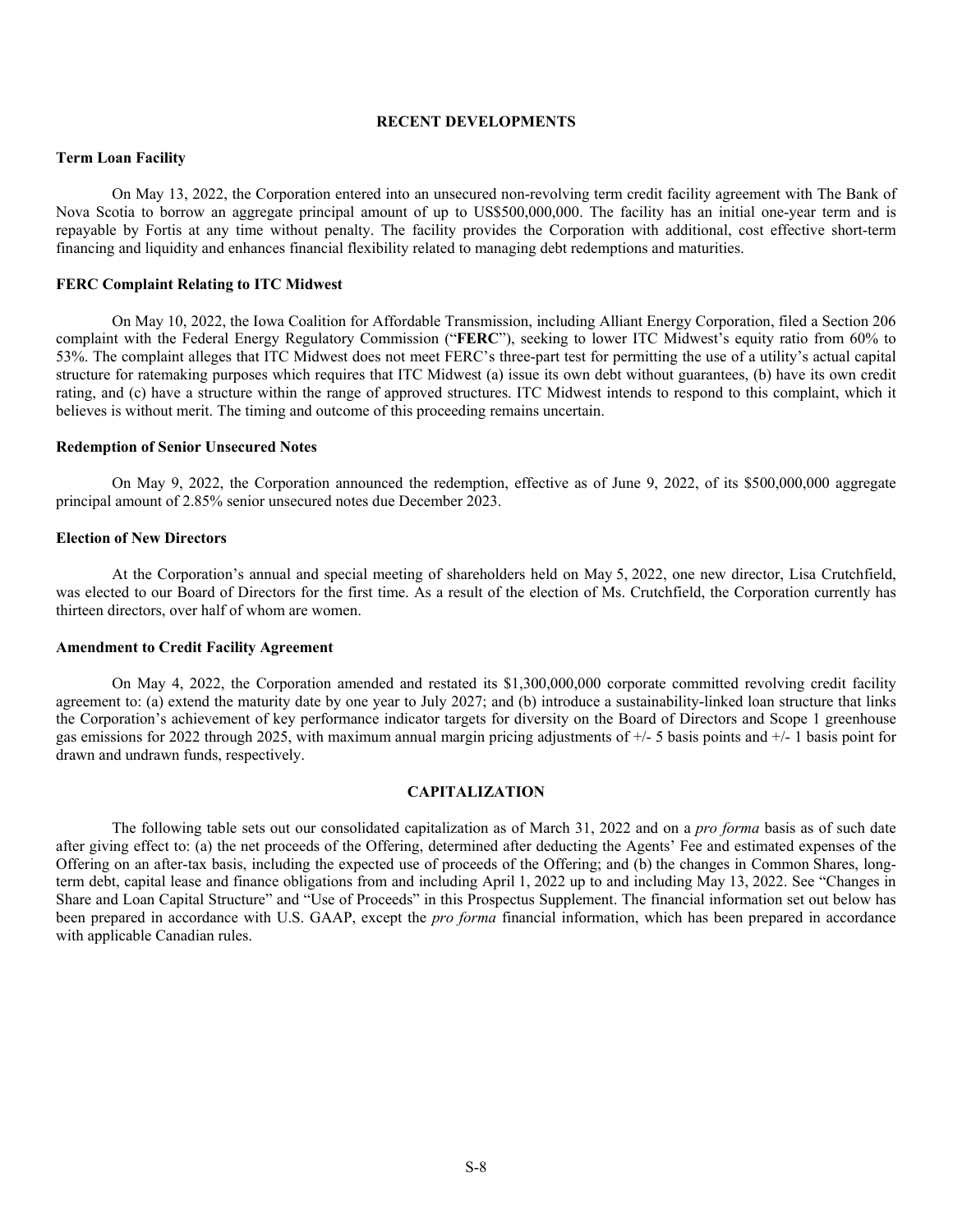|                      | As at<br><b>March 31, 2022</b><br>(unaudited) | Pro forma<br>As at<br><b>March 31, 2022</b><br>$(unaudited)^{(1)}$ |
|----------------------|-----------------------------------------------|--------------------------------------------------------------------|
|                      |                                               | (in millions of dollars)                                           |
|                      | 25,883                                        | 26,470                                                             |
| Shareholders' equity | 14,354                                        | 14,366                                                             |
|                      | 1.623                                         | 1.623                                                              |
|                      |                                               |                                                                    |
|                      | (168)                                         | (168)                                                              |
|                      | 3,553                                         | 3,552                                                              |
|                      | 45.253                                        | 45.851                                                             |

 $\overline{A(t)}$  After giving effect to: (a) the net proceeds of the Offering, determined after deducting the Agents' Fee and estimated expenses of the Offering on an after-tax basis, including the expected use of proceeds of the Offering; and (b) the changes in Common Shares, long-term debt, capital lease and finance obligations from and including April 1, 2022 up to and including May 13, 2022. See "Changes in Share and Loan Capital Structure" and "Use of Proceeds".

 $\sum_{i=1}^{(2)}$  Includes long-term debt, capital lease and finance obligations, including the current portion, and short-term borrowings.

Excludes non-controlling interests.

#### **CHANGES IN SHARE AND LOAN CAPITAL STRUCTURE**

The following describes the changes in our share and loan capital structure from and including April 1, 2022 to May 13, 2022:

- (a) During the period from and including April 1, 2022 up to and including May 13, 2022, we issued an aggregate of 234,907 Common Shares as a result of the exercise of options granted pursuant to our 2012 Stock Option Plan, for aggregate consideration of approximately \$12 million; and
- (b) During the period from and including April 1, 2022 up to and including May 13, 2022, our consolidated long-term debt, capital lease and finance obligations, including current portions and committed credit facility borrowings classified as long-term debt, increased by approximately \$0.6 billion, principally due to changes in foreign exchange rates over the period.

## **EARNINGS COVERAGE RATIO**

In accordance with the requirements of the Canadian securities regulatory authorities, the consolidated earnings coverage ratios set out below have been calculated for the 12-month periods ended March 31, 2022 and December 31, 2021. Our interest requirements on all of our outstanding long-term debt, after giving effect to the issue of the Notes to be offered under this Prospectus Supplement, amounted to \$1,058 million and \$1,068 million for the 12 months ended March 31, 2022 and the 12 months ended December 31, 2021, respectively. Our dividend requirements on all of our First Preference Shares for the 12 months ended March 31, 2022 and the 12 months ended December 31, 2021, adjusted to a before-tax equivalent, amounted to \$73 million using an effective income tax rate of 14% and \$73 million using an effective income tax rate of 14%, respectively. Our earnings before interest and income tax for the 12 months ended March 31, 2022 and the 12 months ended December 31, 2021 were \$2,457 million and \$2,454 million, respectively, which is 2.17 times and 2.15 times, respectively, our aggregate interest and dividend requirements for the periods.

## **RATINGS**

The following table discloses the provisional credit ratings and credit ratings outlooks accorded to the Notes by DBRS and S&P, as well as the credit rating and credit rating outlook expected to be accorded to the Notes by Moody's.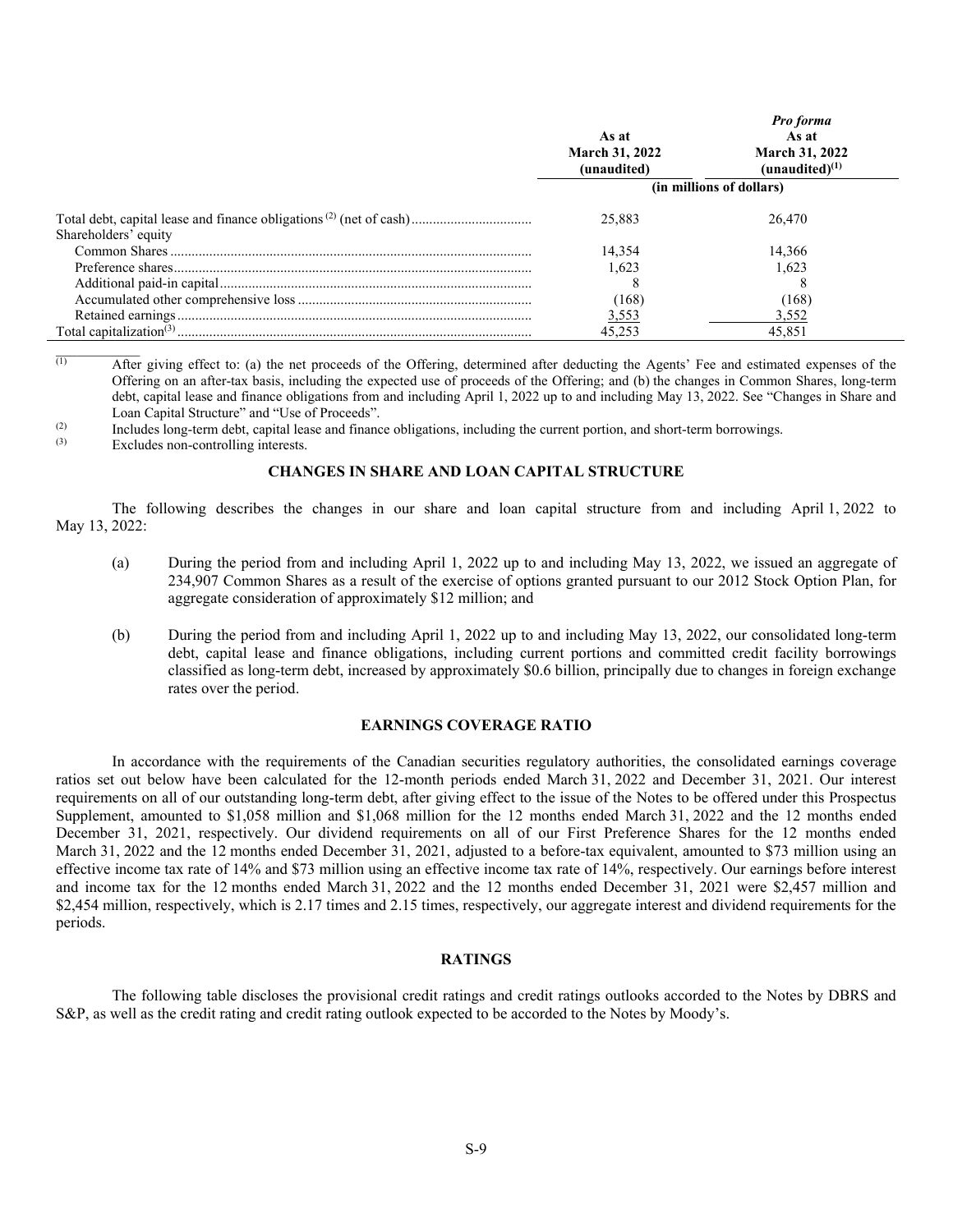| <b>Rating Agency</b> | Rating    | <b>Trend</b> |
|----------------------|-----------|--------------|
| <b>DBRS</b>          | $A$ (low) | Stable       |
| S&P                  | $BBB+$    | N/A          |
| Moody's              | Baa3      | N/A          |

DBRS' credit ratings are on a long-term debt rating scale that ranges from AAA to D, which represents the range from highest to lowest quality of such securities rated. The "A" rating category is the third highest of the ten major ratings categories used by DBRS. According to the DBRS rating system, debt securities rated A are of good credit quality and the capacity for the payment of financial obligations is considered substantial, but of lesser credit quality than AA. Further, according to the DBRS rating system, an A rated obligation may be vulnerable to future events, but qualifying negative factors are considered manageable. The assignment of a "(high)" or "(low)" modifier within each rating category indicates relative standing within such category. The "high" and "low" grades are not used for the AAA or D categories. DBRS' rating trends provide guidance in respect of the agency's opinion regarding the outlook for a rating, with rating trends falling into one of three categories: positive, stable or negative.

S&P's credit ratings are on a long-term debt rating scale that ranges from AAA to D, which represents the range from highest to lowest quality of such securities rated. S&P's "BBB" rating category is the fourth highest of the ten major rating categories used by S&P. According to the S&P rating system, debt securities rated BBB exhibit adequate protection parameters, but adverse economic conditions or changing circumstances are more likely to lead to a weakened capacity of the obligor to meet its financial commitment on the obligation. The ratings from "AA" to "CCC" may be modified by the addition of a plus or minus designation to show the relative standing of debt within the rating category. S&P's rating outlook assesses the potential direction of a long-term credit rating over the intermediate term (typically six months to two years), with outlooks falling into one of five categories: positive, negative, stable, developing or not meaningful.

Moody's credit ratings are on a long-term debt rating scale that ranges from Aaa to C, which represents the range from highest to lowest quality of such securities rated. A rating of Baa is the fourth highest of nine major categories used by Moody's. According to the Moody's rating system, debt securities rated Baa are judged to be medium-grade and subject to moderate credit risk and, as such, may possess certain speculative characteristics. Moody's applies numerical modifiers 1, 2 and 3 in each generic rating classification from Aa through Caa in its corporate bond rating system. The modifier 1 indicates that the issue ranks in the higher end of its generic rating category, the modifier 2 indicates a mid-range ranking and the modifier 3 indicates that the issue ranks in the lower end of its generic rating category. Moody's rating outlook is an opinion regarding the likely rating direction over the medium term, with outlooks falling into one of four categories: positive, negative, stable and developing.

The credit ratings accorded to the Notes by these rating agencies are not recommendations to buy, hold or sell the Notes since such ratings do not comment as to their market price or suitability for a particular investor. Credit ratings are intended to provide investors with an independent measure of the credit quality of an issue of securities and are intended to be indicators of the likelihood of payment and of the capacity and willingness of the issuer to meet its financial commitment on obligations in accordance with the terms of those securities. The credit ratings accorded to the Notes may not reflect the potential impact of all risks on the value of the Notes, including risks related to structure, market or the other factors discussed in this Prospectus Supplement, the Prospectus or the documents incorporated by reference herein and therein. There is no assurance that any rating will remain in effect for any given period of time or that any rating will not be revised or withdrawn entirely by a rating agency in the future if, in its judgment, circumstances so warrant and, if any such rating is so revised or withdrawn, we are under no obligation to update this Prospectus Supplement. See "Risk Related to the Notes – Changes in our credit ratings may adversely affect the value of the Notes".

We have made payments to DBRS, S&P and Moody's in connection with the assignment of ratings to our long-term debt and will make payments to DBRS, S&P and Moody's in connection with the confirmation of such ratings for purposes of the Offering of the Notes under this Prospectus Supplement. In addition, we have made payments in respect of certain other services provided to us by each of DBRS, S&P and Moody's during the last two years.

## **DESCRIPTION OF THE NOTES**

*The following is a summary of the principal terms and conditions of the Notes and of the Indenture under which they will be issued. This description of the particular terms of the Notes supplements and, to the extent inconsistent therewith, replaces the description of the general terms and provisions of the debt securities found in the Prospectus with respect to the Notes being offered by this*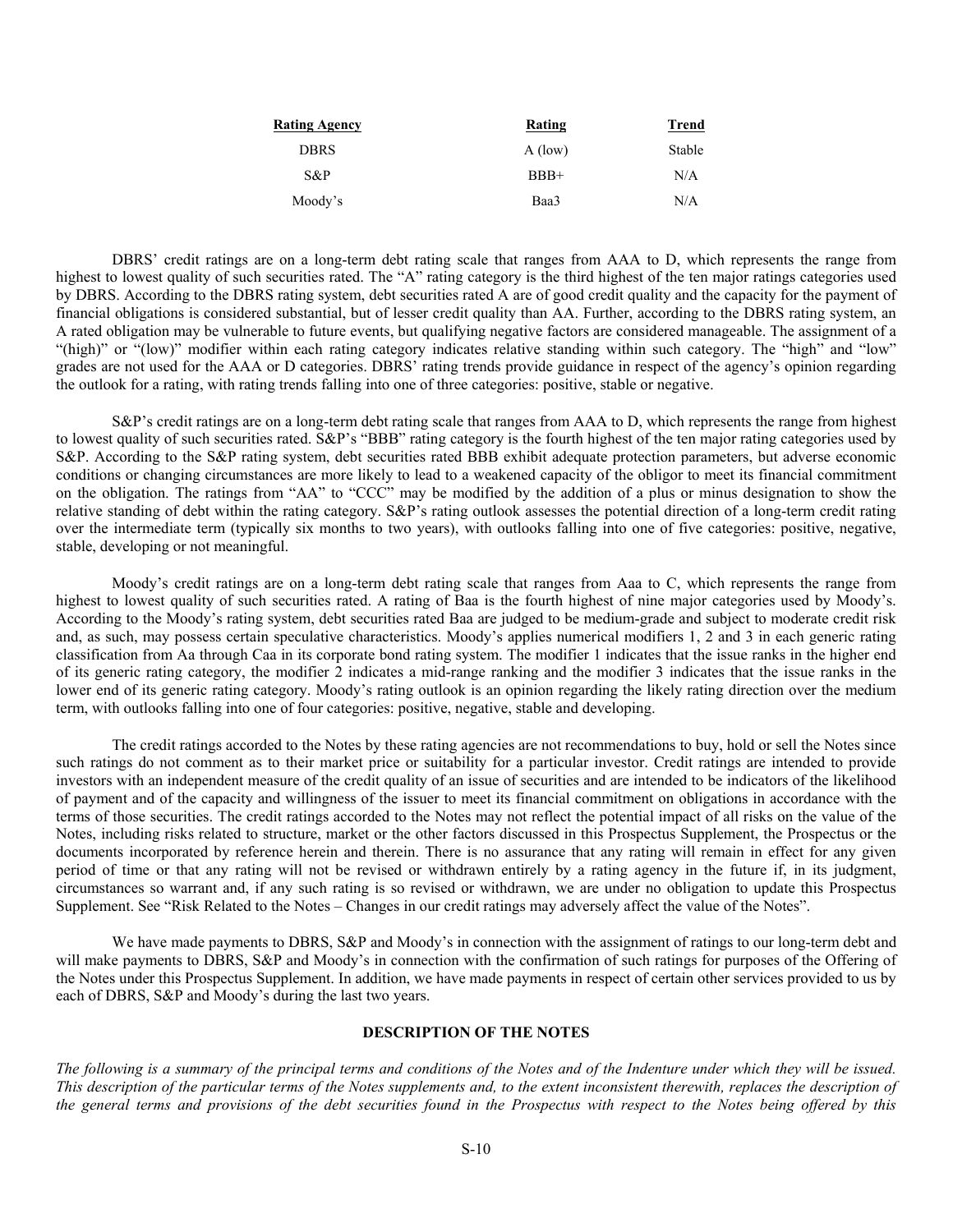*Prospectus Supplement. The description is intended to be only a summary of the material provisions of the Notes and the Indenture and is qualified in its entirety by reference to all of the provisions of the Notes and the Indenture. For full particulars, reference should be made to the Indenture.*

#### **General**

The following description of the terms of the Notes summarizes certain general terms that will apply to the Notes.

The Notes will be issued as the third series of senior unsecured debt securities under an indenture between us and Computershare Trust Company of Canada, as Trustee, dated as of the December 12, 2016 (the "**Principal Indenture**"), as supplemented from time to time, including by a third supplemental indenture between us and the Trustee dated as of the Closing Date with respect to the Notes (the "**Third Supplemental Indenture**" and together with the Principal Indenture, the "**Indenture**").

The Notes will be issued in denominations of \$1,000 and integral multiples thereof and will be unlimited as to principal amount. The Prospectus Supplement, together with the Prospectus, qualifies the distribution of the Notes, which will initially be issued on closing of the Offering in an aggregate principal amount of \$500,000,000 and will mature on May 31, 2029. Payments of principal of, and interest and premium, if any, on, the Notes will be made in Canadian dollars.

We may from time to time, without the consent of existing holders of the Notes, create and issue further notes having the same terms and conditions as the Notes being offered hereby in all respects, except for the issue date, the issue price and, if applicable, the first payment of interest thereon and the initial interest accrual date. Additional notes issued in this manner will be consolidated with, and will form a single series with, the previously outstanding Notes.

As used in this Prospectus Supplement, "business day" means, with respect to the Notes, a day other than (a) a Saturday or Sunday, (b) a day on which banking institutions in Toronto, Ontario or St. John's, Newfoundland and Labrador, Canada are authorized or obligated by law or executive order to remain closed, or (c) a day on which the corporate trust office of the Trustee is closed for business.

## **Ranking**

The Notes will be our direct, unsecured and unsubordinated obligations, ranking equally in priority with all of our existing and future unsecured and unsubordinated indebtedness and senior in right of payment to all of our existing and future subordinated indebtedness, except to the extent prescribed by applicable law. The Indenture does not limit the amount of debt that we or our subsidiaries may incur, including with respect to secured debt. It also does not contain any limits on the amount of preference or preferred shares that we or our subsidiaries may issue. Any such amounts could be substantial. In addition, the Indenture does not limit our ability to pay dividends, make distributions or repurchase Common Shares. See "Risks Related to the Notes – The Indenture does not limit the amount of debt that we or our subsidiaries may incur or restrict our ability to engage in other transactions that may adversely affect holders of the Notes".

The Notes will be effectively subordinated to any of our existing and future secured obligations to the extent of the value of the collateral securing such obligations. As of March 31, 2022, on a *pro forma* basis after giving effect to: (a) the net proceeds of the Offering, determined after deducting the Agents' Fee and estimated expenses of the Offering on an after-tax basis; and (b) the changes in long-term debt, capital lease and finance obligations from and including April 1, 2022 up to and including May 13, 2022, we had approximately \$5.1 billion of secured obligations, all of which represents indebtedness of our subsidiaries. See "Risks Related to the Notes – The Notes are not secured by any of our assets and any secured creditors would have a prior claim on our assets".

The Notes will be structurally subordinated to all liabilities and any preference or preferred shares of our subsidiaries. As of March 31, 2022, on a *pro forma* basis after giving effect to: (a) the net proceeds of the Offering, determined after deducting the Agents' Fee and estimated expenses of the Offering on an after-tax basis, including the expected use of proceeds of the Offering; and (b) the changes in long-term debt, capital lease and finance obligations from and including April 1, 2022 up to and including May 13, 2022, (i) our consolidated indebtedness would have been an estimated \$26.5 billion, of which approximately \$22.3 billion would have been indebtedness of our subsidiaries, and (ii) our subsidiaries would have had outstanding preference or preferred shares held by non-affiliates in an aggregate amount that is immaterial. See "Risks Related to the Notes – The Notes are structurally subordinated to any indebtedness of our subsidiaries, and we may be unable to generate cash flow to service our debt obligations if our subsidiaries are unable to distribute cash to us or repay loans from us".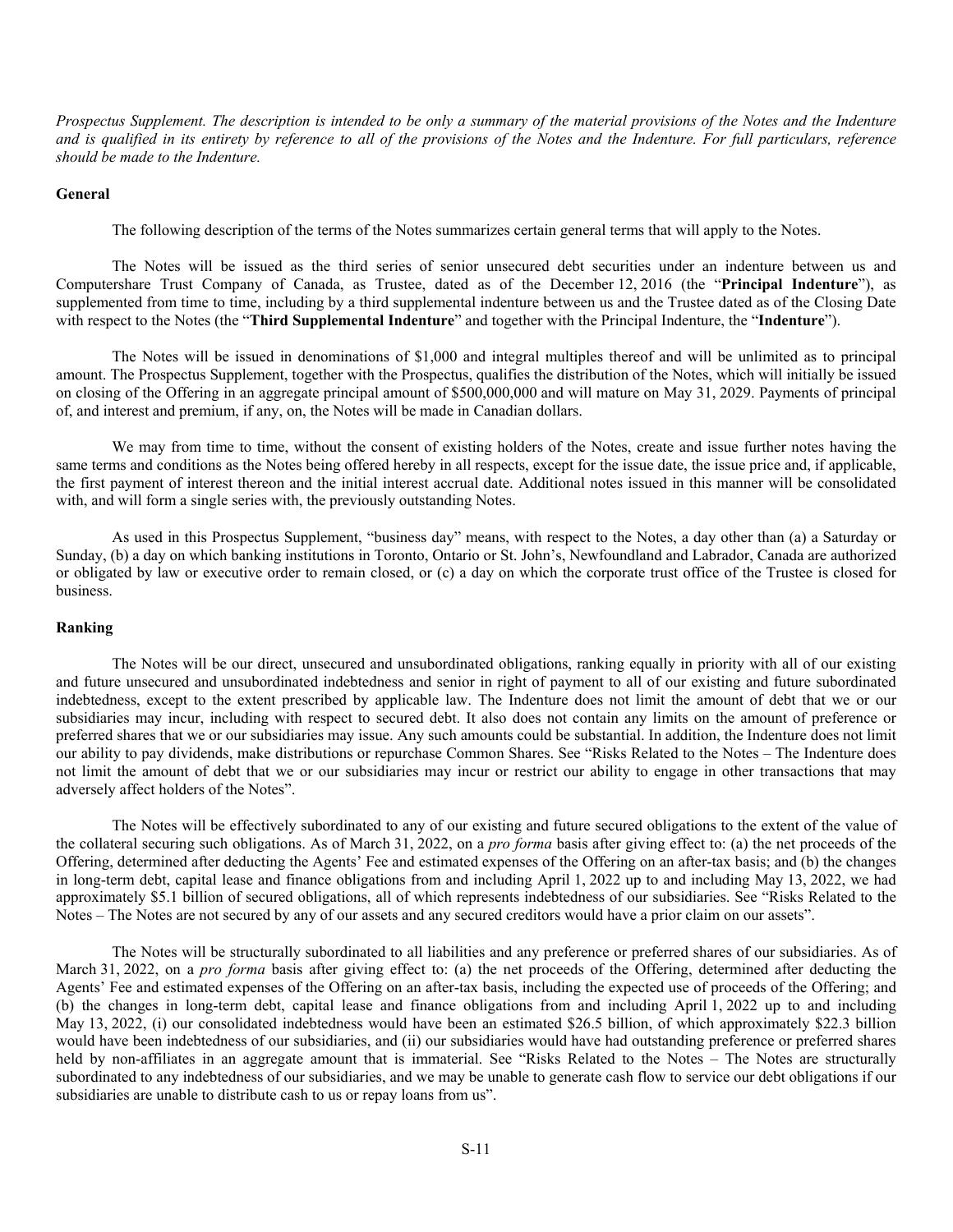## **Interest and Payment**

The Notes will mature on May 31, 2029 and will bear interest on the unpaid principal amount at a rate of 4.431% per year. Interest on the Notes shall be payable in equal semi-annual installments in arrears on May 31 and November 30 of each year that the Notes are outstanding, commencing on November 30, 2022. The semi-annual interest payments will be an amount equal to \$22.155 per \$1,000 principal amount of Notes.

If a due date for the payment of interest or principal on the Notes falls on a day that is not a business day, then the payment will be made on the next succeeding business day, and no interest will accrue on the amounts payable for the period from and after the original due date until the next business day. Interest will be paid to the person in whose name each Note is registered at the close of business on the fifteenth calendar day prior to each semi-annual interest payment date (whether or not a business day). Interest for any period (other than a full coupon period for an installment of interest) will be calculated on the basis of the actual number of days in such period over a year of 365 days. Interest on the Notes will accrue from May 31, 2022, or from the most recent interest payment date to which interest has been paid or duly provided for.

## **Optional Redemption**

At any time before March 31, 2029 (which is the date that is two months prior to the maturity of the Notes), we will have the right to redeem the Notes, in whole or in part and from time to time, at a redemption price equal to the greater of (a) 100% of the principal amount of the Notes being redeemed and (b) the Canada Yield Price of the principal amount thereof to be redeemed, plus, in either case, accrued and unpaid interest on the principal amount of the Notes being redeemed to, but excluding, the redemption date.

At any time on or after March 31, 2029 we will have the right to redeem the Notes, in whole or in part and from time to time, at a redemption price equal to 100% of the principal amount of the Notes being redeemed plus accrued and unpaid interest on the principal amount of the Notes being redeemed to, but excluding, such redemption date.

At our discretion, any redemption may be subject to one or more conditions to be specified in the associated notice of redemption, and may be revoked if any such conditions are not satisfied.

"Canada Yield Price" means the price in respect of the principal amount of the Notes to be redeemed, calculated on the date of redemption, equal to the net present value of all scheduled payments of interest and principal on the Notes to be redeemed from the redemption date to the remaining term to March 31, 2029 using a discount rate equal to the sum of the Canada Yield (as defined below) on such business day plus 0.405%.

"Canada Yield" means, on any date, the yield to maturity on such date as determined by the arithmetic average (rounded to three decimal places) of the yields quoted at 10:00 a.m. (Toronto time) by two major Canadian investment dealers selected by us in accordance with the Indenture, assuming semi-annual compounding and calculated in accordance with generally accepted financial practice, which a non-callable Government of Canada bond would carry if issued in Canadian dollars in Canada at 100% of its principal amount on such date with a term to maturity approximately equal to the remaining term to March 31, 2029

#### **Redemption Procedures**

Notice of any redemption will be given at least 30 days but not more than 60 days before the redemption date to each holder of the Notes to be redeemed by mail or, as long as the Notes are represented by one or more global securities, transmitted in accordance with CDS' procedures, to each registered holder of the Notes to be redeemed. If the redemption notice is given and funds deposited as required, then interest will cease to accrue from and after the redemption date on the Notes or portions of such Notes called for redemption. In the event that any redemption date is not a business day, we will pay the redemption price on the next business day without any interest or other payment due to the delay.

#### **Sinking Fund**

There is no provision for a sinking fund applicable to the Notes.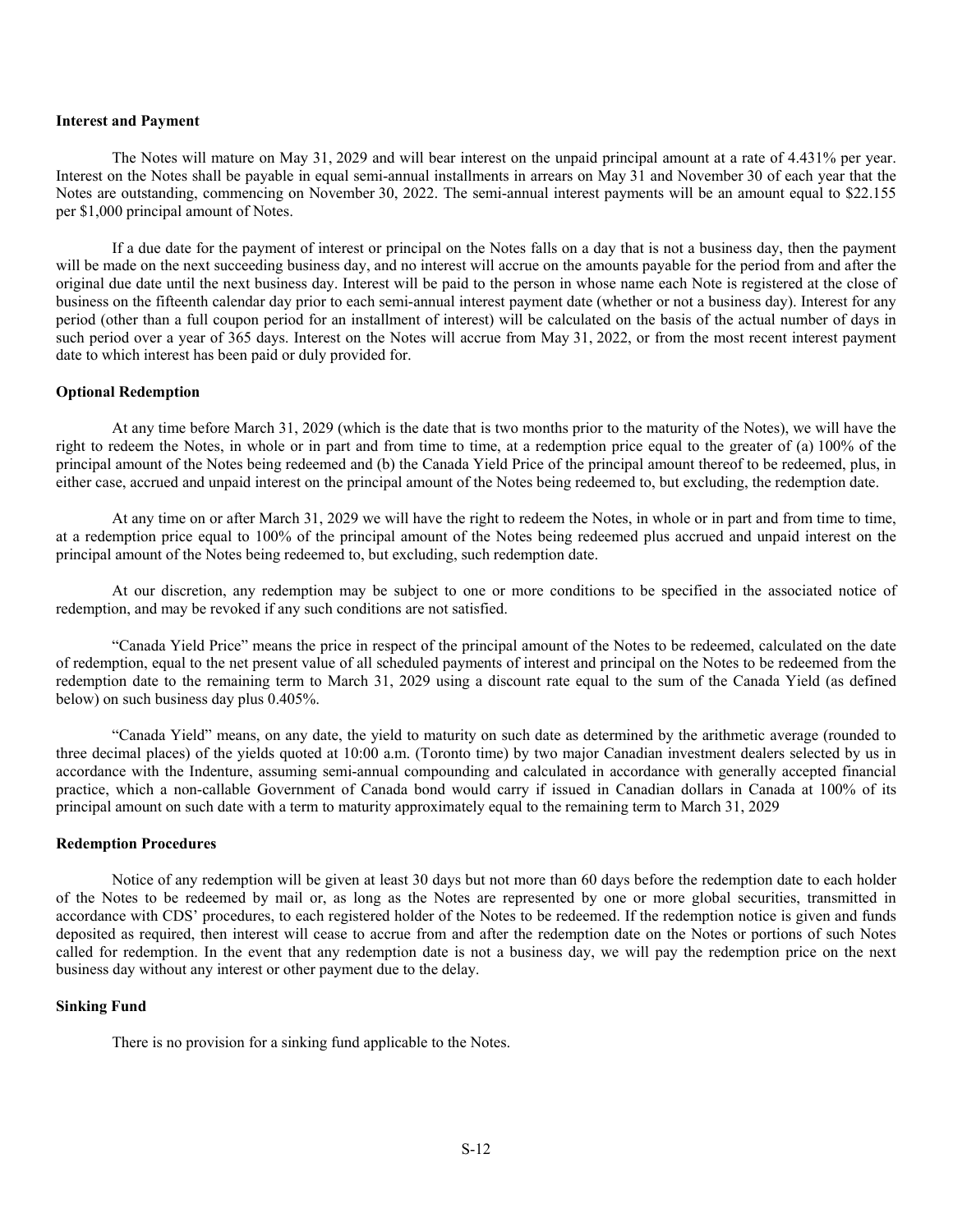## **DESCRIPTION OF THE INDENTURE**

The Indenture does not limit the amount of debt securities, including notes, that we may issue thereunder. We may issue debt securities, whether senior or subordinated, from time to time under the Indenture in one or more series by entering into supplemental indentures or by our Board of Directors or a duly authorized committee authorizing the issuance. The debt securities of a series need not be issued at the same time, bear interest at the same rate or mature on the same date. Computershare Trust Company of Canada is the Trustee under the Indenture. See "Risks Related to the Notes – The Indenture does not limit the amount of debt that we or our subsidiaries may incur or restrict our ability to engage in other transactions that may adversely affect holders of the Notes".

We conduct our business primarily through our subsidiaries. Accordingly, our ability to meet our obligations under our debt securities is dependent primarily on the earnings and cash flows of those subsidiaries and the ability of those subsidiaries to pay dividends or to advance or repay funds to us. In addition, the rights that we and our creditors would have to participate in the assets of any such subsidiary upon the subsidiary's liquidation or recapitalization will be subject to the prior claims of the subsidiary's creditors. Certain of our subsidiaries have incurred substantial amounts of debt in the operations and expansion of their businesses and we anticipate that certain of our subsidiaries will continue to do so in the future.

Holders of our debt securities under the Indenture will generally have a junior position to claims of creditors of our subsidiaries, including trade creditors, debt holders, secured creditors, taxing authorities, guarantee holders and any holders of preference or preferred shares. In addition to trade debt, certain of our operating subsidiaries have ongoing corporate debt programs used to finance their business activities. The Notes will be effectively subordinated to any of our existing and future secured obligations to the extent of the value of the collateral securing such obligations. The Notes will be structurally subordinated to all liabilities and any preference or preferred shares of our subsidiaries. In addition, the Indenture does not limit our ability to pay dividends, make distributions or repurchase Common Shares. See "– The Indenture does not limit the amount of debt we or our subsidiaries may incur or restrict our ability to engage in other transactions that may adversely affect holders of the Notes", "– The Notes are not secured by any of our assets and any secured creditors would have a prior claim on our assets" and "– The Notes are structurally subordinated to any indebtedness of our subsidiaries, and we may be unable to generate cash flow to service our debt obligations if our subsidiaries are unable to distribute cash to us or repay loans from us" in the section entitled "Risks Related to the Notes" in this Prospectus Supplement.

The description of the Indenture set forth herein is only a summary and is not intended to be comprehensive and will be subject to, and is qualified in its entirety by reference to, the Indenture. A copy of the Third Supplemental Indenture will be filed and copies of the Principal Indenture are available on SEDAR, which can be accessed at www.sedar.com.

The Indenture and the Notes are governed by the laws of the Province of Newfoundland and Labrador, Canada.

## **Purchase for Cancellation**

Under the Indenture, we shall have the right to purchase Notes in the market, by tender or private contract, from time to time. Any debt securities purchased by us shall be cancelled and no debt security shall be issued in substitution therefor.

#### **Provisions Applicable to Particular Series**

A supplemental indenture and, if required pursuant to applicable law, a corresponding prospectus supplement for a particular series of debt securities will disclose the specific terms related to the offering of such debt securities, including the price or prices at which the debt securities to be offered will be issued. Those terms may include some or all of the following:

- (a) the title of the series;
- (b) the total principal amount of the debt securities of the series;
- (c) the date or dates on which principal is payable or the method for determining the date or dates, and any right that we have to change the date on which principal is payable;
- (d) the interest rate or rates, if any, or the method for determining the rate or rates, and the date or dates from which interest will accrue;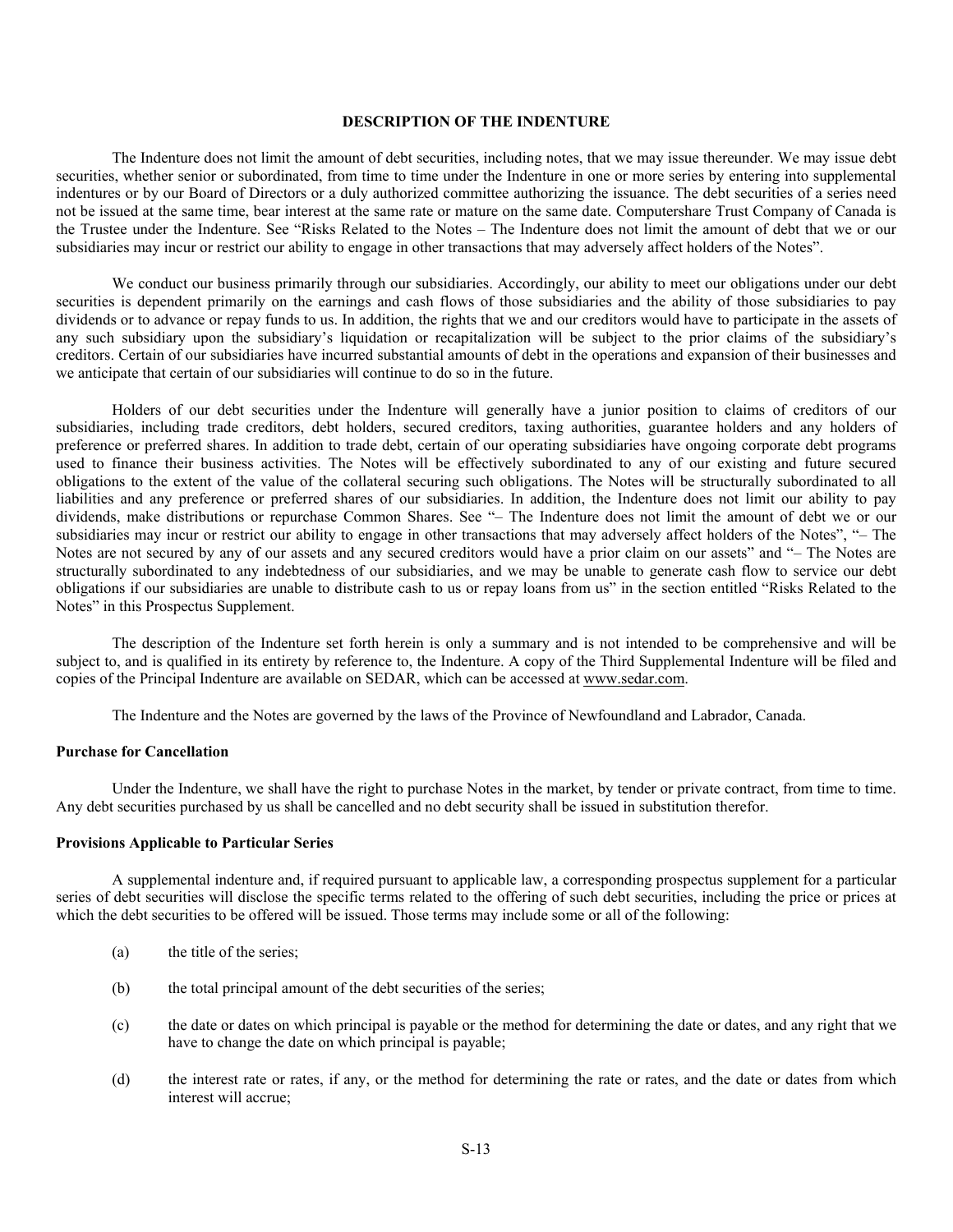- (e) any interest payment dates and the regular record date for the interest payable on each interest payment date, if any;
- (f) whether we may extend the interest payment periods and, if so, the terms of the extension;
- (g) the place or places where payments will be made;
- (h) whether we have the option to redeem the debt securities and, if so, the terms of our redemption option;
- (i) any obligation that we have to redeem the debt securities through a sinking fund or to purchase the debt securities through a purchase fund or at the option of the holder;
- (j) whether the provisions described under "– Satisfaction and Discharge, Defeasance and Covenant Defeasance" will not apply to the debt securities;
- (k) the currency in which payments will be made if other than Canadian dollars, and the manner of determining the equivalent of those amounts in Canadian dollars, if applicable;
- (l) the portion of the principal payable upon acceleration of maturity, if other than the entire principal;
- (m) whether the debt securities will be issuable as global securities and, if so, the securities depositary;
- (n) any changes in the events of default or covenants with respect to the debt securities;
- (o) any index or formula used for determining principal, premium or interest;
- (p) the terms of the subordination of any series of subordinated debt;
- (q) if the principal payable on the maturity date will not be determinable on one or more dates prior to the maturity date, the amount which will be deemed to be such principal amount or the manner of determining it;
- (r) the person to whom any interest shall be payable if other than the person in whose name the debt security is registered on the regular record date for such interest payment; and
- (s) any other terms.

We will issue the debt securities of each series only in fully registered form without coupons, and there will be no service charge for any registration of transfer or exchange of the debt securities. We may, however, require payment to cover any tax or other governmental charge payable in connection with any transfer or exchange (excluding certain exchanges not constituting a transfer as set forth in the Indenture). Subject to the terms of the Indenture and the limitations of CDS and the Trustee applicable to global securities, transfers and exchanges of the debt securities may be made at the corporate trust office of the Trustee or at any other office we maintain for such purpose.

The debt securities will be issuable in denominations of \$1,000 and any integral multiples thereof. We may at any time deliver executed debt securities to the Trustee for authentication, and the Trustee shall authenticate such debt securities upon our written request and satisfaction of certain other conditions set forth in the Indenture.

We may offer and sell the debt securities, including original issue discount debt securities, at a substantial discount below their principal amount.

# **Global Securities**

We may issue some or all of the debt securities as book-entry securities. Any such book-entry securities will be represented by one or more fully registered global certificates. We will register each global security with or on behalf of a securities depositary. Each global security will be deposited with the securities depositary or its nominee or a custodian for the securities depositary.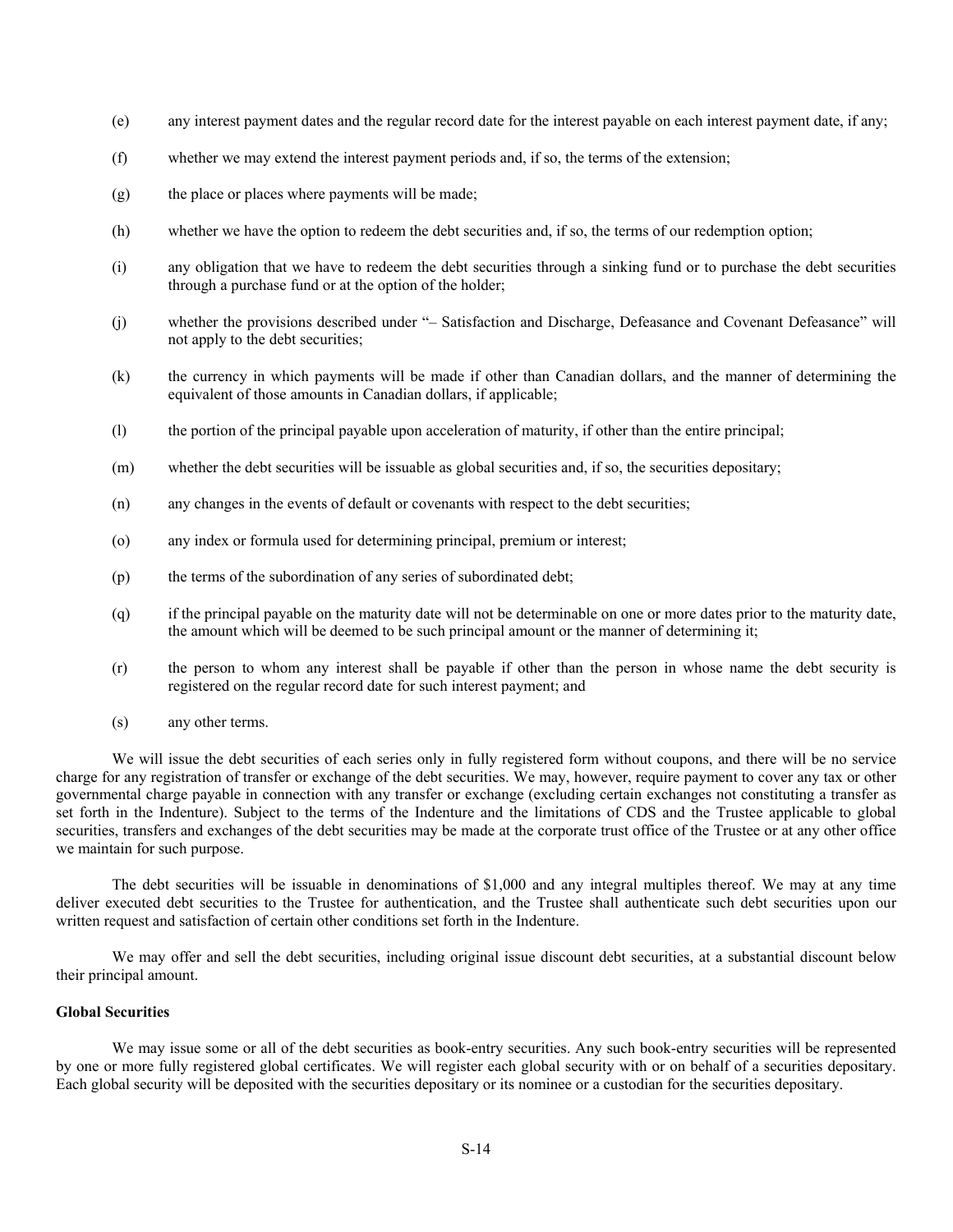As long as the securities depositary or its nominee is the registered holder of a global security representing debt securities, that person will be considered the sole owner and holder of the global security and the securities it represents for all purposes. Except in limited circumstances, owners of beneficial interests in a global security:

- (a) may not have the global security or any debt securities registered in their names;
- (b) may not receive or be entitled to receive physical delivery of certificated debt securities in exchange for the global security; and
- (c) will not be considered the owners or holders of the global security or any debt securities for any purposes under the applicable securities or the related mortgage or indenture.

We will make all payments of principal and any premium and interest on a global security to the securities depositary or its nominee as the holder of the global security. The laws of some jurisdictions require that certain purchasers of securities take physical delivery of securities in definitive form. These laws may impair the ability to transfer beneficial interests in a global security.

Ownership of beneficial interests in a global security will be limited to institutions having accounts with the securities depositary or its nominee, which are called "participants" in this discussion, and to persons that hold beneficial interests through participants. When a global security representing debt securities is issued, the securities depositary will credit on its book-entry, registration and transfer system the principal amounts of debt securities the global security represents to the accounts of its participants. Ownership of beneficial interests in a global security will be shown only on, and the transfer of those ownership interests will be effected only through, records maintained by:

- (a) the securities depositary, with respect to participants' interests; and
- (b) any participant, with respect to interests the participant holds on behalf of other persons.

Payments participants make to owners of beneficial interests held through those participants will be the responsibility of those participants. The securities depositary may from time to time adopt various policies and procedures governing payments, transfers, exchanges and other matters relating to beneficial interests in a global security. Neither we nor the Trustee or any agent of either of us will have any responsibility or liability for any aspect of the securities depositary's or any participant's records relating to beneficial interests in a global security representing debt securities, for payments made on account of those beneficial interests or for maintaining, supervising or reviewing any records relating to those beneficial interests.

## **Redemption**

We may redeem Notes only upon notice mailed at least 30 but not more than 60 days before the date fixed for redemption. That notice may state that the redemption will be conditional upon the Trustee, or the applicable paying agent, receiving sufficient funds to pay the principal, premium and interest on the applicable Notes to be redeemed on the date fixed for redemption and that if the Trustee or the applicable paying agent does not receive those funds, the redemption notice will not apply, and we will not be required to redeem those Notes. If less than all the Notes are to be redeemed, the particular Notes to be redeemed shall be selected by the Trustee by such method as the Trustee shall deem fair and appropriate.

We will not be required to:

- (a) issue, register the transfer of, or exchange any Notes during the 15 day period before the date the notice is mailed identifying the Notes that have been selected for redemption; or
- (b) register the transfer of or exchange any Notes selected for redemption except the unredeemed portion of a Note being partially redeemed.

At our discretion, any redemption may be subject to one or more other conditions to be specified in the associated notice of redemption, and may be revoked if any such conditions are not satisfied.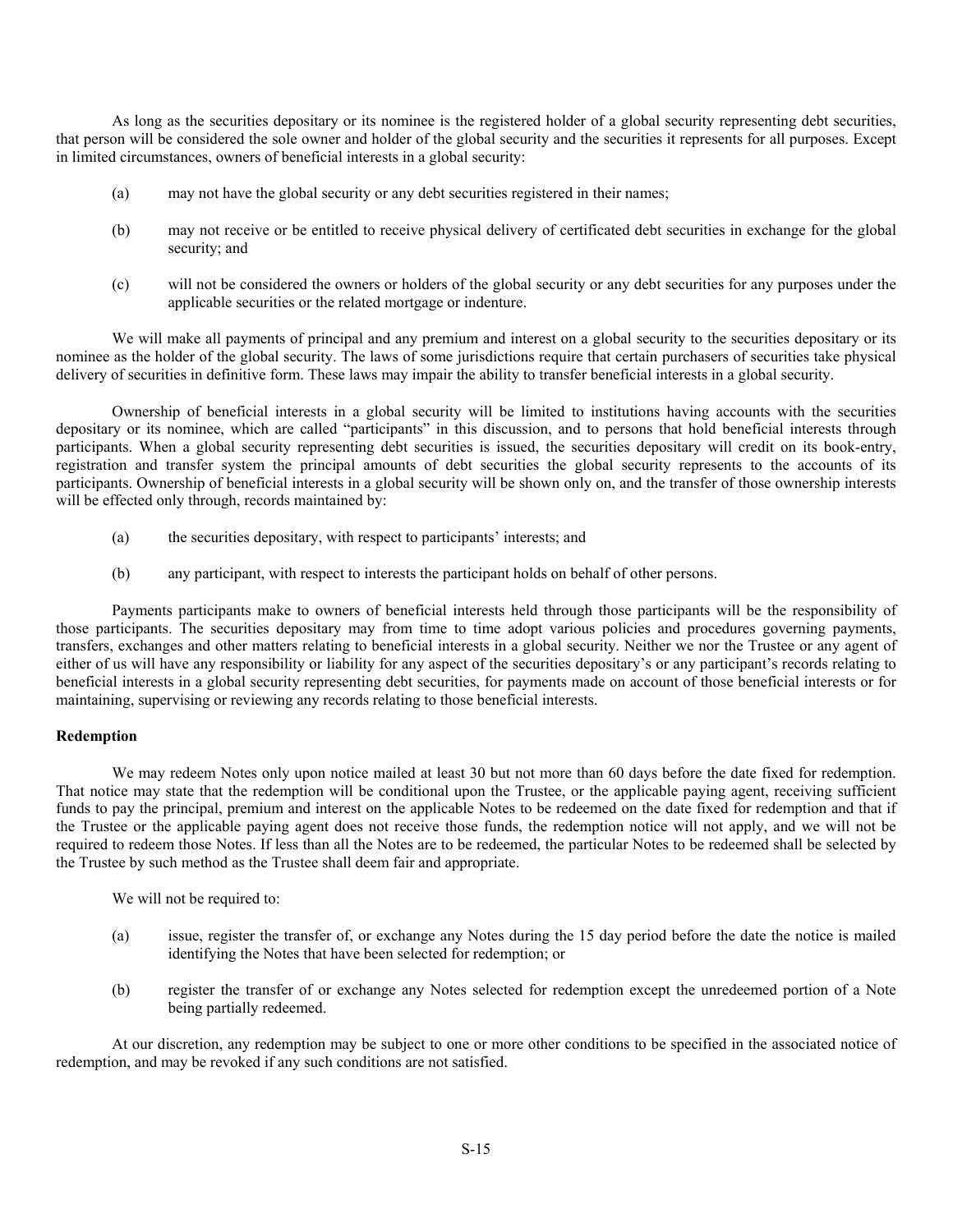## **Consolidation, Merger, Conveyance or Transfer**

The Indenture provides that, except upon an event of default, we may consolidate or merge with or into, or convey or transfer all or substantially all of our properties and assets to, another corporation or other entity. Any successor must, however, assume our obligations under the Indenture and the debt securities issued under it, and we must deliver to the Trustee a statement by certain of our officers and an opinion of counsel that affirm compliance with all conditions in the Indenture relating to the transaction. When those conditions are satisfied, the successor will succeed to and be substituted for us under the Indenture, and we will be relieved of our obligations under the Indenture and the debt securities.

### **Modification; Waiver**

We may modify the Indenture with the consent of the holders of a majority in principal amount of the outstanding debt securities of all series of debt securities that are affected by the modification, voting as one class. The consent of the holder of each outstanding debt security affected is, however, required to:

- (a) change the maturity date of the principal or any installment of principal or interest on that debt security;
- (b) reduce the principal amount, the interest rate or any premium payable upon redemption of that debt security;
- (c) reduce the amount of principal due and payable upon acceleration of maturity;
- (d) change the currency of payment of principal, premium or interest on that debt security;
- (e) impair the right to institute suit to enforce any such payment on or after the maturity date or redemption date;
- (f) reduce the percentage in principal amount of debt securities of any series required to modify the Indenture, waive compliance with certain restrictive provisions of the Indenture or waive certain defaults; or
- (g) with certain exceptions, modify the provisions of the Indenture governing modifications of the Indenture or governing waiver of covenants or past defaults.

In addition, we may modify the Indenture for certain other purposes, without the consent of any holders of debt securities.

The holders of a majority in principal amount of the outstanding debt securities of any series may waive, for that series, our compliance with certain restrictive provisions of the Indenture. The holders of a majority in principal amount of the outstanding debt securities of all series under the Indenture with respect to which a default has occurred and is continuing, voting as one class, may waive that default for all those series, except a default in the payment of principal or any premium or interest on any debt security or a default with respect to a covenant or provision which cannot be modified without the consent of the holder of each outstanding debt security of the series affected.

## **Events of Default**

The following are events of default under the Indenture with respect to any series of debt securities:

- (a) failure to pay principal of or any premium on any debt security of that series when due;
- (b) failure to pay when due any interest on any debt security of that series that continues for 60 days; for this purpose, the date on which interest is due is the date on which we are required to make payment following any deferral of interest payments by us under the terms of debt securities that permit such deferrals;
- (c) failure to make any sinking fund payment when required for any debt security of that series that continues for 60 days;
- (d) failure to perform the covenant described under "– Consolidation, Merger, Conveyance or Transfer";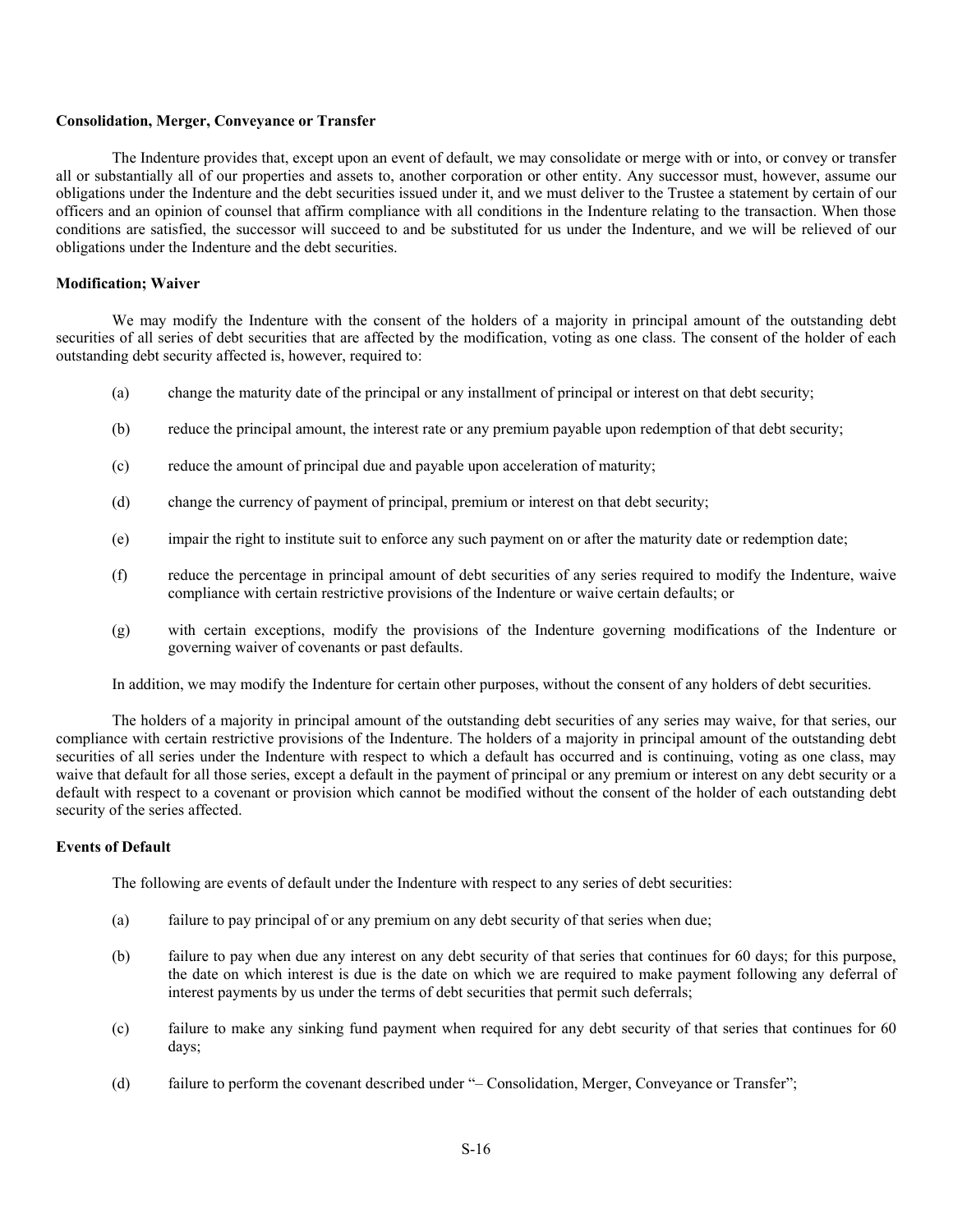- (e) failure to perform any other covenant in the Indenture (other than a covenant expressly included solely for the benefit of other series) that continues for 90 days after the Trustee gives, or the holders of at least 33% of the outstanding debt securities of that series give, us and, if such notice is given by the holders, the Trustee written notice of the default; and
- (f) certain bankruptcy, insolvency or reorganization events with respect to us.

In the case of the event of default listed above as item (e), the Trustee may extend the grace period. In addition, if holders of a particular series have given a notice of default, then holders of at least the same percentage of debt securities of that series, together with the Trustee, may also extend the grace period. The grace period will be automatically extended if we have initiated and are diligently pursuing corrective action within the original grace period.

We may establish additional events of default for a particular series.

If an event of default with respect to debt securities of a series occurs and is continuing, then the Trustee or the holders of at least 33% in principal amount of the outstanding debt securities of that series may declare the principal amount of all debt securities of that series to be immediately due and payable. However, that event of default will be considered waived at any time after the declaration, but before a judgment or decree for payment of the money due has been obtained, if:

- (a) we have paid or deposited with the Trustee all overdue interest, the principal and any premium due otherwise than by the declaration and any interest on such amounts, and any interest on overdue interest, to the extent legally permitted, in each case with respect to that series, and all amounts due to the Trustee; and
- (b) all events of default with respect to that series, other than the nonpayment of the principal that became due solely by virtue of the declaration, have been cured or waived.

The Trustee is under no obligation to exercise any of its rights or powers at the request or direction of any holders of debt securities unless those holders have offered the Trustee security or indemnity against the costs, expenses and liabilities which they might incur as a result. The holders of a majority in principal amount of the outstanding debt securities of any series have, with certain exceptions, the right to direct the time, method and place of conducting any proceedings for any remedy available to the Trustee or the exercise of any power of the Trustee with respect to those debt securities. The Trustee may withhold notice of any default, except a default in the payment of principal or interest, or in the payment of any sinking or purchase fund installment, from the holders of any series if the Trustee in good faith considers it in the interest of the holders to do so.

The holder of any debt security will have an absolute and unconditional right to receive payment of the principal, any premium and, within certain limitations, any interest on that debt security on its maturity date or redemption date and to enforce those payments.

We are required to furnish each year to the Trustee a statement by certain of our officers to the effect that we are not in default under the Indenture or, if there has been a default, specifying the default and our status.

# **Payments; Paying Agent**

The paying agent will pay the principal of any debt securities only if those debt securities are surrendered to it. The paying agent will pay interest on debt securities issued as global securities by wire transfer to the holder of those global securities. The paying agent will pay interest on debt securities that are not in global form at its office or, at our option:

- (a) by wire transfer to an account at a banking institution in Canada that is designated in writing to the Trustee at least five business days prior to the date of payment by the person entitled to that interest; or
- (b) by cheque mailed to the address of the person entitled to that interest as that address appears in the security register for those debt securities.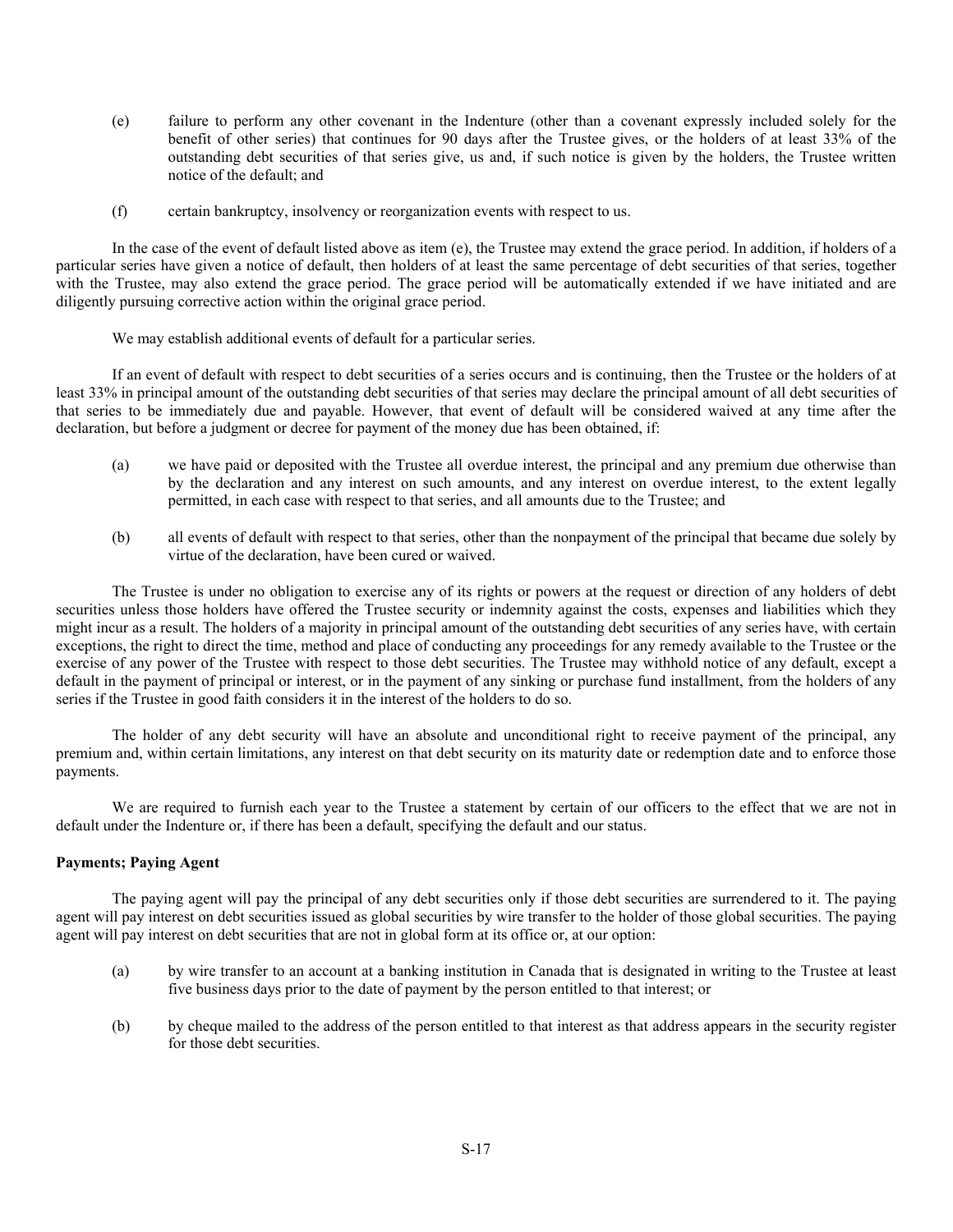The Trustee will act as paying agent for that series of debt securities, and the corporate trust office of the Trustee will be the office through which the paying agent acts. We may, however, change or add paying agents or approve a change in the office through which a paying agent acts.

Any money that we have paid to the Trustee or a paying agent for principal, any premium or interest on any debt securities which remains unclaimed at the end of two years after that principal, premium or interest has become due will be repaid to us at our request. After repayment to us, holders should look only to us for those payments.

## **Satisfaction and Discharge, Defeasance and Covenant Defeasance**

Upon our written request, the Indenture shall be satisfied and discharged (except as to certain surviving rights and obligations specified in the Indenture) when:

- (a) either all debt securities have been delivered to the Trustee for cancellation or all debt securities not delivered to the Trustee for cancellation are due and payable within one year (at maturity or due to redemption) and we have deposited with the Trustee money or government obligations sufficient to pay and discharge such debt securities to the applicable maturity or redemption date (including principal, any premium and interest thereon);
- (b) we have paid or caused to be paid all other sums payable under the Indenture; and
- (c) we have delivered to the Trustee an officer's certificate and an opinion of counsel stating that all conditions precedent relating to the satisfaction and discharge of the Indenture have been complied with.

The Indenture provides that we may be:

- (a) discharged from our obligations, with certain limited exceptions, with respect to any series of debt securities, as described in the Indenture, such a discharge being called a "defeasance" in this Prospectus Supplement; and
- (b) released from our obligations under certain restrictive covenants especially established with respect to any series of debt securities, as described in the Indenture, such a release being called a "covenant defeasance" in this Prospectus Supplement.

We must satisfy certain conditions to effect a defeasance or covenant defeasance. Those conditions include the irrevocable deposit with the Trustee, in trust, of money or government obligations which through their scheduled payments of principal and interest would provide sufficient money to pay the principal and any premium and interest on those debt securities on the maturity dates of those payments or upon redemption.

Following a defeasance, payment of the debt securities defeased may not be accelerated because of an event of default under the Indenture. Following a covenant defeasance, the payment of debt securities may not be accelerated by reference to the covenants from which we have been released. A defeasance may occur after a covenant defeasance.

## **Concerning the Trustee**

Computershare Trust Company of Canada is the Trustee. Certain of our subsidiaries maintain deposit accounts and banking relationships with the Trustee or its respective affiliates. The Trustee or its respective affiliates may also serve as trustee or agent under other indentures and agreements pursuant to which we have outstanding securities or securities of certain of our subsidiaries are outstanding.

The Trustee will perform only those duties that are specifically set forth in the Indenture unless an event of default under the Indenture occurs and is continuing. In case an event of default occurs and is continuing, the Trustee will exercise the same degree of care as a prudent individual would exercise in the conduct of his or her own affairs.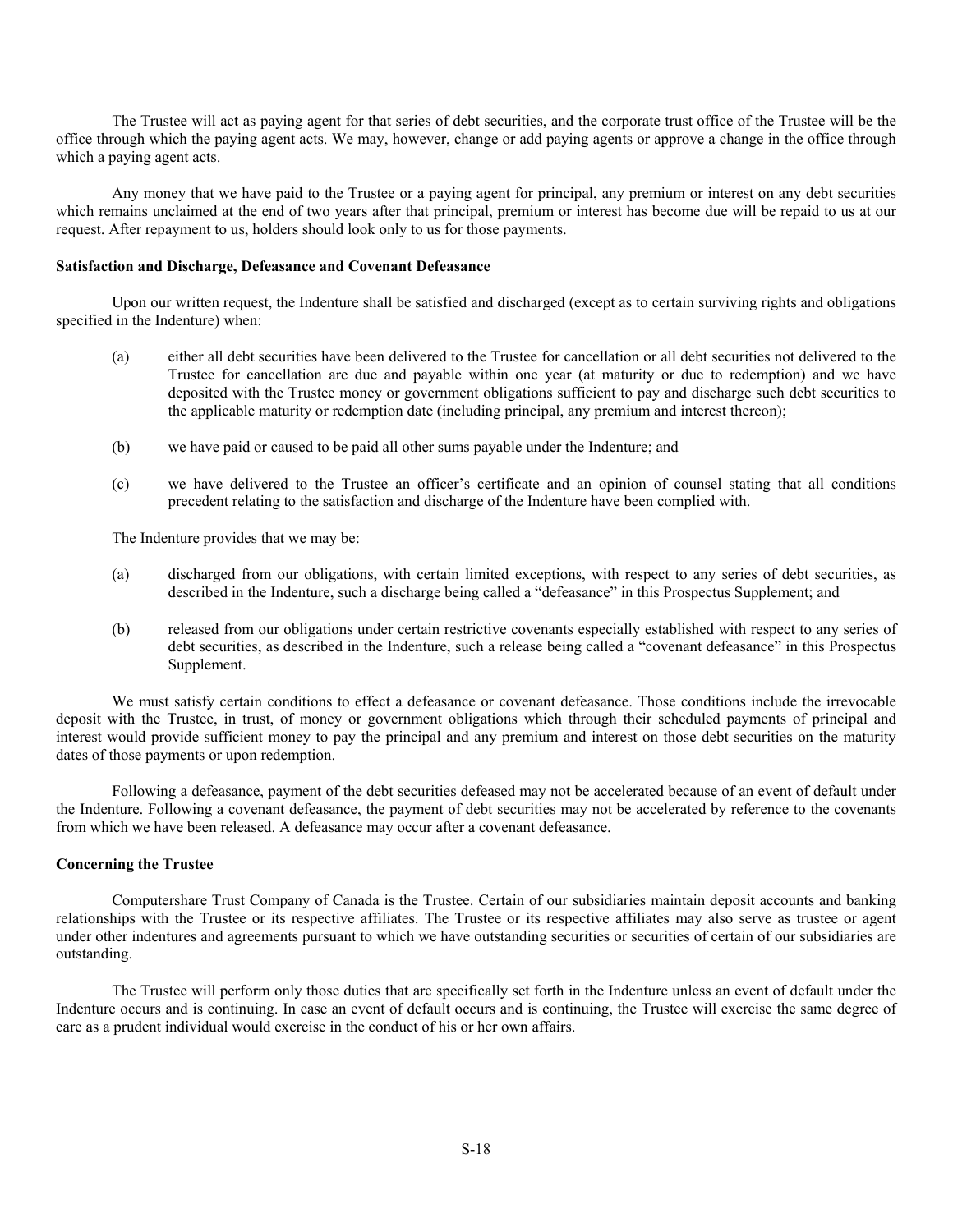## **Governing Law**

The Indenture, any supplemental indentures and the debt securities will be governed by, and construed in accordance with, the laws of the Province of Newfoundland and Labrador, Canada.

#### **BOOK−ENTRY ONLY SYSTEM**

Except as otherwise provided below, the Notes will be issued in a "book-entry only" form and must be purchased or transferred through Participants in the depository service of CDS or its nominee which include securities brokers and dealers, banks and trust companies. On the Closing Date, we will cause a global certificate representing the Notes (the "**Global Note**") to be delivered to, and registered in the name of, CDS or its nominee. Interests in the Notes will be issued only in denominations of \$1,000 or integral multiples thereof. Except as otherwise provided below, no purchaser of Notes will be entitled to a certificate or other instrument from us or CDS evidencing that purchaser's ownership, and no purchaser will be shown on the records maintained by CDS except through a book-entry account of a CDS Participant acting on behalf of the purchaser. Each purchaser of Notes will receive a customer confirmation of purchase from the registered dealer from which the Notes are purchased in accordance with the practices and procedures of the registered dealer. The practices of registered dealers may vary, but generally customer confirmations are issued promptly after execution of a customer order. CDS is responsible for establishing and maintaining book-entry accounts for its Participants having interests in the Notes. Physical certificates evidencing the Notes will not be issued to purchasers, except in limited circumstances, and registration will be made through the depository service of CDS.

Neither Fortis, the Agents nor their respective affiliates will assume any liability for: (a) any aspect of the records relating to the beneficial ownership of the Notes held by CDS or the payments made in reliance thereon; (b) maintaining, supervising or reviewing any records relating to the Notes; or (c) any advice or representation made by or with respect to CDS and relating to the rules governing CDS or any action to be taken by CDS or at the direction of its Participants, or the description thereof in this Prospectus Supplement. The rules governing CDS provide that it acts as the agent and depository for the Participants. As a result, the Participants must look solely to CDS and persons other than Participants having an interest in the Notes must look solely to Participants for payments made by or on behalf of us to CDS in respect of the Notes. See "– Payment of Interest and Other Amounts".

The ability of a beneficial owner of Notes to pledge such Notes or otherwise to take action with respect to such purchaser's interest in Notes (other than through a CDS Participant) may be limited due to the lack of a physical certificate.

If: (a) such right is required by applicable law as determined by us; (b) the book-entry system ceases to exist; (c) CDS notifies us that it is unwilling or unable to continue to act as depository in connection with the Global Note and we are unable to locate a qualified successor; (d) we determine that CDS is no longer willing, able or qualified to discharge properly its responsibilities as holder of the Global Note and we are unable to locate a qualified successor; (e) we execute and deliver to the Trustee a written order to the effect that all or a part of the Global Note shall be so exchanged; (f) CDS ceases to be a clearing agency or otherwise ceases to be eligible to be a depository and we are unable to locate a qualified successor; (g) we determine that the Notes shall no longer be held as book-entry only Notes through CDS; or (h) after the occurrence of an Event of Default (as defined in the Indenture), CDS advises the Trustee that it has received written notification from Participants, acting on behalf of beneficial holders representing, in the aggregate, more than 50% of the aggregate principal amount of the outstanding Notes that the continuance of CDS' book-entry registration system in respect of the Notes is no longer in their best interest, then certificates representing the Notes in fully registered form shall be issued to the beneficial holders of interests in the Global Note or their nominees.

#### **Manner of Effecting Transfer or Redemption**

A transfer or redemption of Notes will be effected through the clearing, depository and entitlement services maintained by CDS or its nominee with respect to interests of Participants, and on the records of Participants with respect to interests of persons other than Participants. Persons who are holders of Notes who are not Participants, but who wish to purchase, sell or otherwise transfer beneficial ownership of or other interests in Notes, may do so only through Participants.

#### **Payment of Interest and Other Amounts**

Payment of principal, interest and premium, if any, on the Notes will be made by us to CDS or its nominee, as the case may be, as registered holder of the Notes. As long as CDS or its nominee is the registered owner of the Notes, CDS or its nominee, as the case may be, will be considered the sole owner of the Notes for the purposes of receiving payments on the Notes. We will not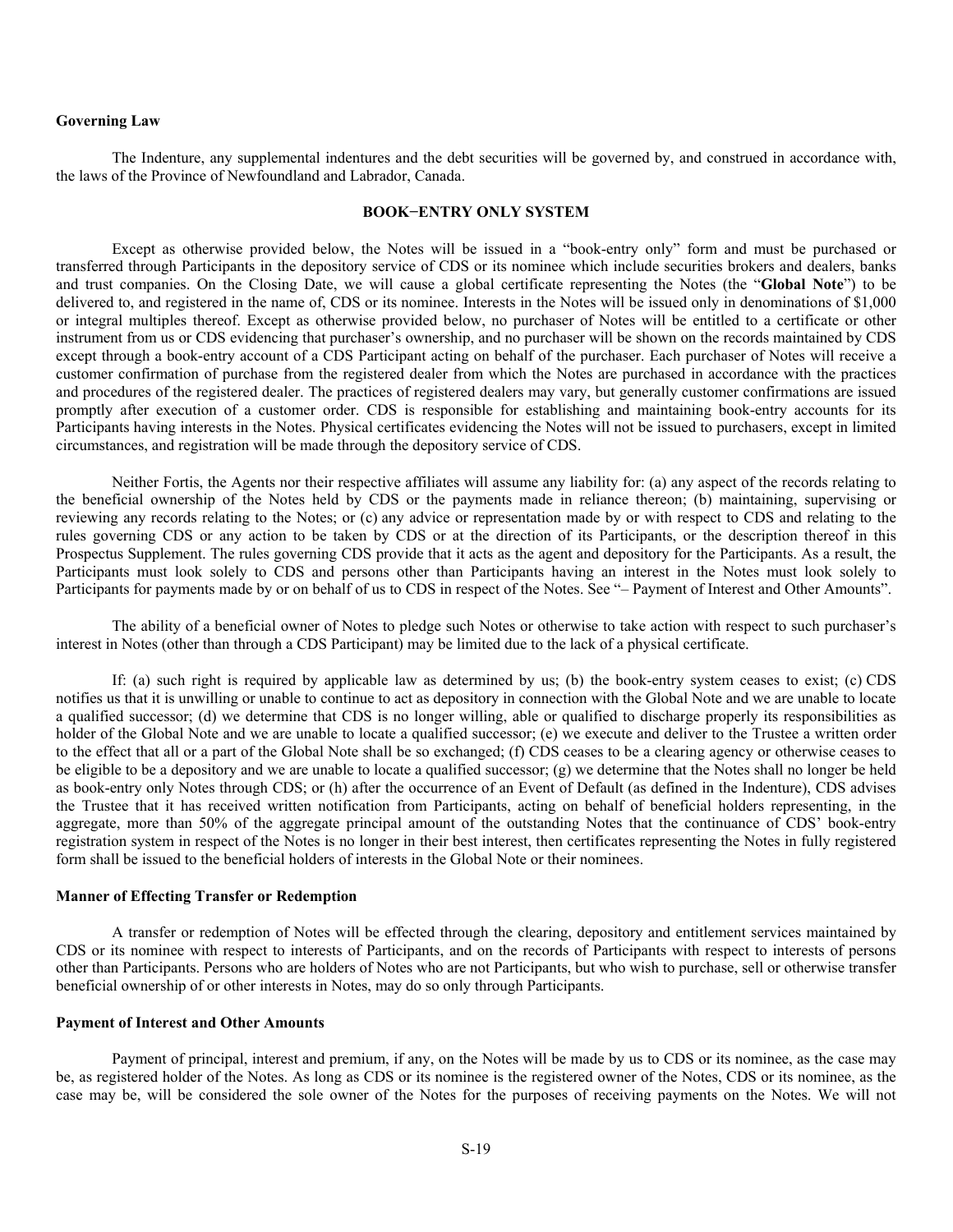withhold any amount from the payment of principal, interest or premium to any holder resident outside of Canada for the purposes of the Tax Act unless required to do so by law. The Indenture does not make provision for increased interest or payment of any other amount where we are required by law to withhold in respect of a holder resident outside of Canada.

We expect that CDS or its nominee, upon receipt of any payment in respect of the Notes, will credit, on the date an amount is payable, the Participants' accounts with payments in an amount proportionate to their respective beneficial interest in the principal amount of such Notes as shown on the records of CDS or its nominee. We also expect that payments by the Participants to the owners of beneficial interests in such Notes held through such Participants will be governed by standing instructions and customary practices, as is the case with securities held for the accounts of customers in bearer form or registered in "street name", and will be the responsibility of such Participants. Our responsibility and liability in respect of the Notes issued in book-entry form is limited to making payment of any amount due on such Notes to CDS or its nominee.

## **USE OF PROCEEDS**

If the full aggregate amount of the Notes being offered hereby is sold, the net proceeds of the Offering will be approximately \$497,650,000, determined after deducting the Agents' Fee and the expenses of the Offering, which expenses are estimated to be \$500,000. The net proceeds of the Offering will be used to fund the redemption of the Corporation's \$500,000,000 aggregate principal amount of 2.85% senior unsecured notes due December 2023 and for general corporate purposes.

## **PLAN OF DISTRIBUTION**

Pursuant to an agreement (the "**Agency Agreement**") dated May 16, 2022 between us and the Agents, the Agents have agreed to use their reasonable best efforts to obtain purchasers to purchase on the Closing Date, subject to the terms and conditions contained therein, up to \$500,000,000 aggregate principal amount of the Notes for total consideration of up to \$500,000,000 plus accrued interest, if any, from May 31, 2022 to the date of delivery, payable in cash to us against delivery of the Notes. The Agency Agreement provides that the Agents will be paid an agency fee (the "**Agents' Fee**"), on account of services rendered equal to \$3.70 per \$1,000 principal amount of Notes sold. In the event the full amount of the Notes is not sold, the Agents' Fee will be pro-rated accordingly. While the Agents have agreed to use their best efforts to sell the Notes offered hereby, they are not obligated to purchase any Notes which are not sold.

Assuming the sale of the aggregate principal amount of \$500,000,000 of the Notes, the total price to the public will be \$500,000,000, the aggregate Agents' Fee will be \$1,850,000 and the net proceeds to us will be approximately \$497,650,000, after deducting the expenses of the Offering estimated at \$500,000 which, together with the Agents' Fee, will be paid from our general funds.

Subscriptions for the Notes will be received subject to rejection or allotment in whole or in part and the right is reserved to close the subscription books at any time without notice. It is expected that the closing of the Offering will take place on the Closing Date, but not later than June 7, 2022.

# **There is no market through which the Notes may be sold and purchasers of Notes may not be able to resell the Notes purchased under this Prospectus Supplement. We do not intend to have the Notes listed on any securities exchange. This may affect the pricing of the Notes in the secondary market, the transparency and availability of trading prices, the liquidity of the Notes and the extent of issuer regulation. See "Risks Related to the Notes – Active trading markets for the Notes may not develop".**

Pursuant to rules and policy statements of certain Canadian securities regulators, the Agents may not, at any time during the period ending on the date the selling process for the Notes ends and all stabilization arrangements relating to the Notes are terminated, bid for or purchase the Notes. The foregoing restriction is subject to certain exceptions, as long as the bid or purchase is not engaged in for the purpose of creating actual or apparent active trading in or raising the price of such securities. These exceptions include a bid or purchase permitted under the Universal Market Integrity Rules administered by the Investment Industry Regulatory Organization of Canada relating to market stabilization and passive market making activities and a bid or purchase on behalf of a client, other than certain prescribed clients, provided that the client's order was not solicited by the applicable Agent, or if the client's order was solicited, the solicitation occurred before the commencement of a prescribed restricted period. In connection with the Offering, the Agents may, subject to applicable laws, effect transactions that are intended to stabilize or maintain the market price of the Notes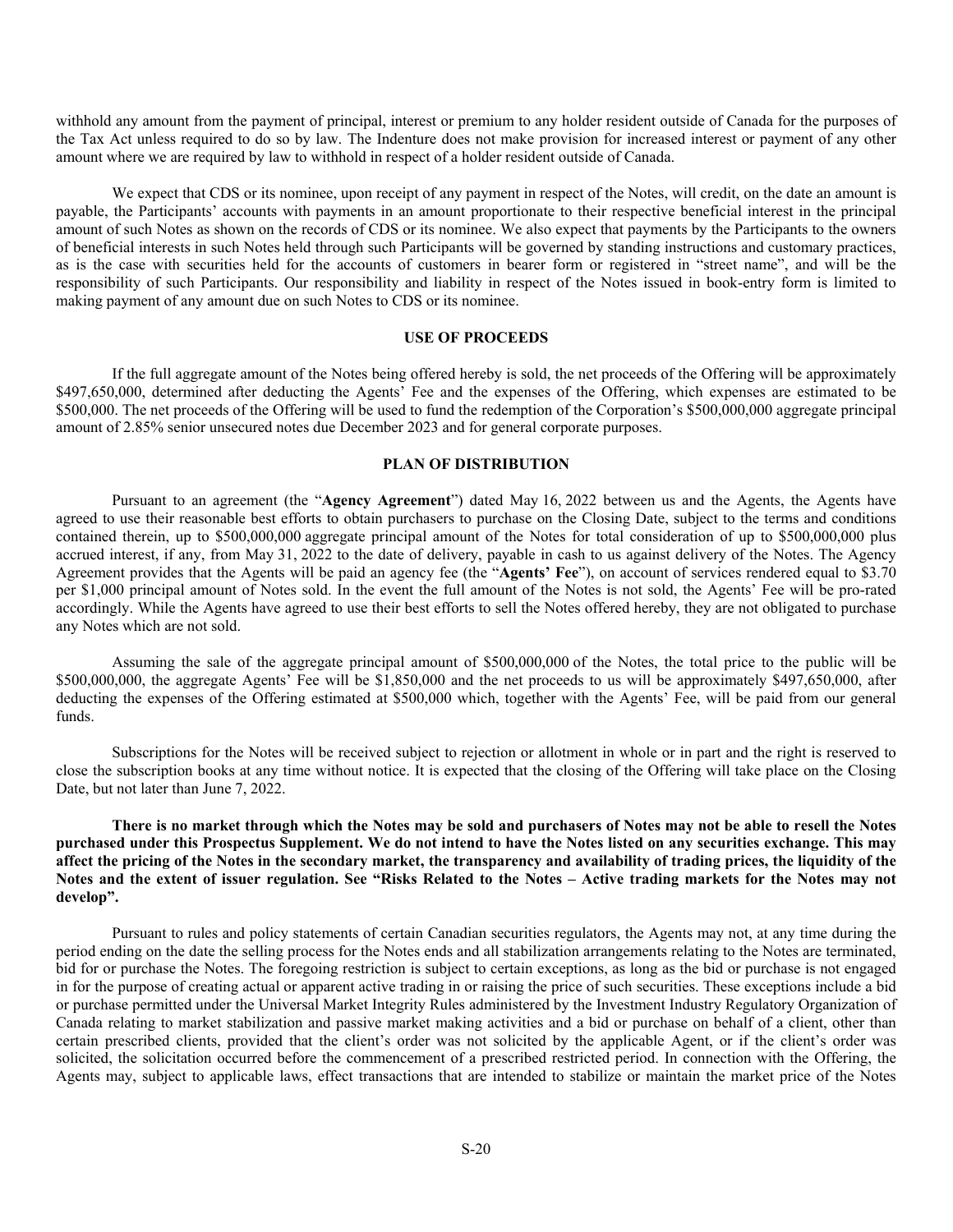offered hereunder at a level above that which might otherwise prevail in the open market. Such transactions, if commenced, may be interrupted or discontinued at any time without notice.

The Notes have not been, and will not be, registered under the Securities Act, or any state securities laws and may not be offered, delivered, directly or indirectly, or sold in the United States or to, or for the account or benefit of any person in the United States unless they are registered under the Securities Act or an exemption from the registration requirements of the Securities Act and any applicable state securities laws is available. This Prospectus Supplement does not constitute an offer to sell or a solicitation of an offer to buy any of these securities in the United States.

The obligations of the Agents under the Agency Agreement are several and not joint and several and may be terminated at their discretion in certain circumstances, including upon the occurrence of certain stated events. Under the terms of the Agency Agreement, the Agents may be entitled to indemnification by us against certain liabilities, including liabilities under Canadian securities legislation as a result of the Offering, or to contribution with respect to payments which such Agents may be required to make in respect thereof.

Each of BMO Capital Markets, CIBC Capital Markets, Scotiabank, TDSI, RBC Capital Markets, Desjardins Securities, NB Financial, Merrill Lynch, Morgan Stanley, MUFG and Wells Fargo is an affiliate of a financial institution that has, either solely or as a member of a syndicate of financial institutions, extended credit facilities to, or holds other indebtedness of, us and/or our subsidiaries. Consequently, we may be considered a "connected issuer" of the Agents within the meaning of applicable securities legislation. None of these Agents will receive any direct benefit from the Offering other than the Agents' Fee relating to the Offering. The decision to distribute the Notes hereunder and the determination of the terms of the Offering were made through negotiation between us and the Agents. No bank had any involvement in such decision or determination. As at May 13, 2022, an aggregate of approximately \$0.9 billion was outstanding under the Existing Indebtedness. We and/or our subsidiaries are in material compliance with our respective obligations under the Existing Indebtedness. Since entering into the Existing Indebtedness, no breach thereunder has been waived by the lenders thereof; there has been no material change in our or our subsidiaries' financial position or condition, except as otherwise described in this Prospectus Supplement and the Prospectus (including in the documents incorporated by reference herein and therein); and the value of any security for any such Existing Indebtedness has not changed, except in the ordinary course of business.

Certain of the Agents and their respective affiliates have, from time to time, performed, and may in the future perform, various financial advisory and investment banking services for us, for which they received or will receive customary fees.

## **CANADIAN FEDERAL INCOME TAX CONSIDERATIONS**

In the opinion of Davies Ward Phillips & Vineberg LLP, counsel to Fortis, and Stikeman Elliott LLP, counsel to the Agents (collectively, "**Counsel**"), the following summary describes the principal Canadian federal income tax considerations pursuant to the Tax Act generally applicable to a holder of Notes (a "**Holder**") who acquires, as beneficial owner, Notes pursuant to this Offering and who, for purposes of the Tax Act and at all relevant times: (a) is resident, or is deemed to be resident, in Canada; (b) holds Notes as capital property; and (c) deals at arm's length with, and is not affiliated with, Fortis. Generally, a Note will be considered to be capital property to a Holder provided that the Holder does not hold the Note in the course of carrying on a business and has not acquired the Note in a transaction or transactions considered to be an adventure or concern in the nature of trade. Certain Holders who might not otherwise be considered to hold their Notes as capital property may, in certain circumstances, be entitled to have the Notes and all other "Canadian securities" (as defined in the Tax Act) owned by such Holders in the taxation year of the election and all subsequent taxation years be deemed to be capital property by making the irrevocable election permitted by subsection 39(4) of the Tax Act. Holders are advised to consult their tax advisors to determine whether such an election is available and desirable in their particular circumstances.

This summary is not applicable to a Holder: (a) that is a "financial institution", as defined in the Tax Act for purposes of the "mark-to-market" property and "specified debt obligation" rules; (b) an interest in which would be a "tax shelter investment", as defined in the Tax Act; (c) that has elected to report its "Canadian tax results" in a currency other than the Canadian currency pursuant to the "functional currency" reporting rules, as all of those terms are defined in the Tax Act; or (d) that enters into a "derivative forward agreement" in respect of any Note, as defined in the Tax Act. Any such Holder should consult its own tax advisor with respect to an investment in the Notes.

This summary is based on the provisions of the Tax Act in force as of the date hereof, all specific proposals to amend the Tax Act that have been publicly announced prior to the date hereof (the "**Proposed Amendments**") and Counsel's understanding of the current published administrative practices of the Canada Revenue Agency. This summary assumes that the Proposed Amendments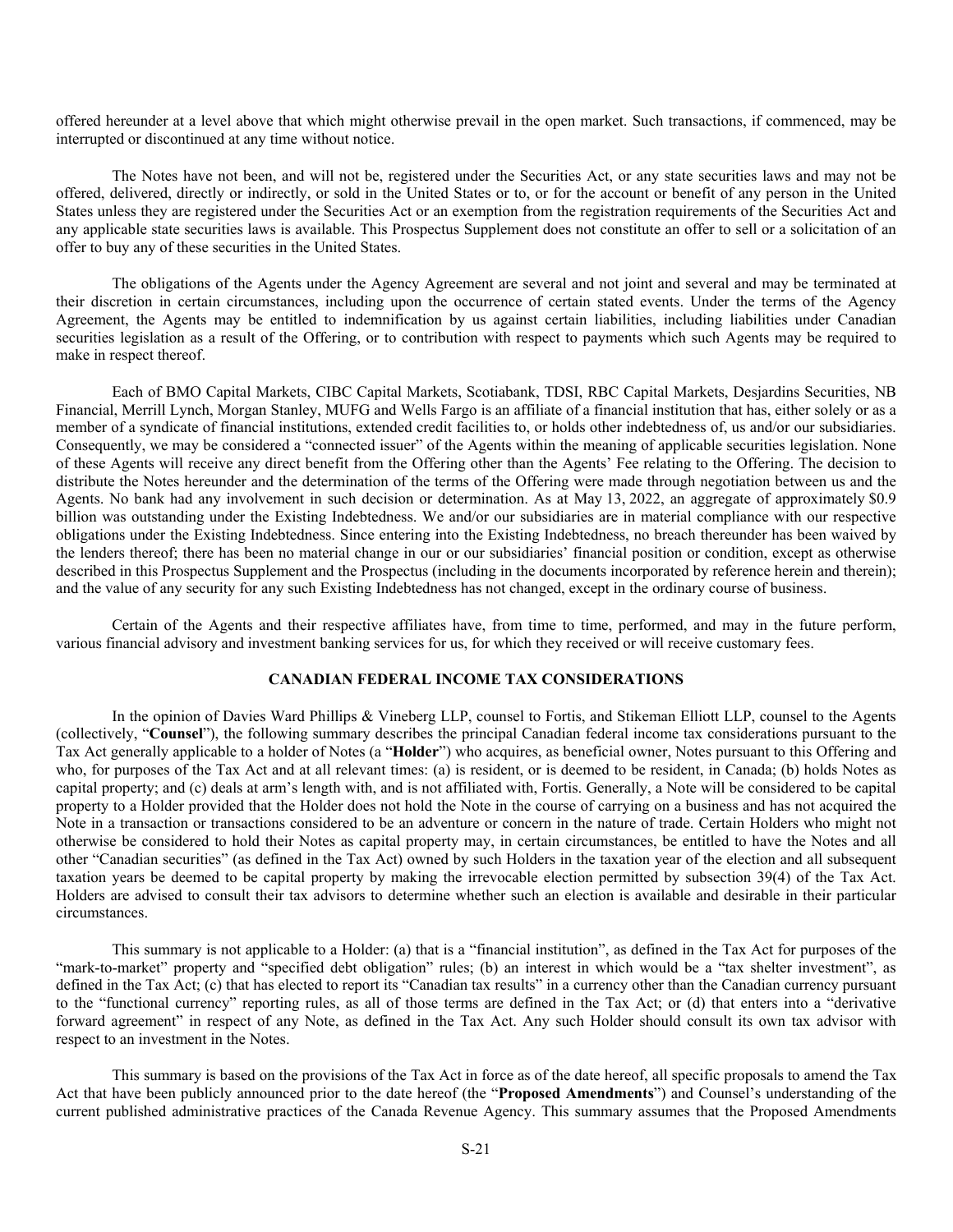will be enacted in the form proposed; however, no assurance can be given that the Proposed Amendments will be enacted in the form proposed, if at all. This summary is not exhaustive of all possible Canadian federal income tax considerations and, except for the Proposed Amendments, does not take into account any changes in the law, whether by judicial, governmental or legislative decision or action, nor does it take into account provincial, territorial or foreign tax legislation or considerations, which may differ from those discussed herein.

**This summary is of a general nature only and is not intended to be, nor should it be construed to be, legal or tax advice to any particular Holder, and no representations with respect to the income tax consequences to any particular Holder are made. Accordingly, Holders and prospective holders should consult their own tax advisors for advice with respect to the tax consequences to them of acquiring Notes pursuant to this Offering, having regard to their particular circumstances. This summary does not address any tax considerations applicable to persons other than Holders and such persons should consult their own tax advisors regarding the consequences of acquiring, holding and disposing of Notes under the Tax Act and any jurisdiction in which they may be subject to tax.** 

#### **Taxation of Interest on Notes**

A Holder that is a corporation, partnership, unit trust or any trust of which a corporation or a partnership is a beneficiary will be required to include in computing its income for a taxation year any interest on a Note that accrues to the Holder to the end of that taxation year or that has become receivable by the Holder or is received by the Holder before the end of that taxation year, including on a redemption or repayment on maturity, except to the extent that such amount was included in computing its income for a preceding taxation year.

Any other Holder, including an individual, will be required to include in computing income for a taxation year any interest on a Note that is received or receivable by such Holder in that taxation year (depending upon the method regularly followed by the Holder in computing income), including on a redemption or repayment on maturity, except to the extent that such amount was included in computing the Holder's income for a preceding taxation year.

To the extent that the principal amount of a Note exceeds the amount for which it is issued, the excess (the "discount") may be required to be included in computing a Holder's income either (i) in each taxation year in which all or a portion of such amount accrues (in circumstances where the discount is or is deemed to be interest); or (ii) in the taxation year in which the discount is received or receivable by the Holder. Holders should consult their own tax advisors with respect to the treatment of any discount.

Any premium paid by Fortis to a Holder because of the exercise by us of the right to redeem the Notes before the maturity thereof (including on a redemption, or a purchase for cancellation (other than in the open market in the manner any such obligation would normally be purchased in the open market by any member of the public)) will generally be deemed to be interest received at the time by the Holder and will be required to be included in computing the Holder's income, to the extent that such premium can reasonably be considered to relate to, and does not exceed the value at the time of the redemption of, the interest that would have been paid or payable by us on the Notes for a taxation year ending after the redemption and to the extent that such premium was not otherwise included in computing its income for a preceding taxation year.

#### **Disposition of Notes**

Upon a disposition or deemed disposition, including upon payment on maturity or redemption or purchase for cancellation, any premium deemed to be interest and the amount of interest accrued on the Note to the date of disposition will be included in computing the Holder's income for the year of disposition, except to the extent that it was included in computing the Holder's income for that or a preceding taxation year, and will be excluded from the Holder's proceeds of disposition of the Note. A Holder may also be required to include in computing its income the amount of any discount received or receivable by such Holder.

A disposition or deemed disposition of a Note by a Holder, including upon payment on maturity or redemption or purchase for cancellation, will generally result in the Holder realizing a capital gain (or a capital loss) equal to the amount by which the proceeds of disposition, net of any accrued interest or any amount deemed to be interest and reasonable costs of disposition, are greater (or less) than the Holder's adjusted cost base thereof. The adjusted cost base of a Note acquired by a Holder will be determined by averaging the cost of such Note with the adjusted cost base of all other Notes that are identical property to such Note for purposes of the Tax Act owned by the Holder as capital property at that time, if any.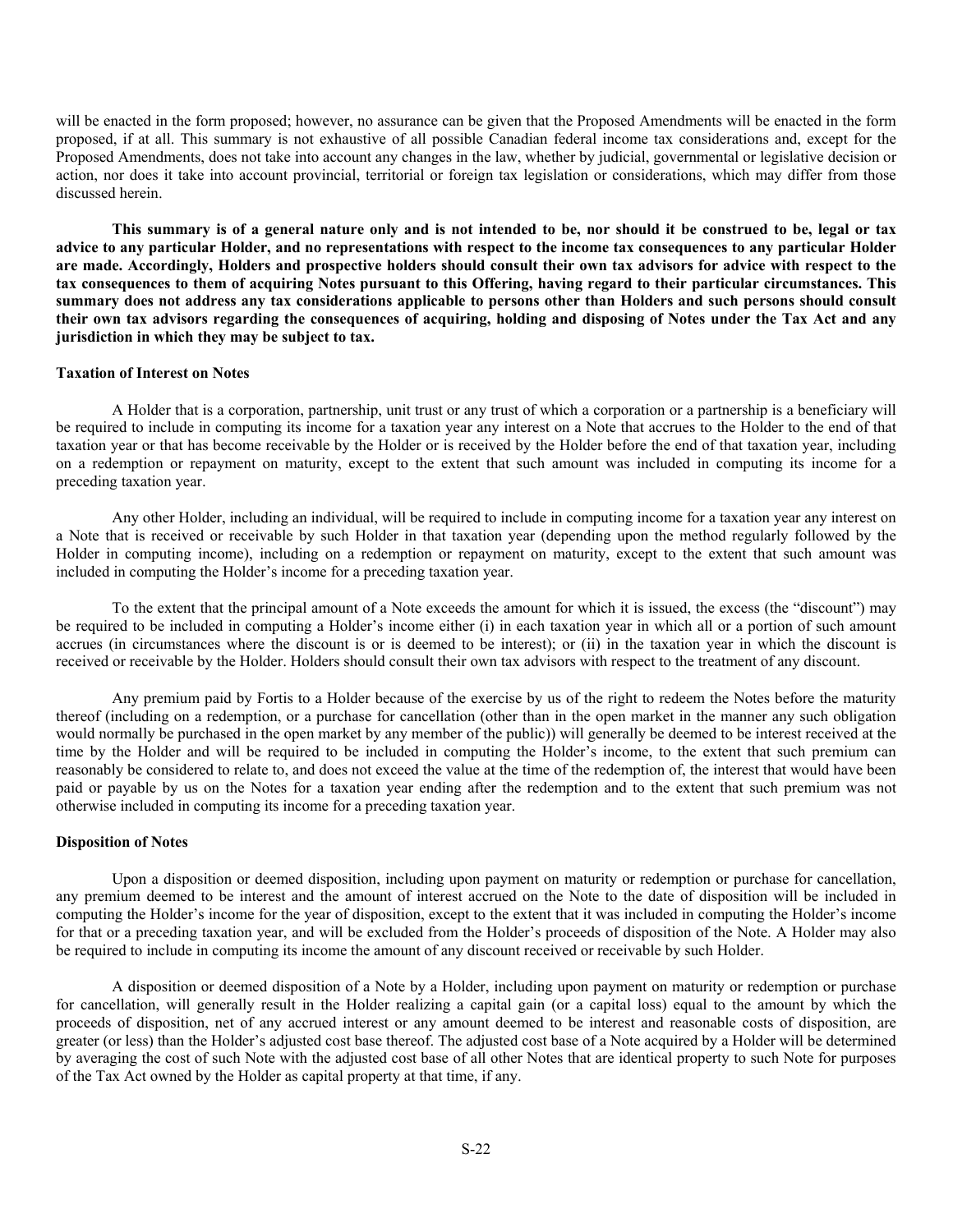Generally, one-half of the amount of any capital gain (a "**taxable capital gain**") realized by a Holder in a taxation year must be included in the Holder's income for the year, and one-half of the amount of any capital loss (an "**allowable capital loss**") realized by a Holder in a taxation year must be deducted from taxable capital gains realized by the Holder in that year. Allowable capital losses for a taxation year in excess of taxable capital gains for that year generally may be carried back and deducted in any of the three preceding taxation years or carried forward and deducted in any subsequent taxation year against net taxable capital gains realized in such years, to the extent and under the circumstances described in the Tax Act. A capital gain realized by an individual (including certain trusts) may give rise to a liability for alternative minimum tax as calculated under the detailed rules set out in the Tax Act.

## **Additional Refundable Tax**

A Holder that is throughout a taxation year a "Canadian-controlled private corporation" or a "Substantive CCPC" (each as defined in the Tax Act) may be liable to pay an additional refundable tax on certain investment income, including amounts in respect of interest and taxable capital gains earned on or realized in respect of a Note.

#### **RISKS RELATED TO THE NOTES**

An investment in the Notes offered hereby involves certain risks. A prospective purchaser of Notes should carefully consider the risk factors described under:

- (a) the heading "Business Risks" found on pages 25 to 31 of the Annual MD&A;
- (b) note 25 "Fair Value of Financial Instruments and Risk Management" found on pages 42 to 45 of the Annual Financial Statements;
- (c) the heading "Business Risks" found on page 13 of the Interim MD&A; and
- (d) note 12 "Fair Value of Financial Instruments and Risk Management" found on pages 12 to 15 of the Interim Financial Statements,

each of which is incorporated by reference herein and under the heading "Risk Factors" found on pages 16 to 17 of the accompanying Prospectus. In addition, prospective purchasers of Notes should carefully consider, in light of their own financial circumstances, the risk factors set out below which relate to the Notes, as well as the other information contained in this Prospectus Supplement, the Prospectus, the documents incorporated by reference herein and therein and in all subsequently filed documents incorporated by reference, before making an investment decision.

#### **Changes in our credit ratings may adversely affect the value of the Notes**

In connection with this Offering, we expect to receive credit ratings for the Notes from DBRS, S&P and Moody's. Such ratings are limited in scope, and may not address all material risks related to the structure of, market for or other factors related to the value of the Notes, but rather reflect only the view of each rating agency at the time the rating is issued. There can be no assurance that the credit ratings assigned to the Notes will remain in effect for any given period of time or that such ratings will not be lowered, suspended or withdrawn entirely by one or more of the rating agencies if, in such rating agency's judgment, circumstances so warrant.

Credit rating agencies evaluate the industries in which we operate as a whole and may change their credit rating for us based on their overall view of such industries. Actual or anticipated changes or downgrades in our credit ratings, including any announcement that our ratings are under further review for a downgrade, could affect the market value of the Notes and increase our corporate borrowing costs.

### **The Indenture does not limit the amount of debt that we or our subsidiaries may incur or restrict our ability to engage in other transactions that may adversely affect holders of the Notes**

The Indenture under which the Notes will be issued does not limit the amount of debt that we or our subsidiaries may incur, including secured debt. It also does not contain any limits on the amount of preference or preferred shares that we or our subsidiaries may issue. Any such amounts could be substantial. The Indenture does not contain any financial covenants or other provisions that would afford the holders of the Notes any substantial protection in the event we participate in a highly leveraged transaction. In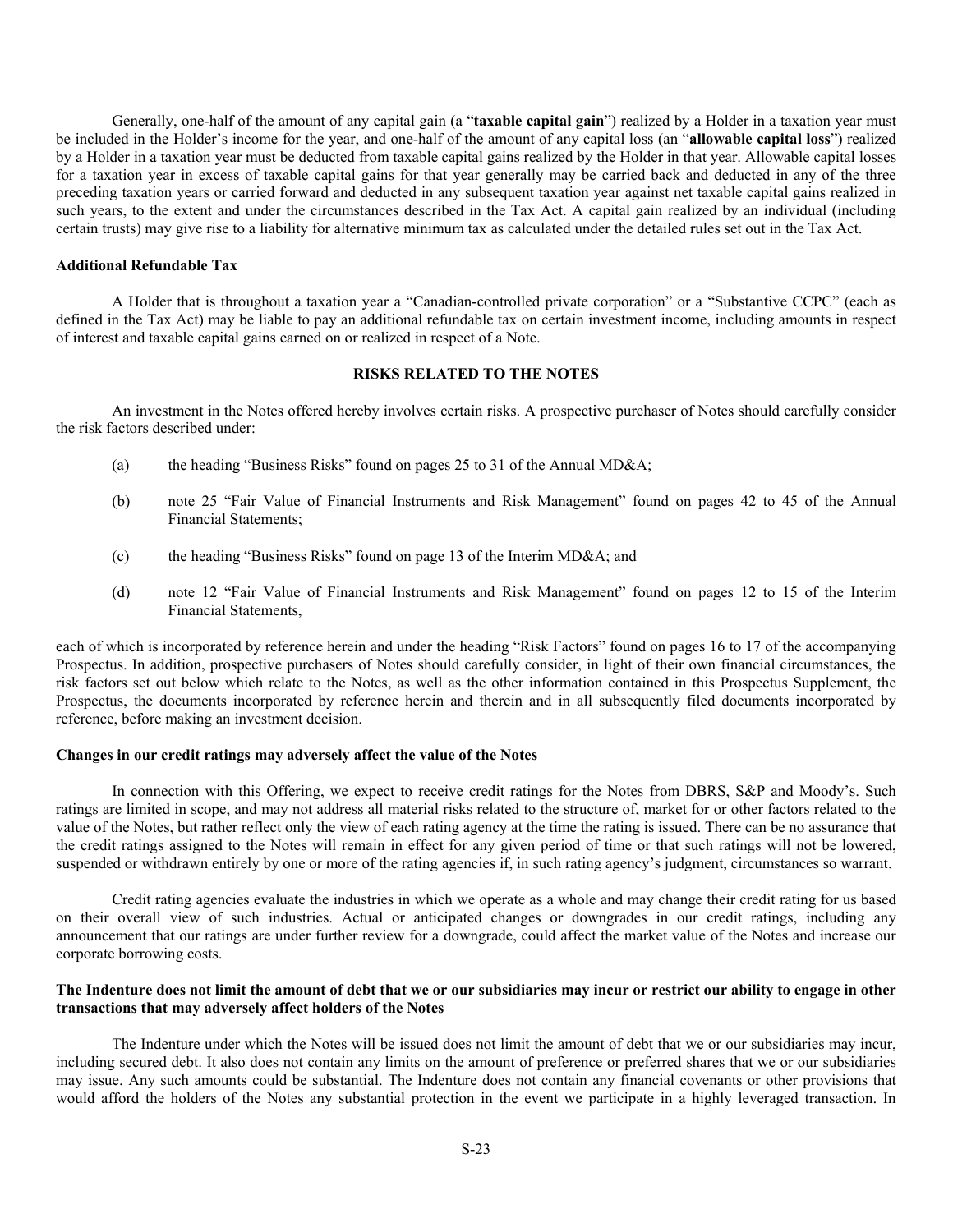addition, the Indenture does not limit our ability to pay dividends, make distributions or repurchase Common Shares or preference shares. As a result of the foregoing, when evaluating the terms of the Notes, you should be aware that the terms of the Indenture and the Notes do not restrict our ability to engage in, or to otherwise be a party to, a variety of corporate transactions, circumstances and events that could have an adverse impact on your investment in the Notes.

#### **We may be unable to generate the cash flow to service our debt obligations, including the Notes**

We cannot assure you that our business will generate sufficient cash flow to enable us to service our indebtedness, including the Notes, or to make anticipated capital expenditures. Our ability to pay our expenses and satisfy our debt obligations, refinance our debt obligations and fund planned capital expenditures will depend on our future performance, which will be affected by general economic, financial, competitive, legislative, regulatory and other factors beyond our control. Based upon current operations, we believe cash flow from operations and available cash will be adequate for the foreseeable future to meet our anticipated requirements for working capital, capital expenditures, scheduled payments of principal and interest on our indebtedness, including the Notes, and dividend payments on our outstanding preference shares. However, if we are unable to generate sufficient cash flow from operations or to borrow sufficient funds in the future to service our debt and preference shares, we may be required to sell assets, reduce capital expenditures, refinance all or a portion of our existing debt (including the Notes) or obtain additional financing. We cannot assure you that we will be able to refinance our debt, sell assets or incur additional indebtedness on terms acceptable to us, or at all.

# **We will have a substantial amount of indebtedness, which may adversely affect our cash flow and ability to operate our business and make payments on the Notes**

The Notes will be our direct, unsecured and unsubordinated obligations, ranking equally in priority with all of our existing and future unsecured and unsubordinated indebtedness and senior in right of payment to all of our existing and future subordinated debt. As of March 31, 2022, on a *pro forma* basis after giving effect to: (a) this Offering, including the expected use of proceeds; and (b) the changes in long-term debt, capital lease and finance obligations from and including April 1, 2022 up to and including May 13, 2022, our consolidated indebtedness would have been an estimated \$26.5 billion.

If we incur any additional obligations that rank equally with the Notes, the holders of those obligations will be entitled to share ratably with the holders of the Notes and our previously issued senior indebtedness in any proceeds distributed upon our insolvency, liquidation, reorganization, dissolution or other winding up. This may have the effect of reducing the amount of proceeds paid to you. If there are not sufficient assets remaining to pay all these creditors, all or a portion of the Notes then outstanding would remain unpaid.

#### **The Notes are not secured by any of our assets and any secured creditors would have a prior claim on our assets**

The Notes are not secured by any of our assets. The Indenture governing the Notes does not contain any restrictions on the amount of additional indebtedness that we or our subsidiaries may incur, including with respect to secured debt. If we incur any secured debt, our assets will be subject to prior claims by our secured creditors. If we become insolvent or are liquidated, or if payment under any agreements governing any secured debt is accelerated, the lenders under our secured debt agreements would be entitled to exercise the remedies available to a secured lender. Accordingly, the lenders would have a prior claim on our assets to the extent of their liens, and it is possible that there would be insufficient assets remaining from which claims of the holders of these Notes can be satisfied. The Notes will be effectively subordinated to any of our existing and future secured obligations to the extent of the value of the collateral securing such obligations. As of March 31, 2022, on a *pro forma* basis after giving effect to: (a) the net proceeds of the Offering, determined after deducting the Agents' Fee and estimated expenses of the Offering on an after-tax basis; and (b) the changes in long-term debt, capital lease and finance obligations from and including April 1, 2022 up to and including May 13, 2022, we had approximately \$5.1 billion of secured obligations, all of which represents indebtedness of our subsidiaries.

## **The Notes are structurally subordinated to any indebtedness of our subsidiaries, and we may be unable to generate cash flow to service our debt obligations if our subsidiaries are unable to distribute cash to us or repay loans from us**

The Notes will also be structurally subordinated to all liabilities and any preference or preferred shares of our subsidiaries. As of March 31, 2022, on a *pro forma* basis after giving effect to the changes in long-term debt, capital lease and finance obligations from and including April 1, 2022 up to and including May 13, 2022, our subsidiaries would have had approximately \$22.3 billion of indebtedness. We are a holding company and, as such, have no revenue-generating operations of our own other than our capital raising activities. We are largely dependent on the financial results of our subsidiaries and the related cash payments from these subsidiaries.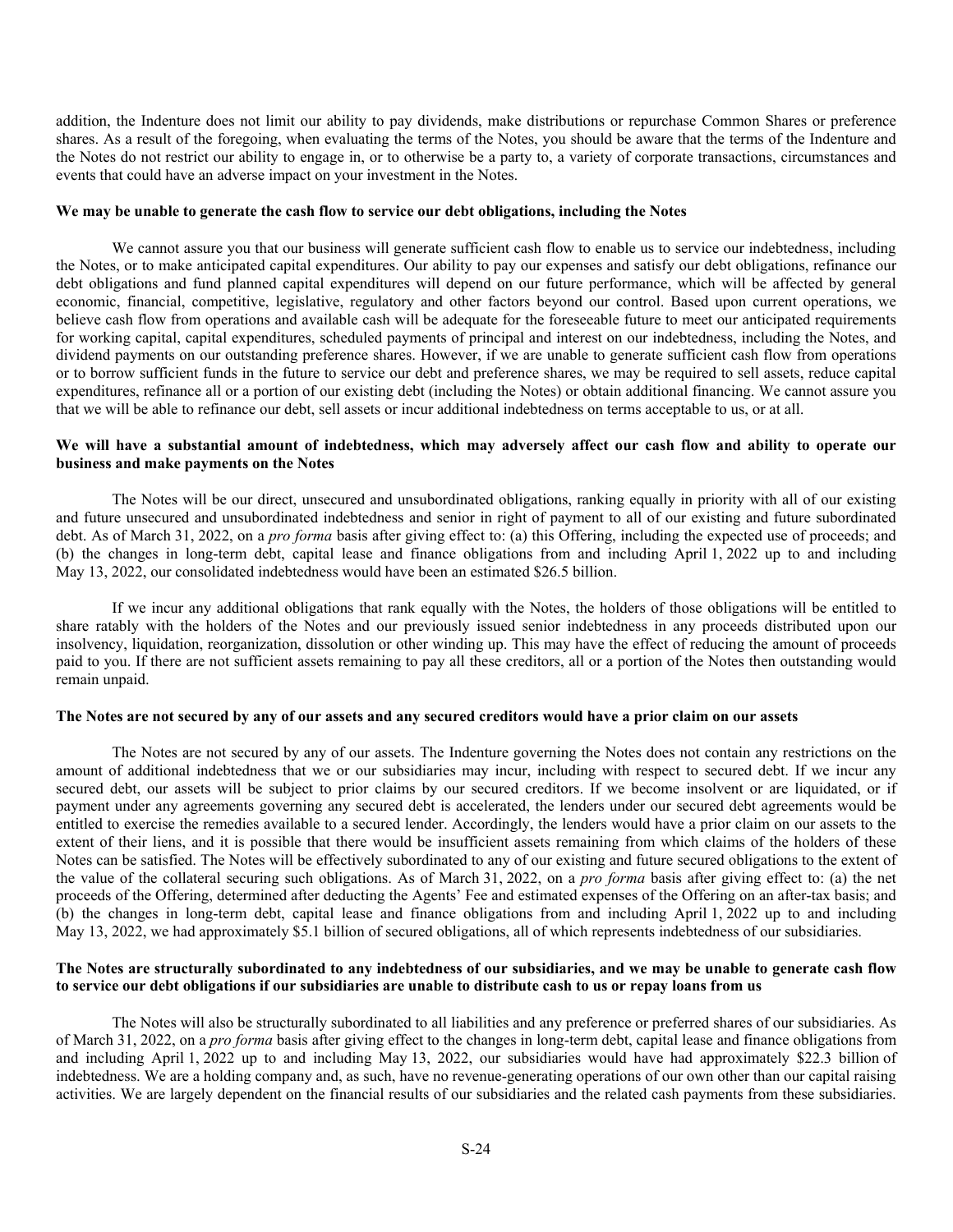We periodically rely on external financings to provide the cash that is necessary to make future investments, service debt incurred by us, pay administrative costs and pay dividends. Our subsidiaries are separate legal entities and have no independent obligation to pay dividends to us. Prior to paying dividends to us, the subsidiaries have financial obligations that must be satisfied, including, among others, their operating expenses and obligations to creditors. Furthermore, our utilities are required by regulation to maintain a minimum equity-to-total capital ratio that may restrict their ability to pay dividends to us or may require that we contribute capital to them. The future enactment of laws or regulations may prohibit or further restrict the ability of our subsidiaries to pay upstream dividends or to repay intercorporate indebtedness. In addition, in the event of a subsidiary's liquidation or reorganization, our right to participate in a distribution of assets is subject to the prior claims of the subsidiary's creditors. As a result, our ability to generate cash flow to service our debt obligations is reliant on the ability of our subsidiaries to generate sustained earnings and cash flows and to pay dividends and repay loans.

## **Our existing credit facilities contain, and agreements that we may enter into in the future may contain, covenants that could restrict our financial flexibility**

Our existing credit facilities, and the credit facilities of our subsidiaries, contain covenants imposing certain requirements on our business, including covenants regarding the ratio of indebtedness to total capitalization. Furthermore, our subsidiaries periodically issue long-term debt, historically consisting of both secured and unsecured indebtedness. These third-party debt agreements contain covenants that may limit our ability to take advantage of potential business opportunities as they arise and may adversely affect the conduct of our and our utilities' current business, including restricting our ability to finance future operations and capital needs and limiting our subsidiaries' ability to engage in other business activities. Other covenants place or could place restrictions on our and our utilities' ability to among other things:

- (a) incur additional debt;
- (b) create liens;
- (c) enter into transactions with affiliates;
- (d) sell or transfer assets; and
- (e) consolidate or merge.

Agreements we and our operating subsidiaries enter into in the future may also have similar or more restrictive covenants, especially if the general credit market deteriorates. A breach of any covenant in the existing credit facilities or the agreements governing our other indebtedness would result in an event of default. Certain events of default may trigger automatic acceleration of payment of the underlying obligations or may trigger acceleration of payment if not remedied within a specified period. Events of default under one agreement may trigger events of default under other agreements, although our regulated utilities are not subject to the risk of default of affiliates. If payments are accelerated as a result of an event of default, the principal and interest on such borrowing would become due and payable immediately. If that should occur, we may not be able to make all of the required payments or borrow sufficient funds to refinance the accelerated debt obligations. Even if new financing was then available, it may not be on terms that are acceptable to us.

## **Active trading markets for the Notes may not develop**

The Notes will constitute a new issue of securities for which there is no existing trading market. We do not intend to apply to list the Notes on any securities exchange or any automated quotation system. Accordingly, there can be no assurance that a trading market for the Notes will ever develop or will be maintained. If a trading market does not develop or is not maintained, you may find it difficult or impossible to resell the Notes. Further, there can be no assurance as to the liquidity of any market that may develop for the Notes, your ability to sell the Notes or the price at which you will be able to sell the Notes. Future trading prices of the Notes will depend on many factors, including prevailing interest rates, our financial condition and results of operations, the then-current ratings assigned to the Notes and the markets for similar securities. Any trading market that develops would be affected by many factors independent of and in addition to the foregoing, including:

(a) the number of holders of the Notes;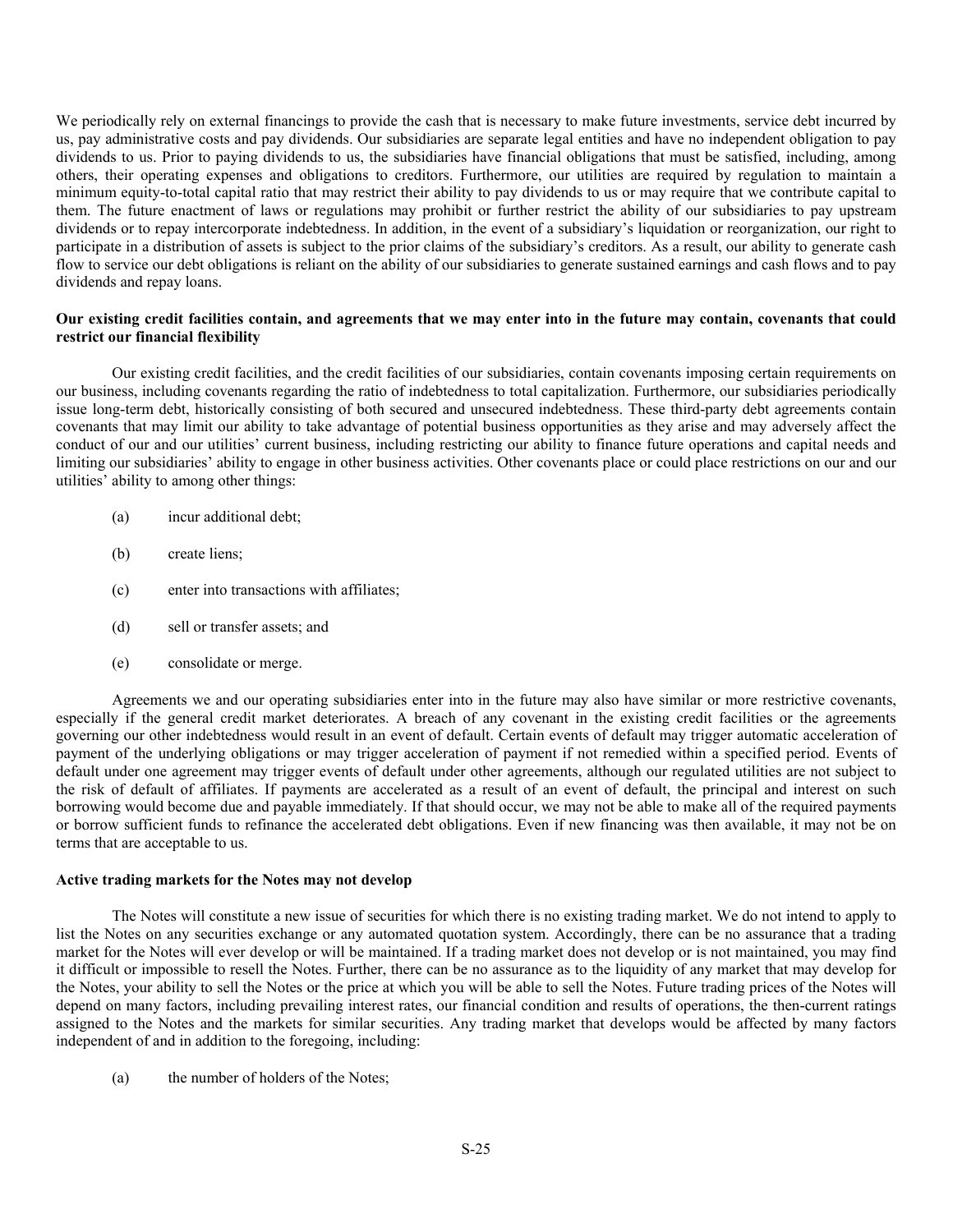- (b) the interest of securities dealers in making a market for the Notes;
- (c) our credit ratings with major credit rating agencies; and
- (d) the level, direction and volatility of market interest rates generally.

## **Changes in interest rates may cause the market price or value of the Notes to change**

Prevailing interest rates will affect the market price or value of the Notes. Assuming all other factors remain unchanged, the market price or value of the Notes may decline as prevailing interest rates for comparable debt instruments rise, and increase as prevailing interest rates for comparable debt instruments decline.

#### **Risk of Optional Redemption**

We may elect to redeem the Notes prior to their maturity, in whole or in part, at any time or from time to time, especially when prevailing interest rates are lower than the rate borne by the Notes. If prevailing interest rates are lower than the interest rate borne by the Notes at the time of redemption, a purchaser may not be able to reinvest the redemption proceeds in a comparable security at an effective interest rate that is at least equal to the interest rate on the Note being redeemed. See "Description of the Notes – Optional Redemption".

## **Canadian bankruptcy and insolvency laws may impair the Trustee's ability to enforce remedies under the Indenture governing the Notes or the Notes themselves**

The rights of the Trustee who represents the holders of the Notes to enforce remedies could be delayed by the restructuring provisions of applicable Canadian federal bankruptcy, insolvency and other restructuring legislation if the benefit of such legislation is sought with respect to us. For example, both the *Bankruptcy and Insolvency Act* (Canada) and the *Companies' Creditors Arrangement Act* (Canada) contain provisions enabling an insolvent person to obtain a stay of proceedings against its creditors and to file a proposal to be voted on by the various classes of its affected creditors. A restructuring proposal, if accepted by the requisite majorities of each affected class of creditors, and if approved by the relevant Canadian court, would be binding on all creditors within each affected class, including those creditors that did not vote to accept the proposal. Moreover, this legislation, in certain instances, permits the insolvent debtor to retain possession and administration of its property, subject to court oversight, even though it may be in default under the applicable debt instrument, during the period that the stay against proceedings remains in place. In addition, it may be possible in certain circumstances to restructure certain debt obligations under the corporate governing statute applicable to the debtor.

The powers of the court under the *Bankruptcy and Insolvency Act* (Canada), and particularly under the *Companies' Creditors Arrangement Act* (Canada), have been interpreted and exercised broadly so as to protect a restructuring entity from actions taken by creditors and other parties. Accordingly, we cannot predict whether payments under the Notes would be made during any proceedings in bankruptcy, insolvency or other restructuring, whether or when the Trustee could exercise its rights under the Indenture governing the Notes or whether and to what extent holders of the Notes would be compensated for any delays in payment, if any, of principal, interest and costs, including the fees and disbursements of the Trustee.

# **LEGAL MATTERS**

Certain legal matters relating to this Offering will be passed upon on our behalf by Davies Ward Phillips & Vineberg LLP and on behalf of the Agents by Stikeman Elliott LLP. At the date hereof, partners and associates of each of Davies Ward Phillips & Vineberg LLP and Stikeman Elliott LLP own beneficially, directly or indirectly, less than 1% of any of our securities or any securities of our associates or affiliates.

## **TRUSTEE AND PAYING AGENT**

Computershare Trust Company of Canada, at its corporate trust office, is the Trustee under the Indenture. The Trustee, at its corporate trust office, is also the paying agent for the Notes.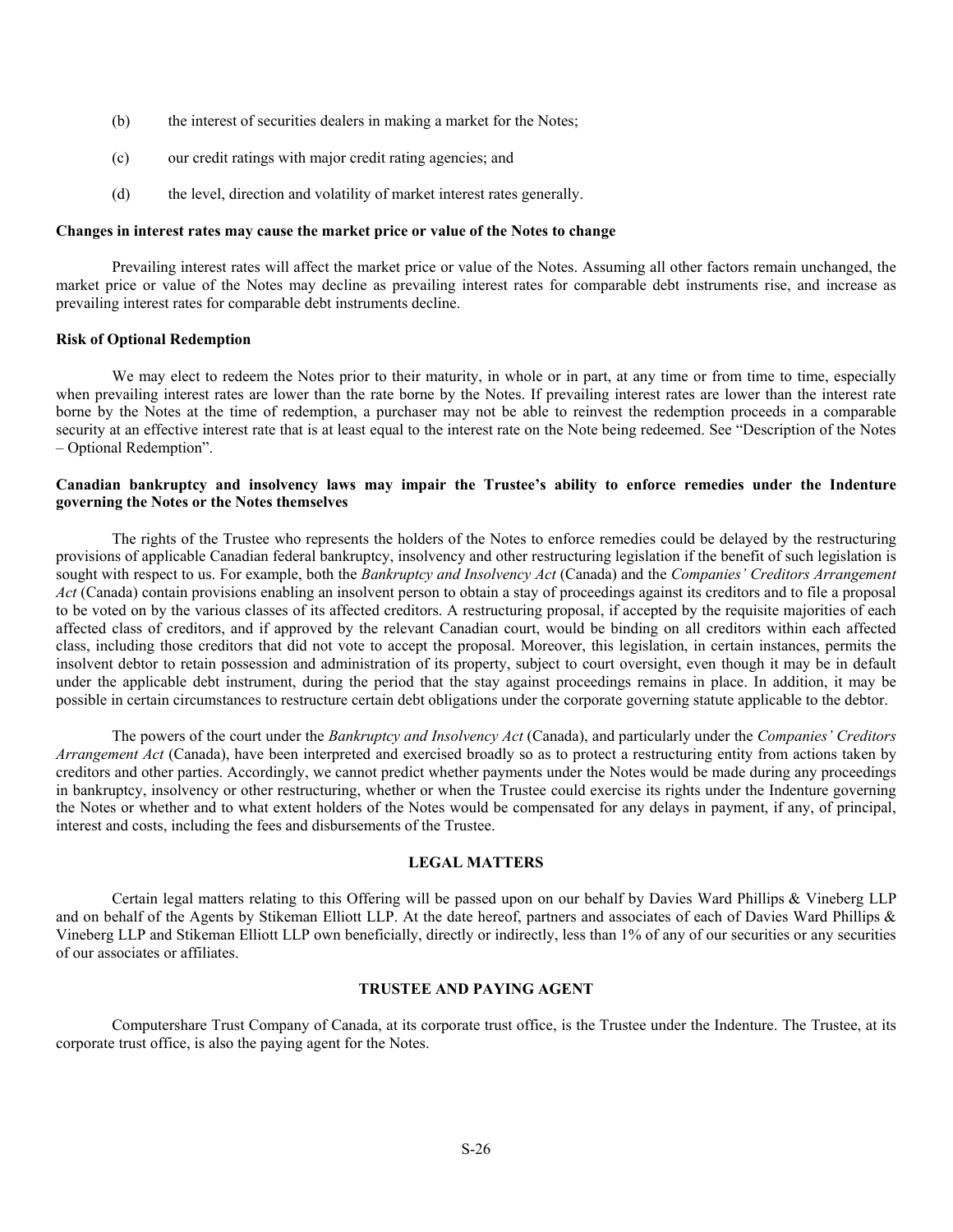# **ENFORCEABILITY OF CIVIL LIABILITIES**

We are continued under the laws of the Province of Newfoundland and Labrador, Canada.

Eight of our directors, Mr. Paul J. Bonavia, Mr. Lawrence T. Borgard, Ms. Maura J. Clark, Ms. Lisa Crutchfield, Ms. Margarita K. Dilley, Ms. Julie A. Dobson, Ms. Gianna M. Manes and Mr. David G. Hutchens, our President and Chief Executive Officer, reside outside of Canada and each has appointed Fortis Inc., Suite 1100, 5 Springdale Street, P.O. Box 8837, St. John's, Newfoundland and Labrador A1B 3T2 as agent for service of process. Investors are advised that it may not be possible to enforce judgments obtained in Canada against any person that resides outside of Canada, even if such person has appointed an agent for service of process.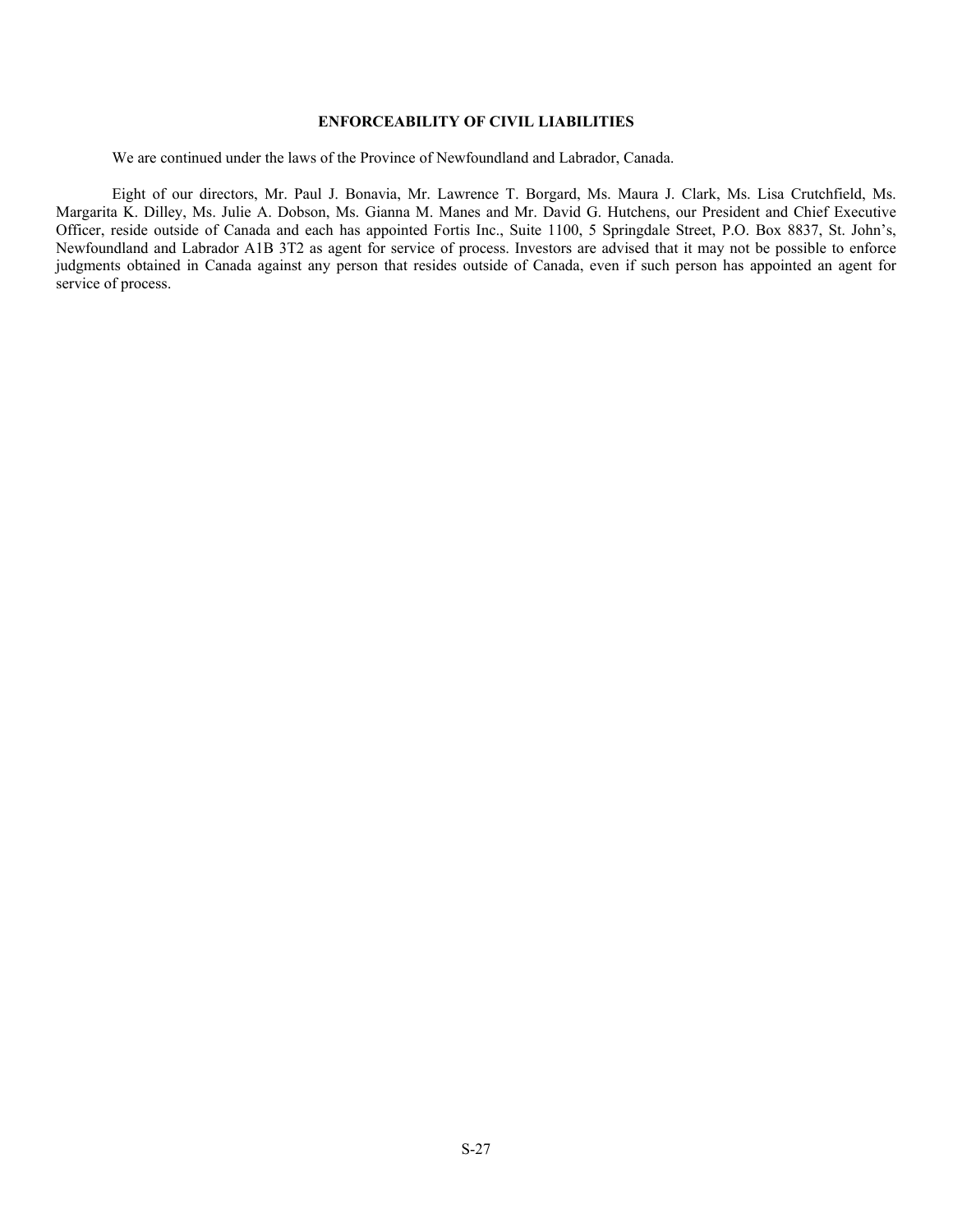## **GLOSSARY**

Unless we have indicated otherwise, or the context otherwise requires, references in this Prospectus Supplement to "Fortis", "we", "us" and "our" refer to Fortis Inc. and our consolidated subsidiaries.

"**Agency Agreement**" refers to the agency agreement dated May 16, 2022 between us and the Agents.

"**Agents**" refers collectively to BMO Capital Markets, CIBC Capital Markets, Scotiabank, TDSI, RBC Capital Markets, Desjardins Securities, NB Financial, Merrill Lynch, Morgan Stanley, MUFG and Wells Fargo.

"**Agents' Fee**" has the meaning set forth in the section entitled "Plan of Distribution".

"**allowable capital loss**" has the meaning set forth in the section entitled "Canadian Federal Income Tax Considerations – Disposition of Notes".

"**Annual Financial Statements**" refers to our audited consolidated financial statements as at December 31, 2021 and December 31, 2020 and for the fiscal years ended December 31, 2021 and 2020, together with the notes thereto and the reports of the independent registered public accounting firm dated February 10, 2022 of Deloitte LLP.

"**Annual MD&A**" refers to our Management Discussion and Analysis of financial condition and results of operations dated February 10, 2022 for the fiscal year ended December 31, 2021.

"**BMO Capital Markets**" means BMO Nesbitt Burns Inc.

"**Board of Directors**" refers to our board of directors.

"**business day**" refers to, with respect to the Notes, a day other than (a) a Saturday or Sunday, (b) a day on which banking institutions in Toronto, Ontario or St. John's, Newfoundland and Labrador, Canada are authorized or obligated by law or executive order to remain closed, or (c) a day on which the corporate trust office of the Trustee is closed for business.

"**Canada Yield**" refers to, on any date, the yield to maturity on such date as determined by the arithmetic average (rounded to three decimal places) of the yields quoted at 10:00 a.m. (Toronto time) by two major Canadian investment dealers selected by us in accordance with the Indenture, assuming semi-annual compounding and calculated in accordance with generally accepted financial practice, which a non-callable Government of Canada bond would carry if issued in Canadian dollars in Canada at 100% of its principal amount on such date with a term to maturity approximately equal to the remaining term to March 31, 2029.

"**Canada Yield Price**" has the meaning set forth in the section entitled "Description of the Notes – Optional Redemption".

"**CDS**" refers to CDS Clearing and Depository Services Inc.

"**CIBC Capital Markets**" means CIBC World Markets Inc.

"**Closing Date**" has the meaning set forth on the cover page to this Prospectus Supplement.

"**Common Shares**" refers to our common shares.

"**Counsel**" has the meaning set forth in the section entitled "Canadian Federal Income Tax Considerations".

"**covenant defeasance**" has the meaning set forth in the section entitled "Description of the Indenture – Satisfaction and Discharge, Defeasance and Covenant Defeasance".

"**DBRS**" refers to DBRS Limited.

"**defeasance**" has the meaning set forth in the section entitled "Description of the Indenture – Satisfaction and Discharge, Defeasance and Covenant Defeasance".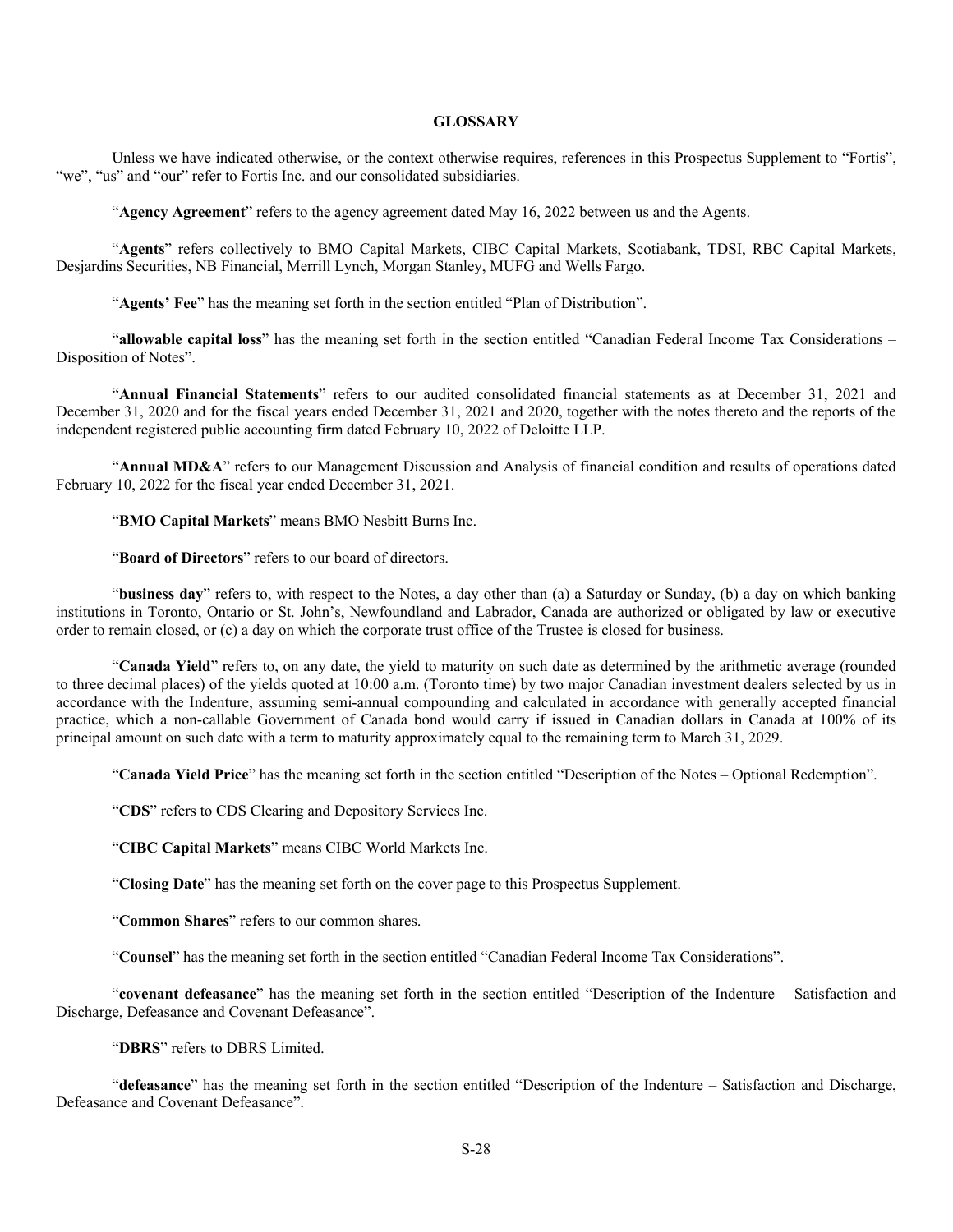"**Desjardins Securities**" means Desjardins Securities Inc.

"**DPSP**" refers to a deferred profit sharing plan.

"**Exempt Plans**" has the meaning set forth in the section entitled "Eligibility for Investment".

"**Existing Indebtedness**" has the meaning set forth on the cover page to this Prospectus Supplement.

"**Final Term Sheet**" refers to the template version of the final term sheet in respect of the Notes filed on May 16, 2022.

"**First Preference Shares**" refers to our first preference shares.

"**Global Note**" has the meaning set forth in the section entitled "Book-Entry Only System".

"**Holder**" has the meaning set forth in the section entitled "Canadian Federal Income Tax Considerations".

"**Indenture**" has the meaning set forth in the section entitled "Description of the Notes – General".

"**Interim Financial Statements**" refers to our unaudited condensed consolidated interim financial statements as at March 31, 2022 and for the three months ended March 31, 2022 and 2021, together with the notes thereon.

"**Interim MD&A**" refers to our Interim Management Discussion and Analysis of financial condition and results of operations for the three months ended March 31, 2022.

"**Management Information Circular**" refers to our Management Information Circular dated March 18, 2022 prepared in connection with our annual and special meeting of shareholders held on May 5, 2022.

"**Merrill Lynch**" means Merrill Lynch Canada Inc.

"Moody's" refers to Moody's Investors Service, Inc.

"**Morgan Stanley**" means Morgan Stanley Canada Limited.

"**MUFG**" means MUFG Securities (Canada), Ltd.

"**NB Financial**" means National Bank Financial Inc.

"**Notes**" refers to the \$500,000,000 aggregate principal amount of 4.431% senior unsecured notes due May 31, 2029 offered under this Prospectus Supplement.

"**Offering**" refers to the offering of the Notes under this Prospectus Supplement.

"**Participant**" refers to a participant of CDS.

"**Preliminary Term Sheet**" refers to the template version of the preliminary term sheet in respect of the Notes filed on May 16, 2022.

"**Principal Indenture**" has the meaning set forth in the section entitled "Description of the Notes – General".

"**Proposed Amendments**" has the meaning set forth in the section entitled "Canadian Federal Income Tax Considerations".

"**Prospectus**" refers to the short form base shelf prospectus dated December 4, 2020, as amended or supplemented from time to time, to which this Prospectus Supplement relates.

"**Prospectus Supplement**" refers to this prospectus supplement to the Prospectus.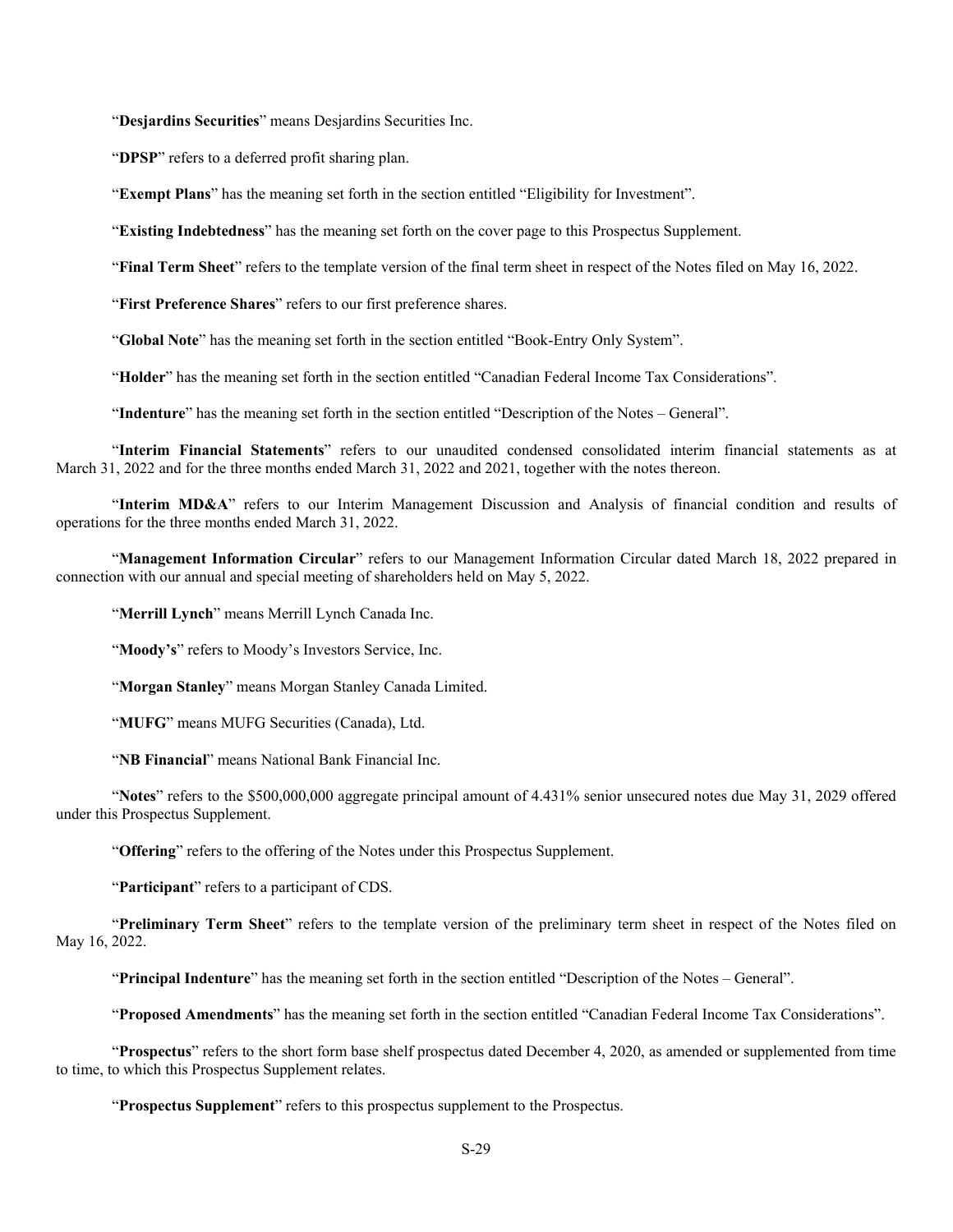"**RBC Capital Markets**" means RBC Dominion Securities Inc.

"RRIF" refers to a registered retirement income fund.

"RRSP" refers to a registered retirement savings plan.

"**S&P**" refers to Standard & Poor's Financial Services LLC.

"**Scotiabank**" means Scotia Capital Inc.

"**Securities Act**" refers to the *U.S. Securities Act of 1933*, as amended.

"**Tax Act**" refers to, collectively, the *Income Tax Act* (Canada) and the regulations thereunder.

"**taxable capital gain**" has the meaning set forth in the section entitled "Canadian Federal Income Tax Considerations – Disposition of Notes".

"**TFSA**" refers to a tax-free savings account.

"**TDSI**" refers to TD Securities Inc.

"**Third Supplemental Indenture**" has the meaning set forth in the section entitled "Description of the Notes – General".

"**Trustee**" refers to Computershare Trust Company of Canada.

"**Wells Fargo**" means Wells Fargo Securities Canada, Ltd.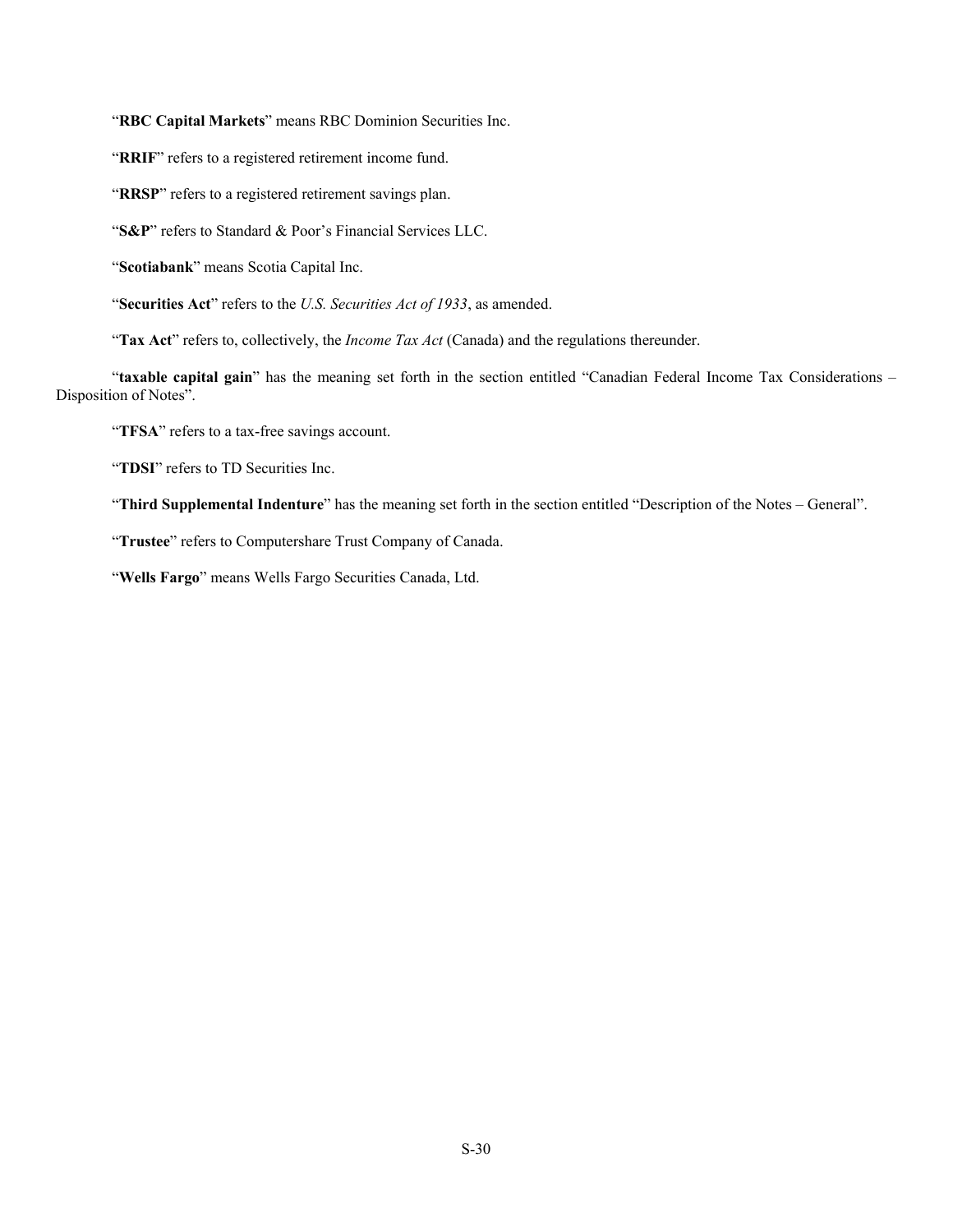Further, as used in this Prospectus Supplement, the abbreviations contained herein have the meanings set forth below.

| LNG          | liquefied natural gas                                          |
|--------------|----------------------------------------------------------------|
| <b>NYSE</b>  | New York Stock Exchange                                        |
| <b>SEDAR</b> | Canadian System for Electronic Document Analysis and Retrieval |
| TSX          | Toronto Stock Exchange                                         |
| U.S.         | United States of America                                       |
| U.S. GAAP    | U.S. generally accepted accounting principles                  |